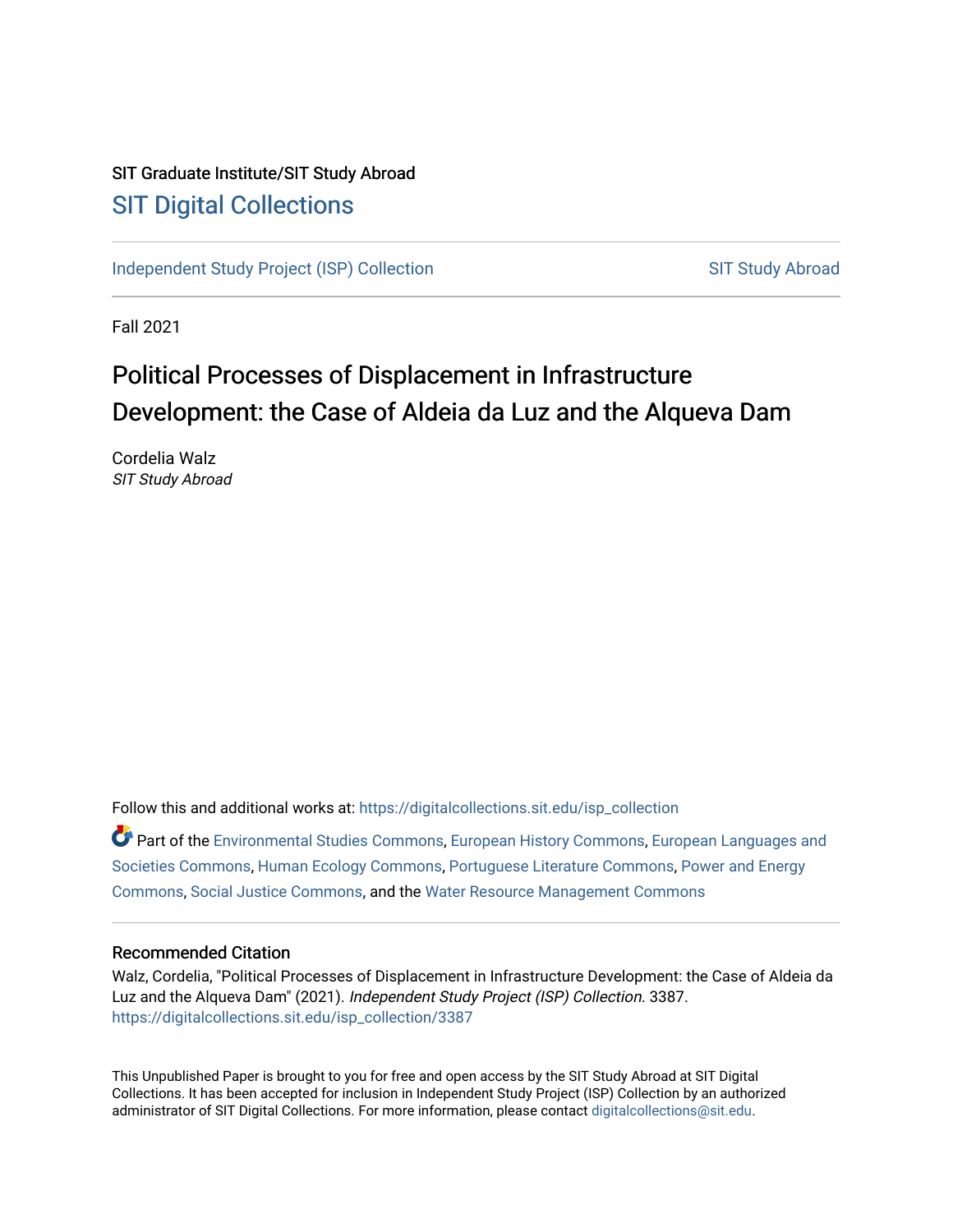# **Political Processes of Displacement in Infrastructure Development: the Case of Aldeia da Luz and the Alqueva Dam**

Cordelia Walz Academic Director: Cátia Magro Advisor: Dr. Susana Batel, ISCTE-IUL Oberlin College SIT Portugal Fall 2021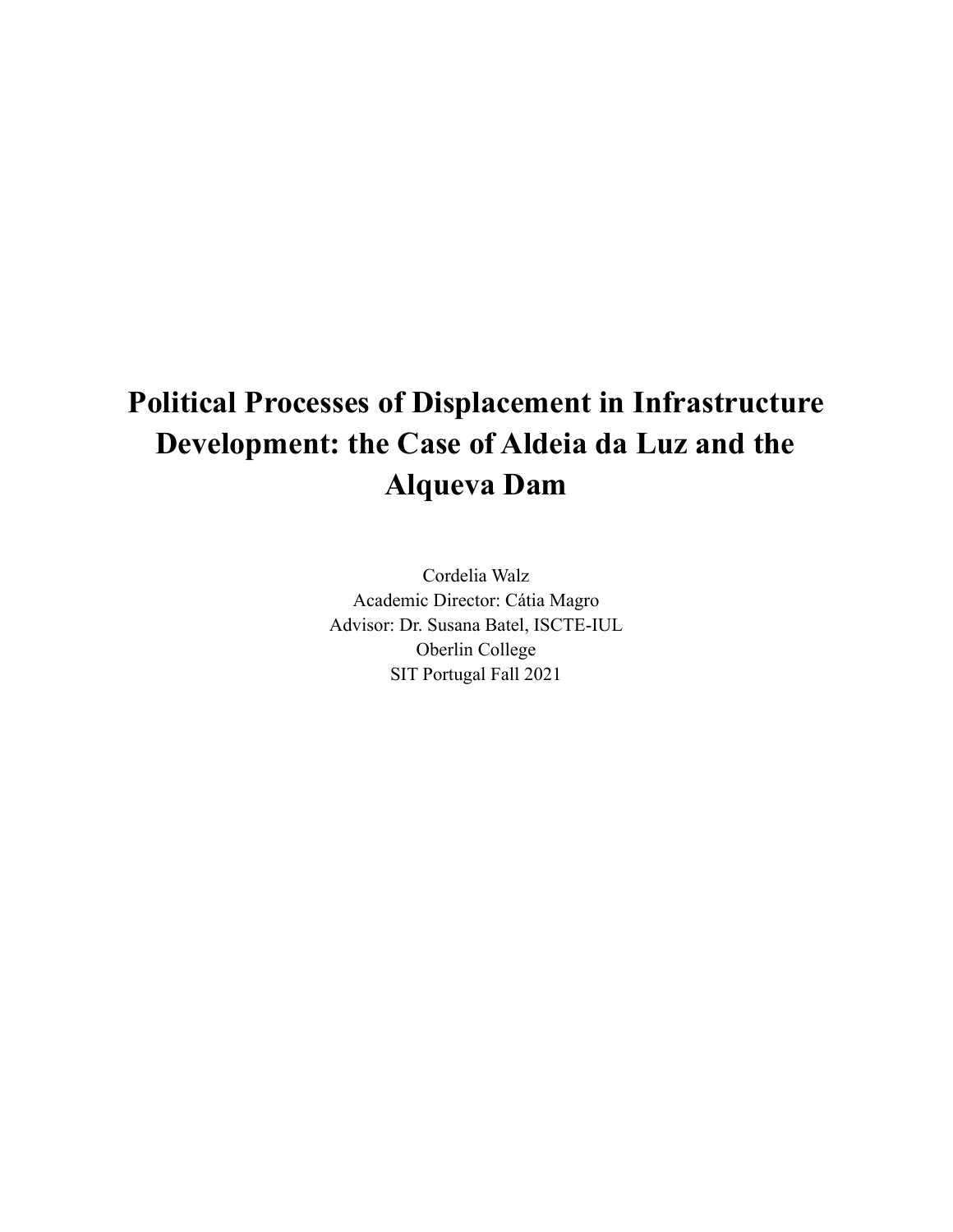#### **Abstract**

In 2002, the residents of Aldeia da Luz left their village for the final time, displaced to make room for the Alqueva Dam, a massive regional hydropower and irrigation project almost half a century in the making. The Alqueva Multipurpose Project was marketed by the Portuguese government as a way to develop the impoverished region of the Alentejo and bring innovation to the agricultural sector. The village of Luz was the only physical obstacle to this goal and, therefore, its residents were dispossessed, sacrificed for the development of the greater Alentejo region. However, unlike many other large-scale infrastructure projects that displace populations, the developers of the dam attempted to compensate the residents by reconstructing the village elsewhere. Through analysis of the diverging discourses on the dam and the displacement of Luz this paper compares and examines the perspectives of the residents of Luz, government officials, and residents of the greater Alentejo region on the Alqueva Dam and the displacement of Luz. Using archival news recordings, video testimony, transcribed interviews, and documentary footage, this paper analyzes the displacement of Luz through a lens of critical environmental justice and the Marxist concept of accumulation by dispossession. The application of critical environmental justice and the concept of accumulation by dispossession show that existing distributive and procedural justice mechanisms failed to adequately protect the residents of Luz or prevent developers from benefiting from their dispossession. As Portugal, and the world at large, transitions to renewable energy, these lessons from the displacement of Aldeia da Luz are critical to learn from in order to prevent the further reproduction of unequal power dynamics in future renewable infrastructure projects.

#### **Keywords:**

Environmental justice, accumulation by dispossession, displacement, green infrastructure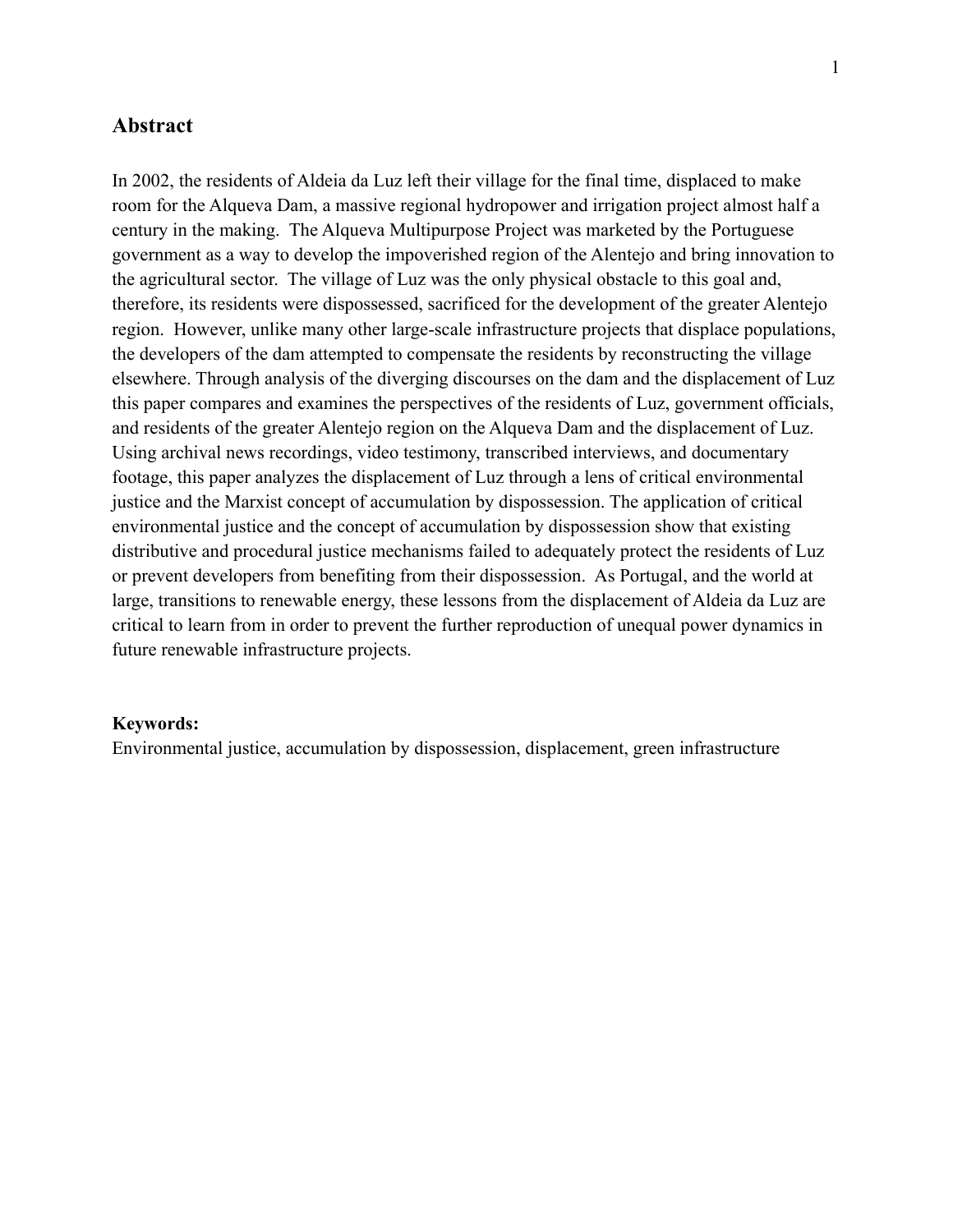#### **Acknowledgments**

I am indebted to so many people who have so generously given their time, experience, and knowledge to help me in this research. First, I would like to thank Dr. Susana Batel of ISCTE-Instituto Universitário de Lisboa for her wisdom and guidance as my research advisor. Additionally, I wish to thank Frederico Gaspar, as well as all of the staff of Museu da Luz, for welcoming me to Aldeia da Luz and sharing the vast resources of the museum with me. This work would not have been possible without the abundant support and advice of Cátia Magro, the academic director of the SIT Portugal program, and Joana Dionísio, the program assistant. Thank you for showing us the beautiful country of Portugal and helping me shape this research project. I would also like to acknowledge the staff at the School for International Training for their organization of this program and their assistance throughout the program's duration. Lastly, I wish to thank my parents for their love, support, and encouragement throughout my academic career.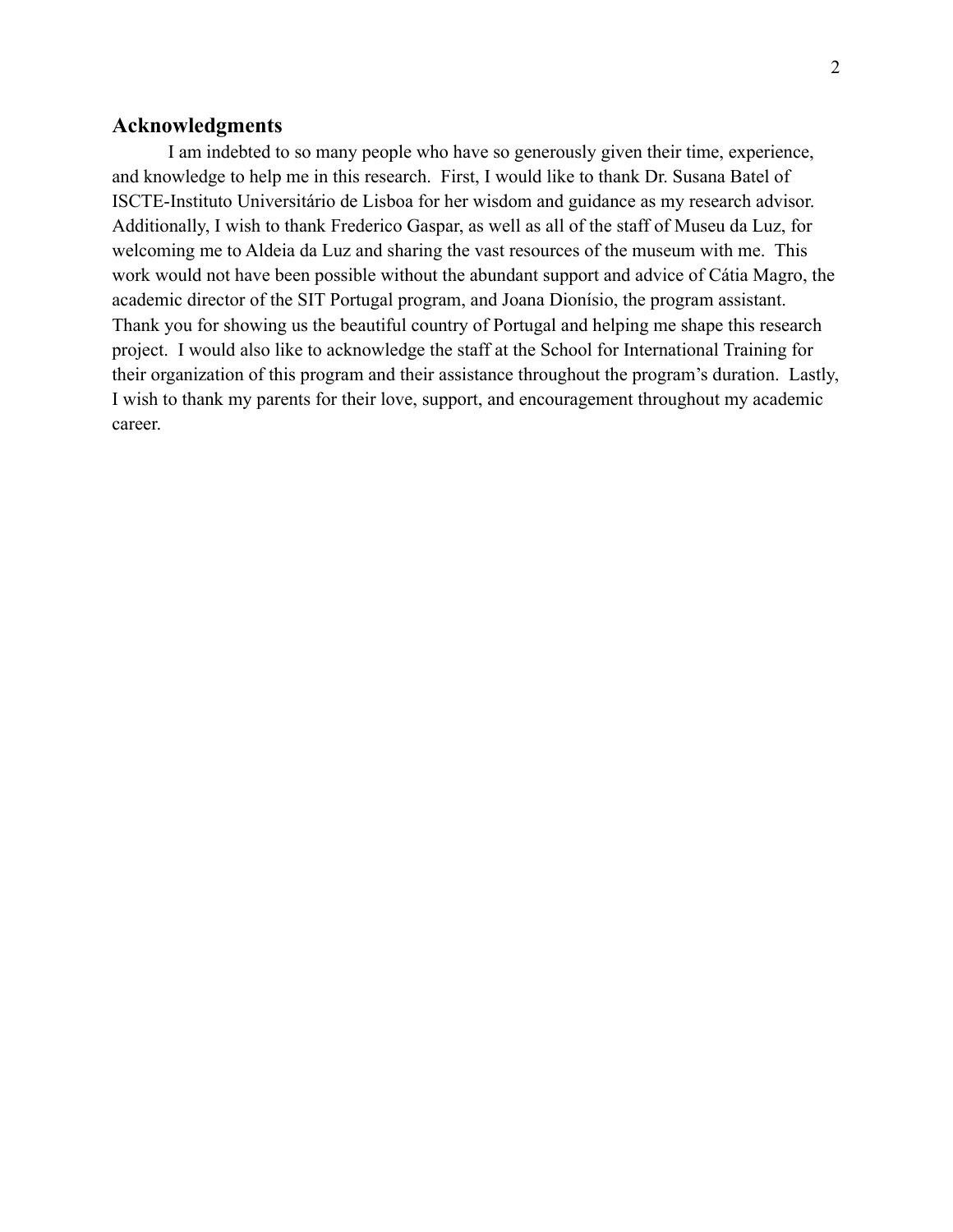## **Table of Contents**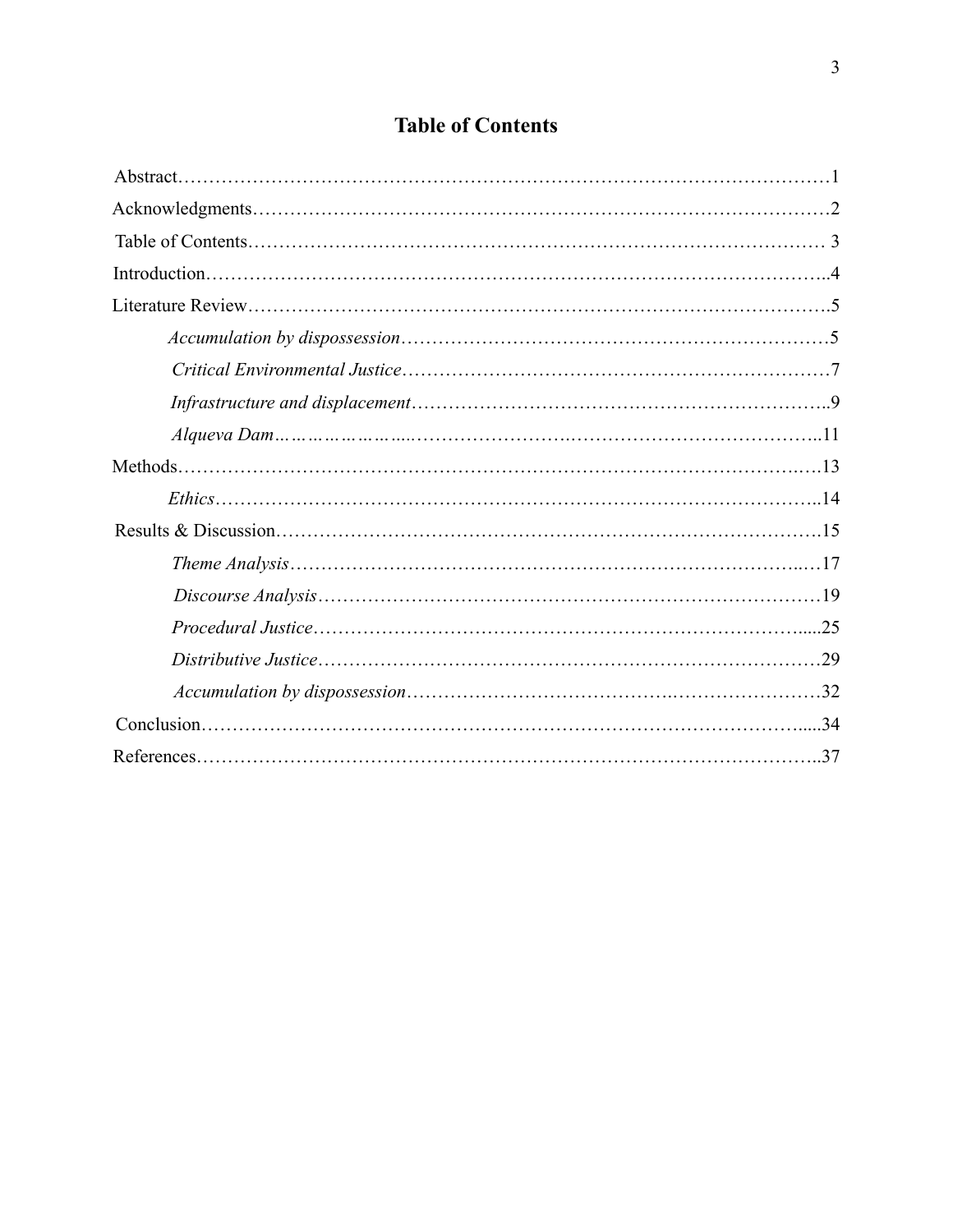#### **Introduction**

Along the banks of the Guadiana River, approximately ten kilometers from Portugal's border with Spain, lies Aldeia da Luz, literally translated as "the village of Light". On its surface, nothing appears to stray from the typical image of a rural Alentejo village: bright white stucco houses with terracotta roofs line cobblestone streets and small family farms where people graze their livestock dot the landscape. But the ordinary appearance of the village obscures a recent history of upheaval and sacrifice. After decades of negotiating and political debates, the residents of Luz became Portugal's sacrifice in the name of development and economic prosperity, displaced in 2002 to make room for the Alqueva Dam, a massive 520 MW hydropower and irrigation project almost half a century in the making. The village was directly in the way of the future reservoir of the Alqueva Multipurpose Project, which local and national politicians proclaimed would bring prosperity to the economically struggling region of Alentejo. Faced with the undesirable "choice" to find new homes or receive a newly built town at another location, residents eventually accepted the displacement. On its facade, the new village has everything a struggling population of residents could want, including newly constructed buildings with modern amenities, a new school building, a cemetery and church reconstructed from the old village, and a museum to commemorate the history and sacrifice of the residents of Aldeia da Luz. The residents of Luz received most of what they asked for in the decision-making and construction process of the Alqueva Dam. In a world where displaced persons are often given nothing, this may appear to be the ideal.

But even a fleeting observation of Luz illustrates that the town has suffered greatly from the residents' dispossession and displacement. The population of Luz has decreased by a fifth. Entire blocks in the newly built village stand empty as their previous owners have either died or moved away. The village remains isolated, underserved, and neglected, its people physically and socially cut off from each other and the surrounding area by the waters of the Alqueva reservoir. Where once the streets of Luz were lively, social meeting places for neighbors, the streets now stand empty and quiet. The tight-knit village has been irreparably altered by its geographical move. Thus, the promise of the Alqueva Multipurpose Project as a sign of hope and prosperity for the region rings hollow for some residents of Luz.

The history of the construction of the Alqueva Dam and the displacement of the village of Luz is complex and politically nuanced. The discourse surrounding this process is analogously complex as residents of Luz, employees of the multipurpose project, and residents of the entire area impacted by the Alqueva Multipurpose Project have varying experiences and perceptions of the successes and failures of the project. In order to begin to understand these discourses and perceptions, this research project will attempt to answer the following questions: 1) How have the residents of Aldeia da Luz been affected by the displacement and rebuilding of their town due to the Alqueva Dam? and 2) What can the architects of future development projects learn from the successes and failures of the displacement of Aldeia da Luz? Through these questions, this research paper will attempt to qualify and evaluate the Alqueva Dam Project through a critical environmental justice lens with a focus on how the dispossession of the Luz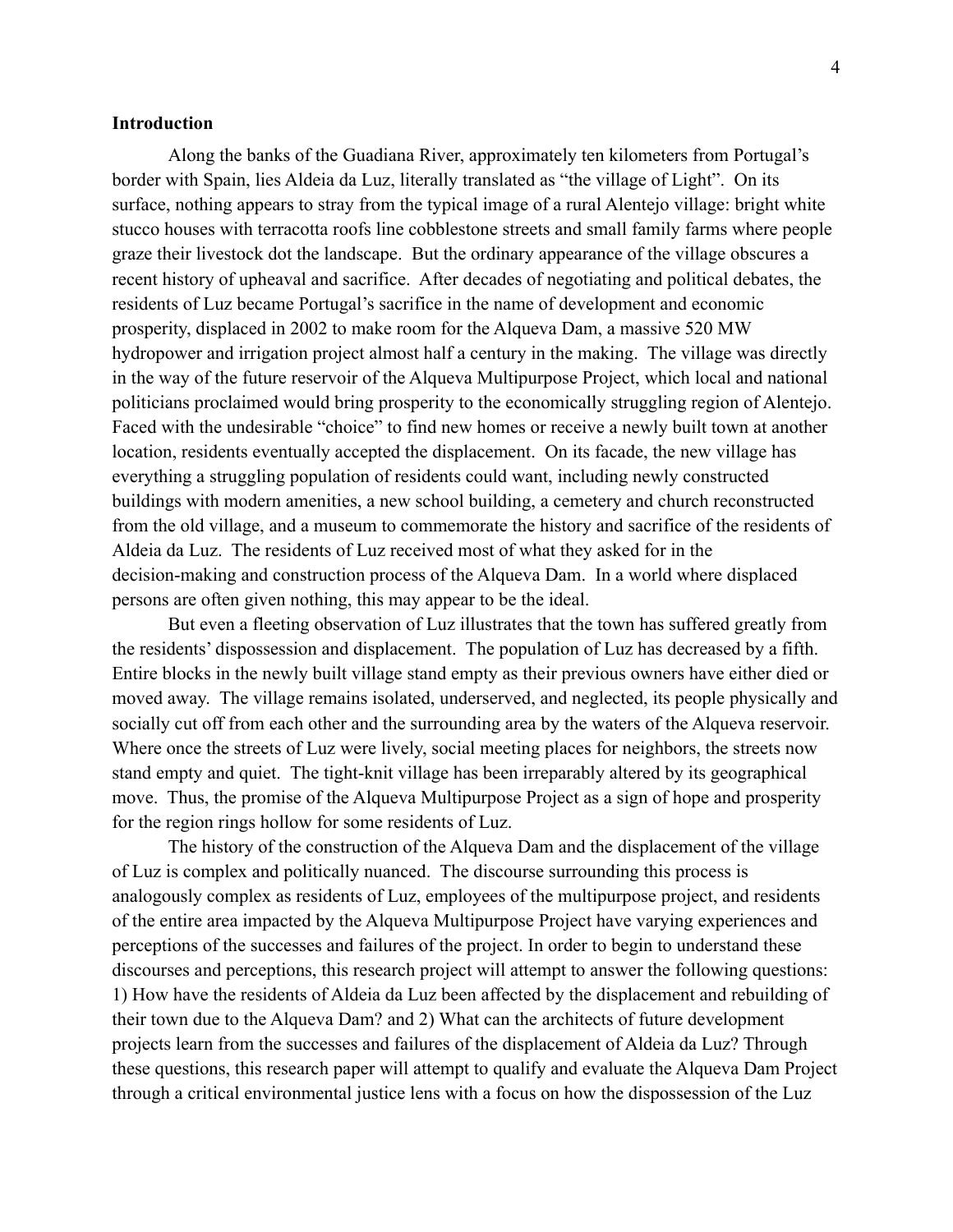residents directly benefited other people and institutions while also identifying how implications of this case study could inform other development projects. This paper will use the example of the Alqueva Dam and Aldeia da Luz to critically analyze accumulation through dispossession and this process's relation to large-scale infrastructure projects.

I hypothesize that while there were surface-level attempts to ensure procedural justice and distributive justice for the displaced people of Aldeia da Luz, a lack of a critical understanding of regional power dynamics and the relationship between large scale energy infrastructure projects and the dispossession of local peoples contributed to the people of Aldeia da Luz being treated inequitably during this process. As a result, the residents were both materially and culturally dispossessed in order for the government and wealthy landowners to centralize power and accumulate lands. While the Alqueva Dam was supposed to bring prosperity, economic opportunity, and regional development to the people of Alentejo, instead the people of Luz were dispossessed, begging the eternal question: development for who? As many countries in the world look to transition their energy economies to renewable energy, more governments and companies will embark on large-scale renewable infrastructure projects like the Alqueva Multipurpose Project. It is inevitable that at least some of these projects will involve the displacement of populations or the transformation of land ownership and access systems. What remains to be seen is whether these projects can avoid replicating and reproducing the regional and class-based power inequalities that dispossess and displace local people in favor of enriching and empowering corporations, governments, and wealthy landowners through accumulation. By understanding what succeeded and what failed in the case of Aldeia da Luz, future developers and project architects can further tailor development infrastructure projects to respect the rights and needs of local communities.

#### **Literature Review**

#### *Accumulation by dispossession*

The relationship between infrastructure and displacement can be understood through the Marxist concept of accumulation by dispossession as articulated by David Harvey. Accumulation by dispossession is related to the theory of primitive accumulation which Marx defined as a "historical process of divorcing the producer from the means of production" in which the enclosure and privatization of the commons and the expropriation of land from the peasantry was used to accumulate land in the hands of wealthy landowners and to create a surplus of cheap labor (Marx, 1867). David Harvey expands on the theory of primitive accumulation to explain how these accumulation processes have been adapted for the modern capitalist age. Accumulation by dispossession is the theory that wealth and power is centralized into the hands of a few by dispossessing the many of their ownership and access to land (Harvey 2003; 2010). Harvey defines four key strategies of accumulation by dispossession in the modern day: privatization and commodification, financialization, the management of crises in the interests of the private sector, and the state acting as the agent of redistribution and regulation (Harvey 2003; 2010). In the case of infrastructure projects, more generally, and the displacement of Aldeia da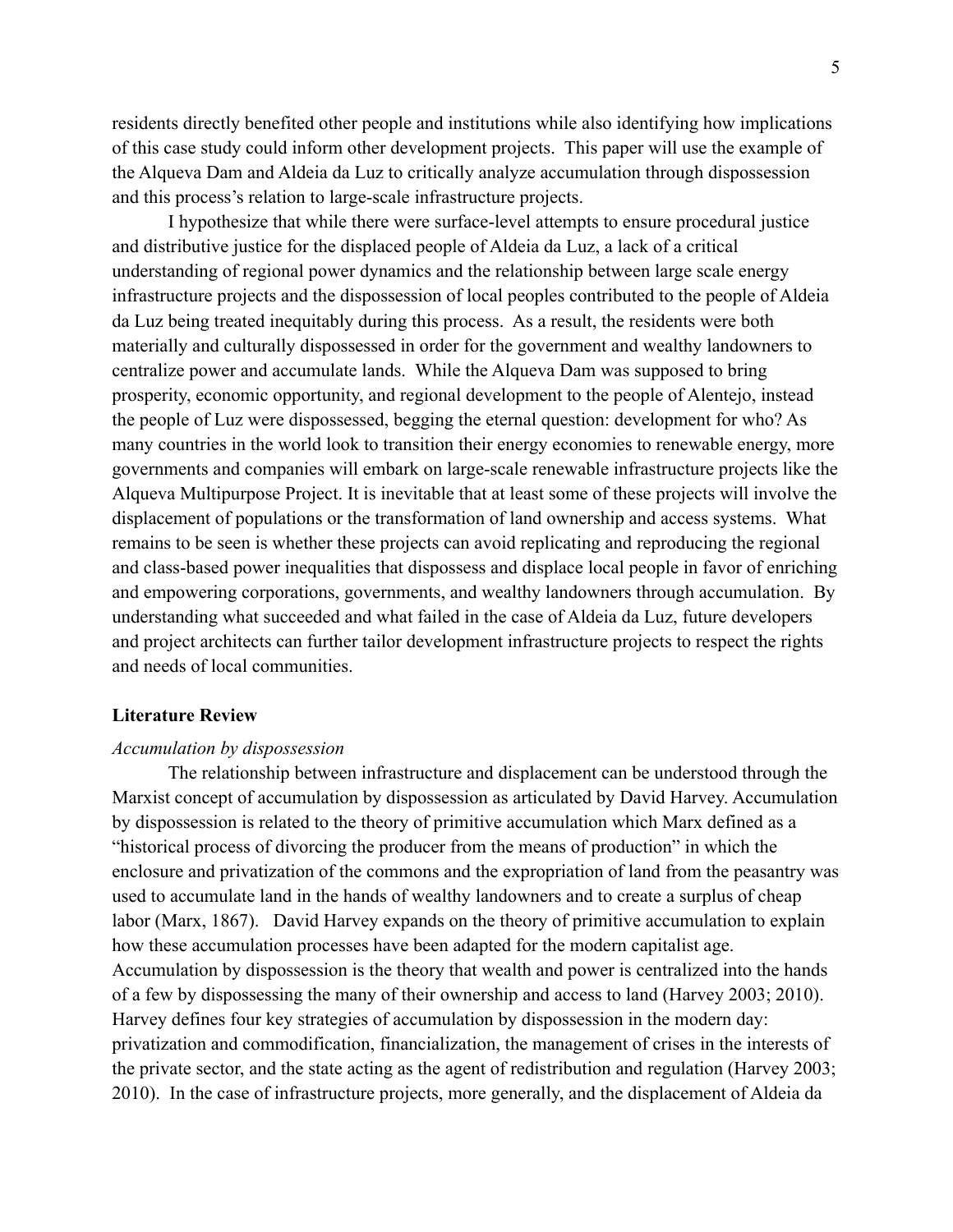Luz, more specifically, the most relevant strategies are privatization, commodification, and the state acting as the agent of redistribution and regulation, though the management of crises in the interests of the private sector is also applicable. Accumulation through dispossession is an inherently spatial process in which peoples' relationship to land and resources, in concurrence with their level of power, is transformed through the transfer of ownership, often as facilitated by the state. Accumulation by dispossession is often embodied or becomes "literally fixed in some physical form for a relatively long period of time" (Harvey, 2003). Physical infrastructures such as dams or other renewable energy infrastructures are an example of how accumulation by dispossession becomes physically fixed. This process is globally connected to the unequal spatial power dynamics of colonization (Harvey, 2003) and is connected within nations to regional power inequalities.

Accumulation by dispossession, especially in the Global North context (in which few true commons exist today), differs from primitive accumulation in that dispossession is decoupled from the creation of surplus labor. Instead, it is the value of "the land and natural resources that contribute to capital accumulation by more powerful actors" (Benjaminsen & Bryceson, 2012). The value of the accumulated property is what said property can do to enrich and empower its owners, whether the owners are private landowners or public institutions. In context, the value of a forest is the trees that can be cut for lumber, the value of a piece of land is the oil that sits under it, and the value of a river is the power it can produce. Under accumulation by dispossession, the dispossessed people are irrelevant in comparison to the value of land and resources, and their labor does not necessarily even hold attractive economic value to those doing the accumulating (Li, 2010). This contributes to "the ever-deepening, dehumanizing chasm that divides those who can act with impunity and those who have no choice but to inhabit intimately, over the long term the physical and environmental fallout of actions undertaken by distant, shadowy economic overlords" (Nixon, 2009). The accumulators act with impunity, while those dispossessed must deal with the loss of their land, livelihoods, and community. Though land and resources hold high value in this process of accumulation by dispossession, this is a simplified and shallow form of value. Capitalism treats nature "as a mere material condition of capital accumulation" (Apostolopoulou and Cortes-Vazquez, 2018), rather than something with complex cultural, communal, societal, and environmental value.

Within the Marxist frame of accumulation by dispossession, the process in which governments, NGOs, or private companies accumulate land in the name of environmentalism–– either in the form of land and resource conservation or infrastructure development— is known as green grabbing. This capital-accumulation strategy can be termed *accumulation by decarbonization* (Bumpus and Liverman, 2008)*.* Bumpus and Liverman use this term exclusively in relation to the international carbon offset regime, which covertly privatizes vast amounts of land and commodifies the right to pollute, but I propose that the same logics of accumulation by decarbonization can be applied to other forms of decarbonization, namely large scale renewable energy infrastructure projects, even if said infrastructures are not part of a carbon offset regime. Through these decarbonization infrastructures, massive amounts of land that was previously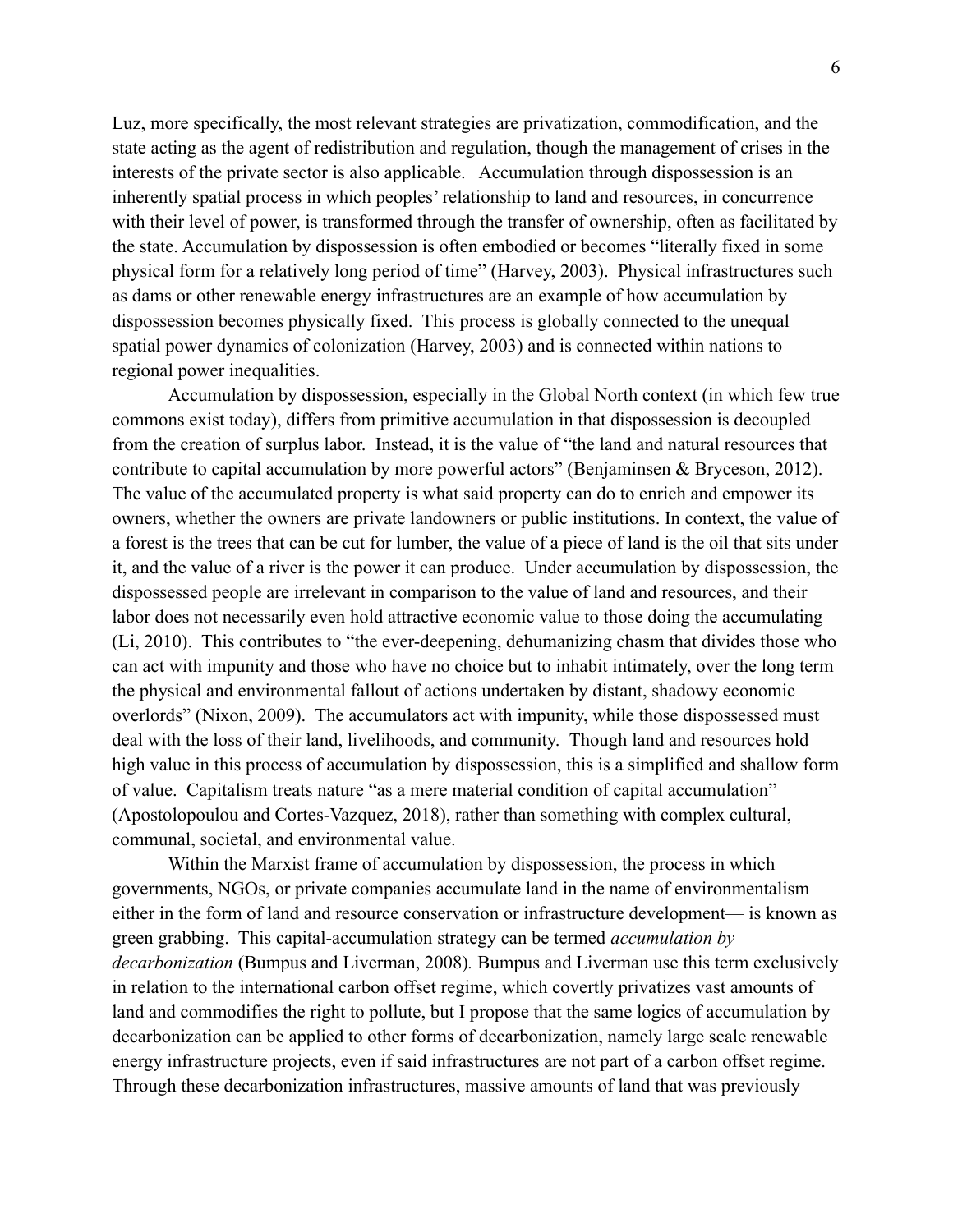communally owned or owned through informal land rights systems are privatized or absorbed into government ownership, public-private ownership, or private ownership for the aim of constructing infrastructure and creating profits. The environmental "good" of decarbonization justifies the formal or informal dispossession of whoever previously owned, utilized, or accessed the land. Large-scale renewable infrastructure projects are particularly attractive for these logics of accumulation by decarbonization because they combine the moral narratives of environmentalism, national energy security, job creation, and economic development into a worthy narrative opponent to the plights of dispossessed residents. These decarbonization processes "result in dispossession of land and resources from local users, as well as capital accumulation by more powerful actors," and even when local land users do not lose access to the land or are otherwise compensated "it is rather the benefits from the land and natural resources that are privatized" (Benjaminsen & Bryceson, 2012). Accumulation by dispossession in an environmental context can, therefore, become an environmental justice issue.

#### *Critical Environmental Justice*

Mainstream environmental justice has long been concerned with the ethical ramifications of infrastructure projects, both renewable and non-renewable. The three main tenets that undergird this understanding of environmental justice are procedural justice, distributive justice, and recognition. Procedural justice is when all stakeholders, and most importantly the ones with the least power, have the right and ability to participate in the decision-making processes for decisions that affect them (Agyeman, Bullard, & Evans, 2003). Distributive justice in the case of an infrastructure project is the equitable distribution of the environmental, social, economic, and political burdens and benefits of the given infrastructure (Walker, 2009). Although the two are not inextricably linked, distributive injustice is sometimes the result of a lack of procedural justice in the planning and decision-making processes of an infrastructure project. The last component of mainstream environmental justice principles is recognition. Recognition is when individual and community identities, cultures, traditions, etc. are recognized, respected, and valued. A lack of recognition appears as "the processes of disrespect, insult, and degradation that devalue some people and some place identities in comparison to others" (Walker, 2009). This paper will examine the displacement of the residents of Luz through these principles to determine whether these principles were upheld in this case and, furthermore, whether these principles alone are true measures of justice.

As procedural justice, distributive justice, and recognition have been adopted by the mainstream, these principles have become co-opted and warped to suit the needs of those already in power rather than those who are most affected by environmental injustice. When procedural justice is uncritically adopted by a corporation or government, it can be co-opted to superficially legitimize decision-making processes and used as a shield to deflect future criticism. Governments or corporations may tout that they value public engagement and public participation in decision-making processes but these do not specify how this engagement and participation was solicited and utilized. Public engagement in decision-making can take three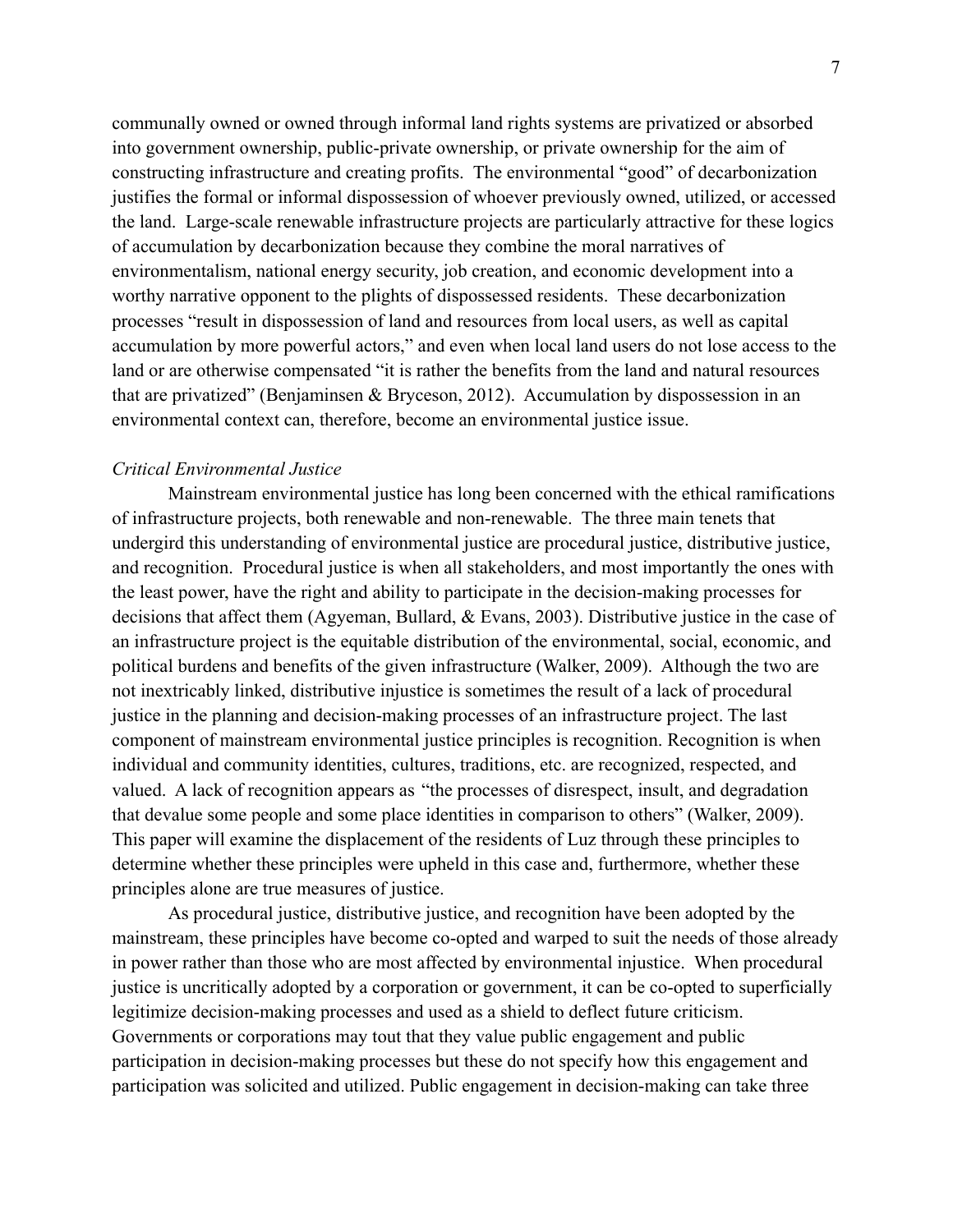main forms: communication, consultation, and participation (Knudsen, Wold, Aas, Haug, Batel, Devine -Wright, & Jacobsen, 2015). Weak procedural justice may only involve communication — the one-way dissemination of information from the infrastructure developer to the affected populations—or consultation—the one-way dissemination of information from affected populations to the developer (Knudsen et. al, 2015). Even when affected populations are allowed into fully-fledged dialogues with developers about their needs and thoughts on the project, this form of engagement can lead to injustice if the voices of the affected populations do not carry weight or affect actual decision-making. To ensure true procedural justice, affected populations must have a decisive role in good faith negotiation in which they are able and have the support to participate in dialogue with concrete outcomes. It is also vital to recognize the unique experiences, values, and cultures of affected populations and respect how these unique aspects affect their articulated needs. Likewise, it is vital to the integrity of decision-making processes that the complex perspectives of affected populations are included and given due weight throughout the entirety of the process. Under an instrumental or substantive rationale, stakeholders' perspectives, especially those stakeholders with little economic or political power, are only included when necessary to smoothly implement a project or when said perspectives are helpful to the process, respectively (Wesselink et. al, 2011). The complex needs of affected residents are thus deemed an impediment to development and waved away under the guise that technocrats and businesses are more educated on the needs of the population. Institutionalized participation without recognition of, and active push back against, existing power dynamics undermines procedural justice. Though institutionalized engagement is commonly viewed as an uncomplicated, undemanding form of democratic decision-making, these processes are easily manipulated by actors to become symbolic processes that legitimize unjust decisions rather than serve as ongoing negotiations to secure justice.

Governments and companies have readily co-opted distributive justice to justify and legitimize accumulation by dispossession through infrastructure projects. By compensating dispossessed people with a one-time reparation of money or land, institutions can write off long-term sharing of benefits to affected populations. In the case of hydropower, compensation schemes have failed to be satisfactory to recipients elsewhere globally. For example, the Three Gorges Dam project, which was constructed around the same time as Alqueva, attempted to compensate some displaced populations with land parcels, but as all of the desirable land in the area was already owned, the few people who were compensated with land found themselves unsatisfied with the trade of their old land for new, less fertile land that they had no experience farming. As very few people were even compensated with land at all, most people ended up displaced both from their land and their livelihood as farmers (Wilmsen et al, 2011). Although compensation for land and belongings lost due to displacement seems straightforward, the very idea of value is subjective, difficult to calculate, and involves the quantification of intangible things. Almost inherently, compensation is imperfect and destined to victimize those vulnerable populations that are already marginalized, isolated, and dispossessed. Supposed distributive justice can become unjust when it legitimizes the unequal distribution of burdens and benefits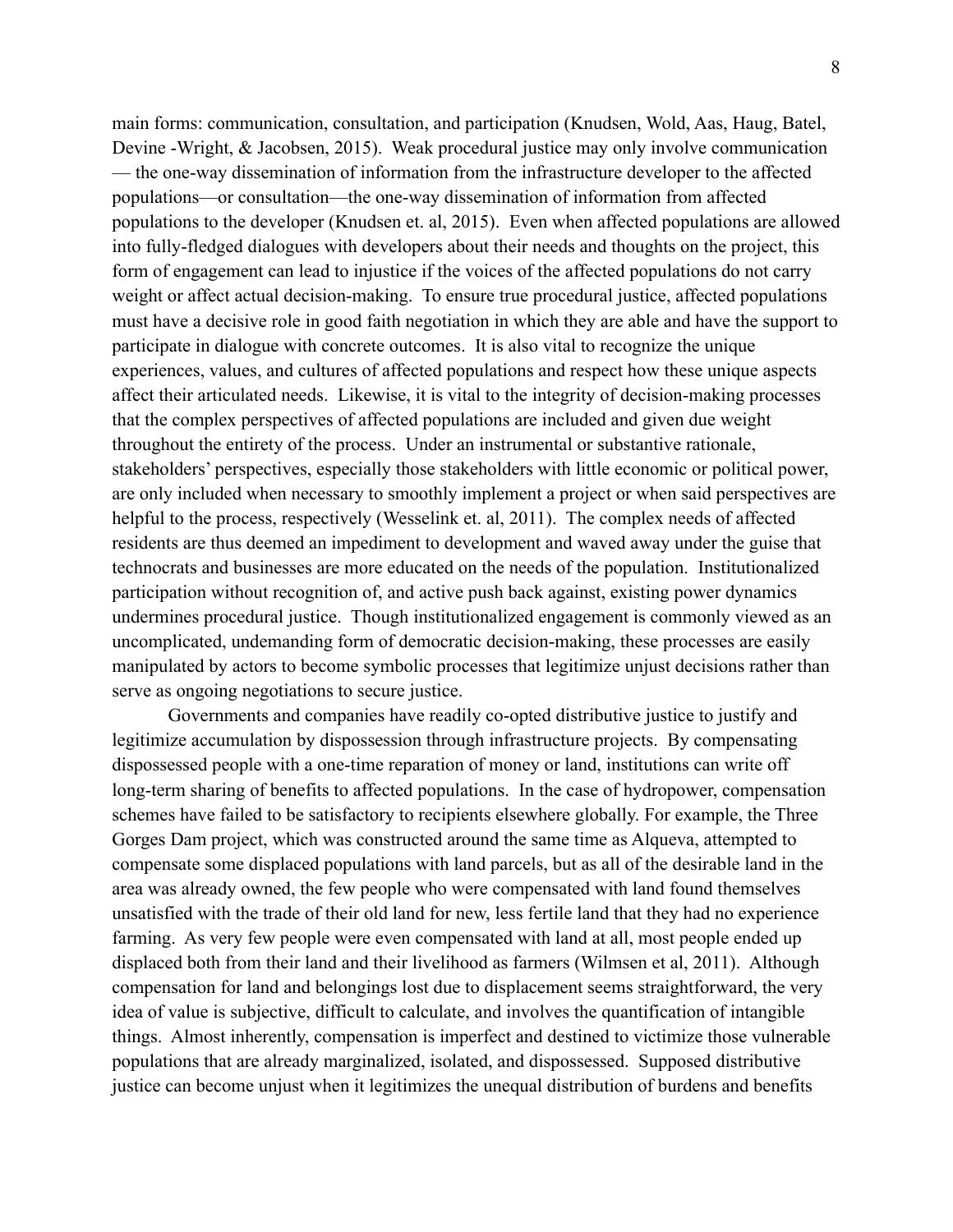through financial reimbursement, which cannot serve as complete compensation for the complexity of what is lost through dispossession.

A more expansive, critical environmental justice lens is necessary to understand this case and determine whether due justice was given. Critical environmental justice understands, acknowledges, and reproaches the regional and class-based power structures and inequalities that are perpetuated through top-down infrastructure and development projects. Critical environmental justice also illuminates and criticizes energy colonialism, which is the reproduction of "colonial exploitative and racialized economies...by exporting the socio-environmental risks and harms of renewable energy generation and associated mega infrastructures and extractive activities to the Global South but also to vulnerable and marginalized places'' in the Global North (Batel, 2021). Under capitalism, renewable energy infrastructure projects reproduce the exploitative economic and material conditions of fossil fuel infrastructures by centralizing power and capital in the dominant class (Batel, 2021). Without an explicit critique of multiscalar capitalist and colonialist power dynamics, the paradigm of environmental justice is incomplete. In the case of infrastructure development, critical environmental justice is vital to understanding how capitalist hegemony, class structures, and regional inequalities are reproduced through accumulation by dispossession.

#### *Infrastructure and displacement*

Globally and historically, large-scale infrastructure projects, specifically hydropower dams, have been lightning rods for controversy, specifically because of the displacement and environmental impacts of said projects. As a result "anti-dam sentiment is widespread and often vehement" (Wateau, 2014). One example of the long-lasting and compounding consequences of hydropower displacement is Tignes Dam in France. The dam was supposed to modernize and develop the war-torn post-World War II countryside but the construction of the dam instead displaced an entire community (Wateau, 2014). Though decades have passed since the construction of the dam, the wound is still fresh as "hope and sorrow are still handed down through the generations, and with indignation" (Wateau, 2014). Though the displacement of a community may seem like a small consequence in the long term of regional development, the former community of Tignes's ritual of returning to the location of their submerged town to memorialize their loss shows that the destruction of a community creates deeply and intimately felt consequences for a long time. Recent examples of controversial hydropower projects include the Three Gorges Dam in China, Narmada in India, and Belo Monte in Brazil, in which large amounts of already structurally disadvantaged and vulnerable populations were displaced from their land in favor of the hydropower projects (Fujikura, Nakayama, & Takesada, 2009). The most infamous example of these is the Three Gorges Dam in the Hubei province of China, a 22,500 MW hydropower dam that displaced an estimated 1.2 million people (Brooke, Webber., & Yuefang, 2011). The Three Gorges Dam began and ended construction within a year of the Alqueva Dam but attracted far more criticism and controversy globally because of its massive scale. In comparison to the Three Gorges Dam, Alqueva Dam is only 520 MW and displaced 373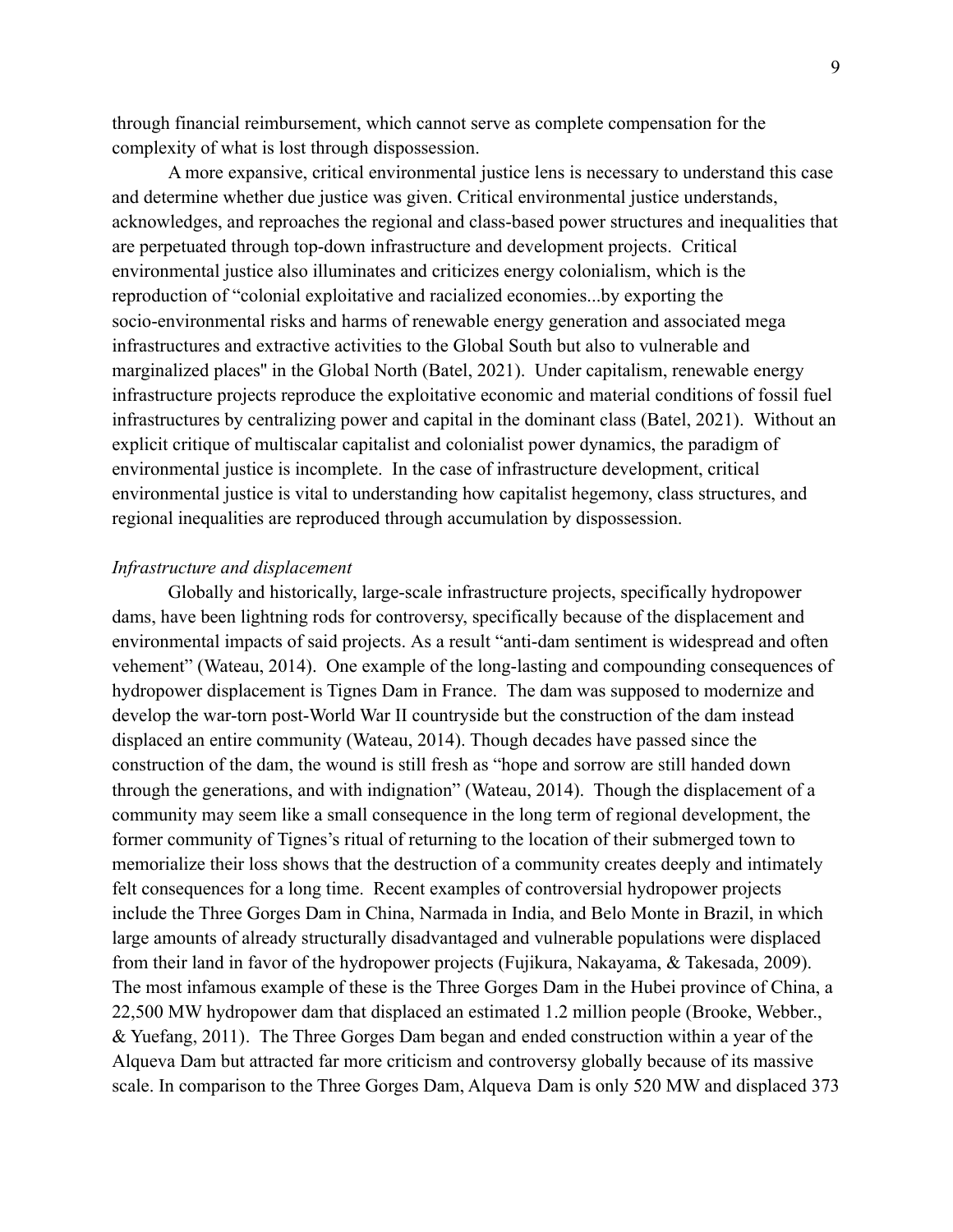people, but the ethical implications and respective successes and failures of both projects are invaluable to understanding the relationship between renewable energy infrastructure, development, and displacement.

Portugal has a history of controversial energy infrastructure projects. The beginning of the modern environmental movement in Portugal was sparked by protests against a proposed nuclear power plant in Ferrel in 1976, the same year that the first phase of construction began on the Alqueva Dam (EJAtlas, 2020). Portugal alone has over one hundred hydropower plants, which comprise 28% of the electricity produced in Portugal as of 2020, and several future hydropower projects in the works (EJAtlas, 2020). Despite this large number of dams, hydropower has historically been and is presently very controversial in Portugal. In 1972, just four years before the start of the initial construction stage of Alqueva Dam, the Estado Novo regime forced the residents of Vilarinho das Furnas from their town by intentionally submerging it during the filling of the Vilarinho das Furnas Dam (Wateau, 2014). Following the legacy of the Estado Novo dictatorship, the Portuguese government's usual practice for planning hydropower projects is allowing some public input on the location of proposed dams but not on whether the dams should be built at all. Other recent dam projects such as the Sela Dam and the potential damming of the Côa River faced so much opposition, from both archeologists advocating against the submersion of cave paintings and from impacted residents, that the Portuguese government shelved both projects within the past two decades (Wateau, 2014). Today, the public controversy over hydropower in Portugal has shifted to widespread international criticism of and national protest (through the Terra de Miranda movement) against the Portuguese government's allowance of the sale of several large dams in the north to foreign companies (EJ Atlas, 2020). The Alqueva Multipurpose Project is just another event in a pattern of controversial at best and unjust at worst hydropower projects in Portugal. But because hydropower is economically attractive as a vehicle of development and environmentally attractive as a renewable energy, private companies and governments will continue to construct hydropower projects in Portugal and elsewhere.

Proponents of infrastructure projects promise that these infrastructures will benefit local populations by improving quality of life, increasing employment, and developing the area. These promises are predicated on the idea that rural communities are in need of development and assistance from outsiders (Rudolph & Kirkegaard, 2019). Developers use rhetoric to argue that rural communities are impoverished and therefore should be grateful when presented with infrastructure development, which precludes and eclipses rural communities' qualms about whether they will actually benefit before these qualms are even raised. Often, infrastructure projects are divorced from their material and social surroundings. But these physical sites, like "a mine, a dam, or a road in the forest are not isolated objects but connected sites where value flows, where accumulation occurs, and injustices expand" (Temper et al 2015). As sites of capital accumulation, infrastructure projects can sometimes become sites of inequality, where value is distributed unequally.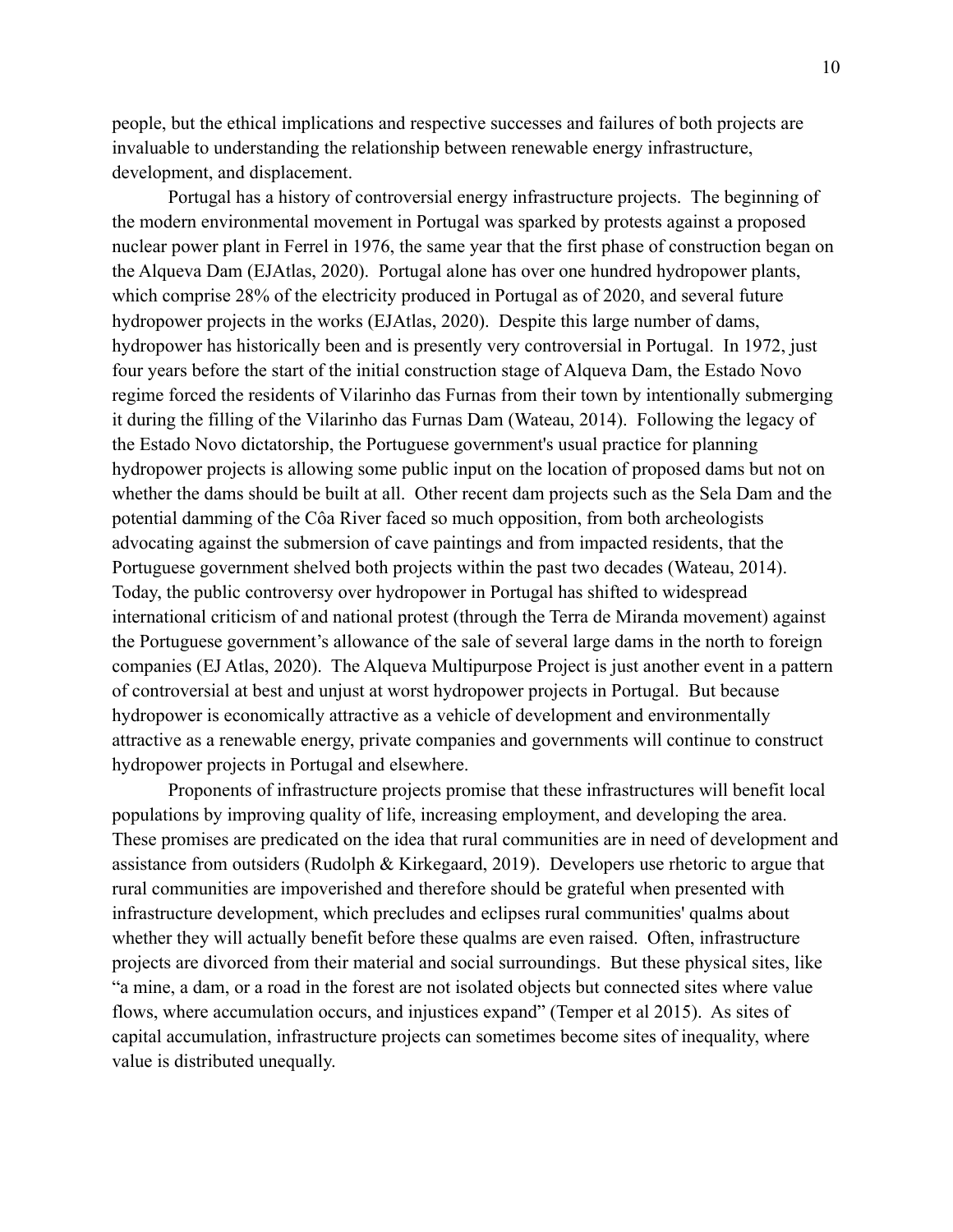There is a significant amount of literature on the long-term effects of infrastructure displacement and specifically displacement due to hydropower. Research on communities that were displaced by dams in Japan found that even when displaced populations initially held overwhelmingly negative perceptions of a hydropower project, over time, resettlers' perceptions improved (Takesada, 2009). Still, the resettled communities tended to face population issues such as an aging population and depopulation (Takesada, 2009) along with having continued resentment towards the development company and the government because they felt victimized by national policies and resented that outside investors supplanted resettlers in their new communities (Fujikara et. al., 2009). Displacement and relocation have long-term effects on individuals' mental health and place identity as well as affecting community resilience and community satisfaction (Luis, Neves, & Palma-Oliveira, 2015). In order to mitigate these negative effects, developers should keep in mind that "geographical settings, values, societal preferences, and other factors are so diverse that a new project cannot simply imitate previous 'success stories,' so resettlement programs must commit long-term, both before and after displacement and resettlement, to continuously negotiate and consult with resettled communities'' (Fujikara et. al., 2009). Globally, there are many plans for new dams, and the number and intensity of these conflicts are only increasing. It is therefore critical to understand how hydropower infrastructures cause displacement and how the negative consequences of this can be minimized.

#### *Alqueva Dam*

The Alqueva Dam was originally conceived under Portugal's Estado Novo dictatorship The goal of the Alqueva Dam and the Alqueva Multipurpose Project was to develop Alentejo, one of the poorest and driest regions of Western Europe, into a center of agriculture and tourism through a regional irrigation system, strategic water reserves, and energy regeneration. Alentejo has a Mediterranean climate and is, therefore, a drought-prone region. Several multi-year droughts in Portugal (most notably in 1994 to 1995) motivated the Portuguese government to improve water security in the region. The Portuguese government created Empresa de Desenvolvimento e Infraestruturas do Alqueva (EDIA), a public limited company in the state corporate sector that is supervised by the Ministry of Agriculture, Forests and Rural Development, to develop and oversee the Alqueva Multipurpose Project (EDIA, 2021). EDIA is partially funded by the Portuguese government and the European Union. After several years of negotiation with the European Union, the Portuguese government received confirmation in 1997 that the EU would pay for up to two-thirds of the final cost of the project (Wateau, 2014; Jaquerod & Pereira, 2003). Without this financial contribution from the EU, the Alqueva Multipurpose Project, which cost an estimated  $\epsilon$ 4 million or more, would not have been possible for the Portuguese government to fund alone.

The Portuguese government desired to build the Alqueva Dam for several reasons, chief amongst these was to create a strategic water reserve in the event of a future drought. As a strategic water reserve, the Alqueva Reservoir stores enough water for the region for three years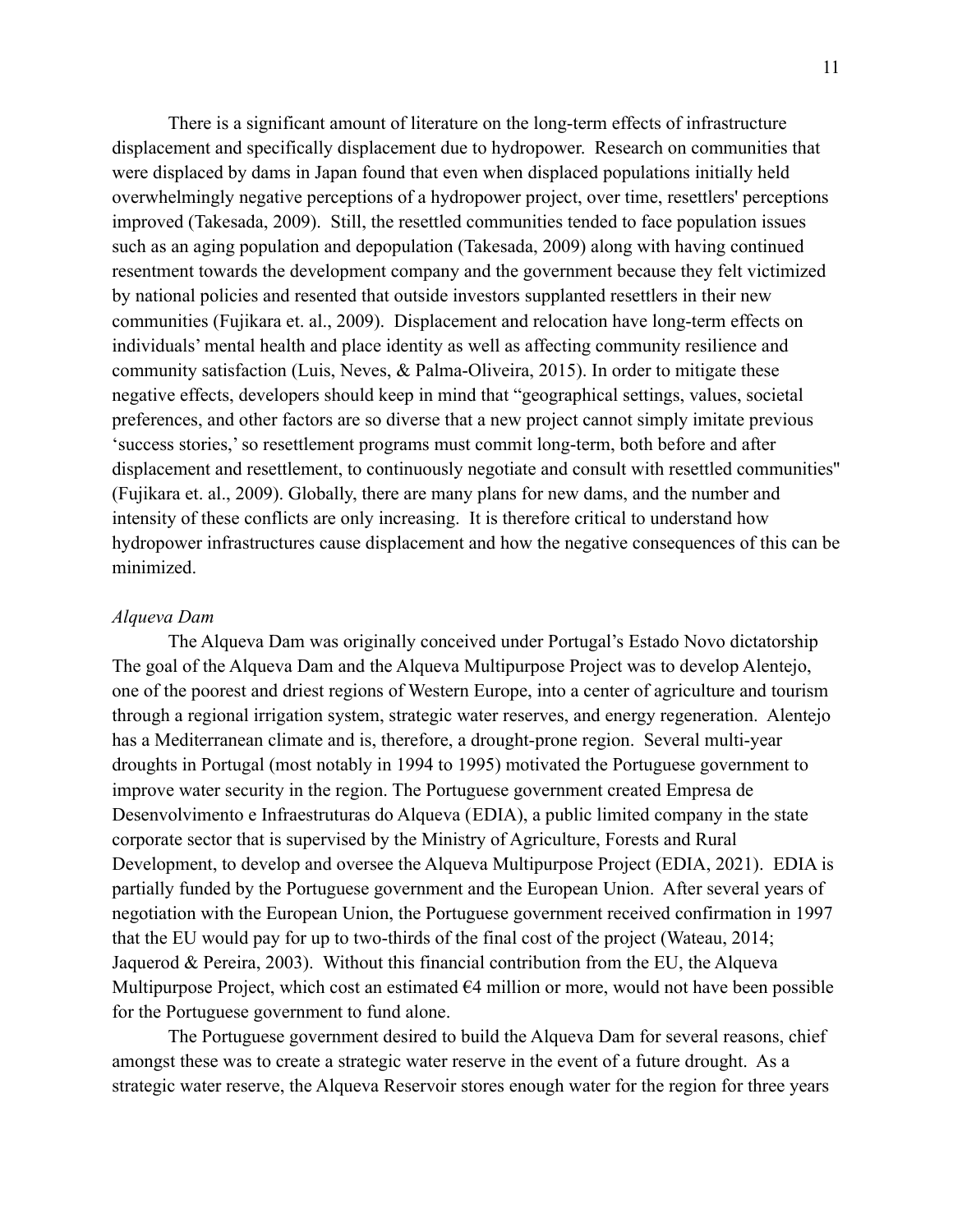of drought, according to an EDIA employee who was interviewed. Alqueva Dam was also a geostrategic infrastructure for Portugal as it would be a counterweight to the multiple dams Spain had already built on the Guadiana River basin and would improve Portugal's energy security by decreasing the country's reliance on imported fossil fuels. In the realm of national politics, the Alqueva Dam had become a beacon of hope and a fabled symbol of future prosperity for the struggling, underdeveloped, historically neglected region of Alentejo. The Alentejo region had suffered decades of depopulation and economic decline due to a combination of interconnecting problems: a drought-prone climate, the decline in economic importance of agriculture, underdeveloped regional infrastructure, and long-term mass unemployment. The area studied in the project's Environmental Impact Assessment had an unemployment rate of more than two times the national unemployment rate (AGROGES & AgriCiência Consultores, 2004). With little else to have faith in, the promised Alqueva Dam became a vessel for a regions' hopes for a better future and, therefore, "the dam became a political necessity, irrespective of economic or environmental consequences" (Joanaz de Melo & Janeiro, 2005). Despite significant doubts about the efficacy, feasibility, and profitability of the Alqueva Multipurpose Project, the project was implemented.

The negative consequences of the construction of the Alqueva Dam are threefold: environmental, archeological, and place-based. Before the dam was filled, vital habitats and ecosystems were destroyed to clear land for the dam and reservoir. This proved to be the biggest motivation for direct opposition to the dam, as several environmental groups, led by Querces, protested for the dam to only be filled to 139 meters, rather than 152 meters, to save an area of cork trees and several habitats that are important to endangered species like bats and the Iberian Lynx (BBC, 2002). In addition, hundreds of Stone Age cave drawings and other archeological sites were submerged. But the largest consequence is that the entire village of Luz was razed and displaced. This meant that approximately 373 people were moved from the old Aldeiea Luz to the new one.

| Year      | Event                                                                                                                                                   |  |  |
|-----------|---------------------------------------------------------------------------------------------------------------------------------------------------------|--|--|
| 1957      | Salazar orders his regime to analyze the feasibility of an irrigation and<br>hydropower project in Alentejo. The Alentejo Irrigation Plan is drafted.   |  |  |
| 1968      | The Portuguese-Spanish Agreement of the 29th of May 1968 is signed, which<br>gives Portugal the right to the hydraulic use of the Guadiana River.       |  |  |
| 1974      | Carnation Revolution and the end of the Estado Novo regime                                                                                              |  |  |
| 1974-1976 | Multi-year drought in Portugal                                                                                                                          |  |  |
| 1976      | Adoption of the Portuguese Constitution and the beginning of the Third<br>Portuguese Republic. Preliminary construction of the Alqueva Dam begins under |  |  |

Figure 1: Timeline of the Alqueva Multipurpose Project and the Displacement of Aldeia da Luz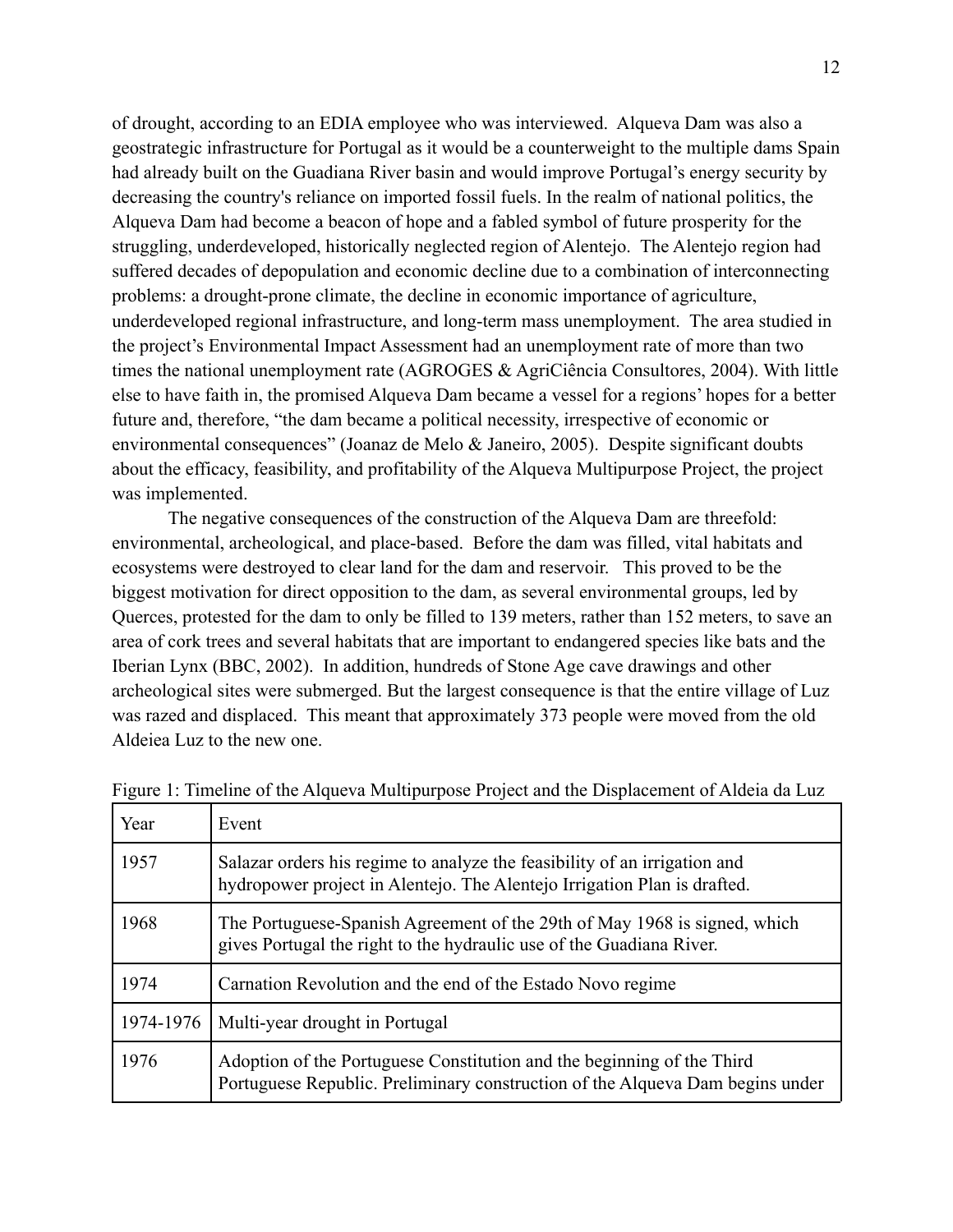|           | the Socialist Party government of PM Mário Alberto Nobre Lopes Soares                                                                                                                                                                                                                                                     |  |  |
|-----------|---------------------------------------------------------------------------------------------------------------------------------------------------------------------------------------------------------------------------------------------------------------------------------------------------------------------------|--|--|
| 1978      | Construction of the Alqueva Dam stops after a new government comes to power<br>and raises questions about the financial viability of the project.                                                                                                                                                                         |  |  |
| 1990-1992 | Multi-year drought in Portugal                                                                                                                                                                                                                                                                                            |  |  |
| 1993      | Under PM Aníbal António Cavaco Silva of the Social Democratic party, the<br>National Council of Ministers decides to resume construction of the dam and<br>creates Empresa de Desenvolvimento e Infraestruturas do Alqueva (EDIA) to<br>oversee the Alqueva Multipurpose Project.                                         |  |  |
| 1994-1995 | Portugal experiences an extreme drought nationwide. The drought is especially<br>bad in Alentejo where local governments had to ration water and municipalities<br>experienced water supply interruptions. The integrated environmental impact<br>assessment of the planned construction of the Alqueva Dam is conducted. |  |  |
| 1995      | Construction of the Alqueva Dam restarts under PM Antóntio Manual de Oliveira<br>Guterres of the Socialist party.                                                                                                                                                                                                         |  |  |
| 1997      | The European Union confirms funding for the Alqueva Multipurpose Project in<br>its 1994-1999 Community Support Framework.                                                                                                                                                                                                 |  |  |
| 1998      | Construction of the new Aldeia da Luz begins.                                                                                                                                                                                                                                                                             |  |  |
| 2002      | The residents of Aldeia da Luz are displaced and move into their new village.<br>Alqueva Dam is inaugurated by PM Jóse Manuel Silva of the Social Democratic<br>party and the reservoir is filled.                                                                                                                        |  |  |

Source: EDIA (2021), Universidade de Lisboa (2012), BBC (2002).

#### **Methods**

Throughout this research, I employed mostly qualitative methods of data collection and analysis to examine the political processes of the displacement of the village of Luz and the effect of this displacement on the populace. This research primarily relies on secondary sources in the form of archival news recordings, video testimony, transcribed interviews, and documentary footage of residents, politicians, and representatives of Empresa de Desenvolvimento e Infraestruturas do Alqueva (EDIA). While some of these sources had already been translated (Museu da Luz, 2006; Jaquerod & Pereira, 2003), several sources (AGROGES & AgriCiência Consultores, 2004; Dias, 2012; INE Censos, 2011; INE Censos, 2021; Rádio e Televisão de Portugal 1978; 1980; 1993; 1995; 2001) had to be translated from Portuguese to English using my introductory knowledge of Portuguese, Portuguese dictionaries, and an online language translation software. Much of the available research and media about the Alqueva Dam is written in Portuguese, so there is a dearth of media in other languages on this topic. Additionally, most analyses of the Alqueva Dam have only focused on short-term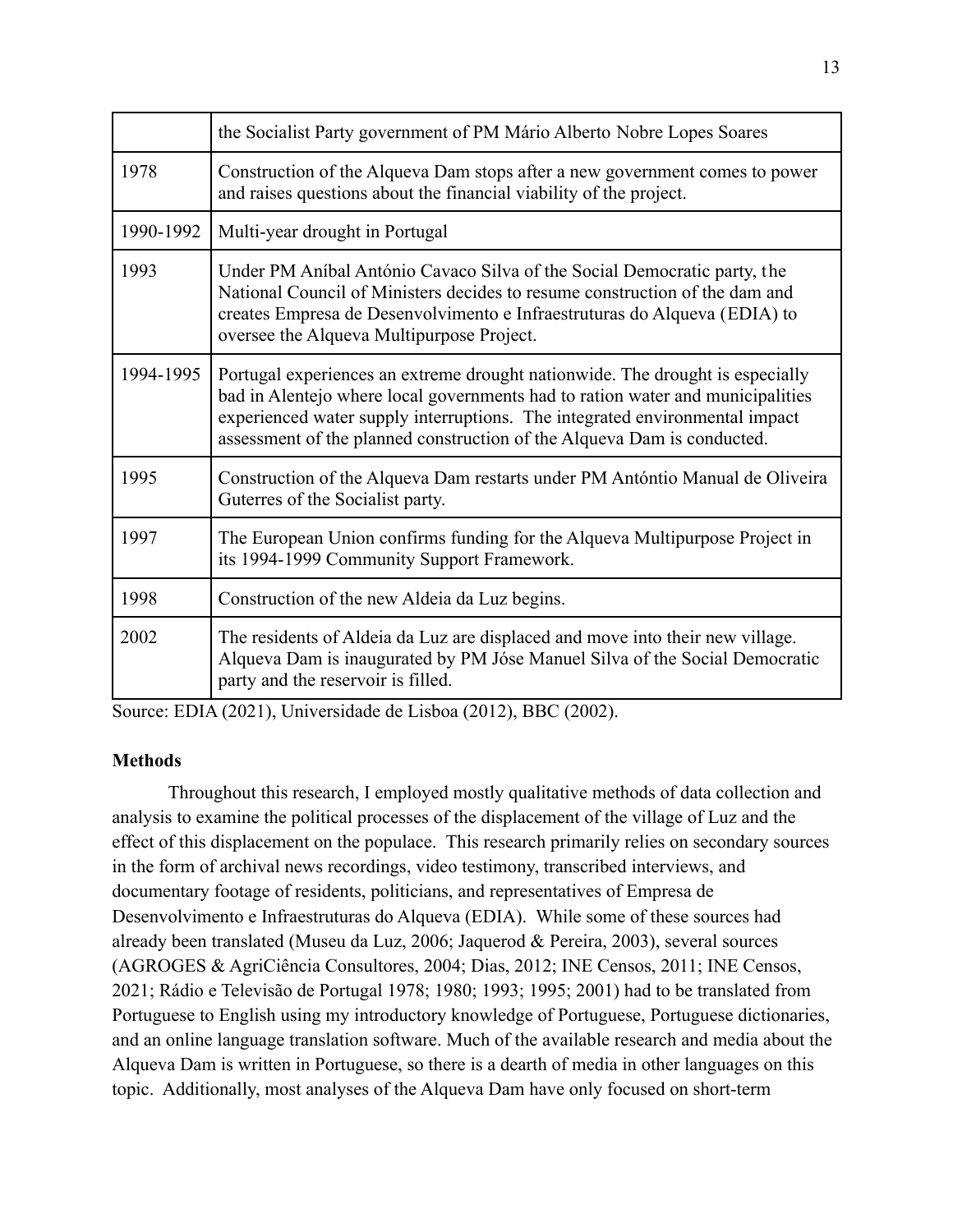impacts, so there is a research gap in analyzing the effects of the Alqueva Dam after several decades of its existence.

My primary frame of analysis is a theme and discourse analysis comparison of opposing perspectives of the Alqueva Dam and the displacement through a Marxist lens of accumulation by dispossession as articulated by Harvey. I used videos and text transcripts of residents of Luz, EDIA employees, local and national government officials, and residents of the Alentejo area to analyze how their separate but interrelated discourses about the Alqueva Dam and the displacement of Aldeia da Luz changed over time from before the displacement to after the displacement. This analysis is supported by ethnographic observations of the village of Luz, an examination of related texts and media released by EDIA and the Portuguese government, an analysis of secondary media sources (both text and video), and the translation and analysis of archival video testimonies of Luz residents and documentation of the displacement process. I also spent three days in the village of Luz conducting ethnographic observations and viewing the Museu da Luz's video archives.

Much of the existing public data of Aldeia da Luz, both qualitative and quantitative, comes from EDIA, the very company which displaced the population of Luz. The Museu da Luz itself, and its collection of archival footage (Museu da Luz, 2006), is financed by EDIA. EDIA's role as financier calls into question the legitimacy of the documentaries and makes the editing of the testimonies suspect. As a viewer, this financial relationship complicates one's ability to separate good faith atonement for past injustices from the company's attempt to obscure the realities of the displacement and shield itself from criticism. Media directly from EDIA praises the dam and rarely, if ever, mentions the displacement of Luz (AGROGES & AgriCiência Consultores, 2004; EDIA, SA, 2015; Empresa de Desenvolvimento e Infraestruturas do Alqueva, 2021). However, the Museu da Luz's media and archival videos are very critical of EDIA, the Alqueva Multipurpose Project, and the entire decision-making process for this project. What is left to determine is whether the critical nature of these media pieces is only surface-level accountability. Therefore, I relied on other sources of archival testimony (Dias, 2012; Tedim, Sullivan, & Estrela, 2009; Jaquerod, M., & Pereira, 2003; RTP, 1980; 1993; 1995; 2001) to corroborate the videos that were in part financed by EDIA.

#### *Ethics*

I relied on existing video testimony from before, during, and after the construction of Alqueva Dam and the new village of Luz. It was necessary to rely primarily on this archival footage because the planning and construction phases of the Alqueva Dam, as well as the public discourse over the displacement of the village of Luz, began in the mid-20th century and construction of the dam ended in 2002. Therefore, many of the residents who experienced this long process of displacement have passed away. Additionally, the village has also experienced decades of population loss due to an increasingly aging population, a lack of migration into Luz, and a flow of younger residents leaving Luz for more centralized, urban centers, so many previous residents no longer live in the parish. It has been two decades since the initial move to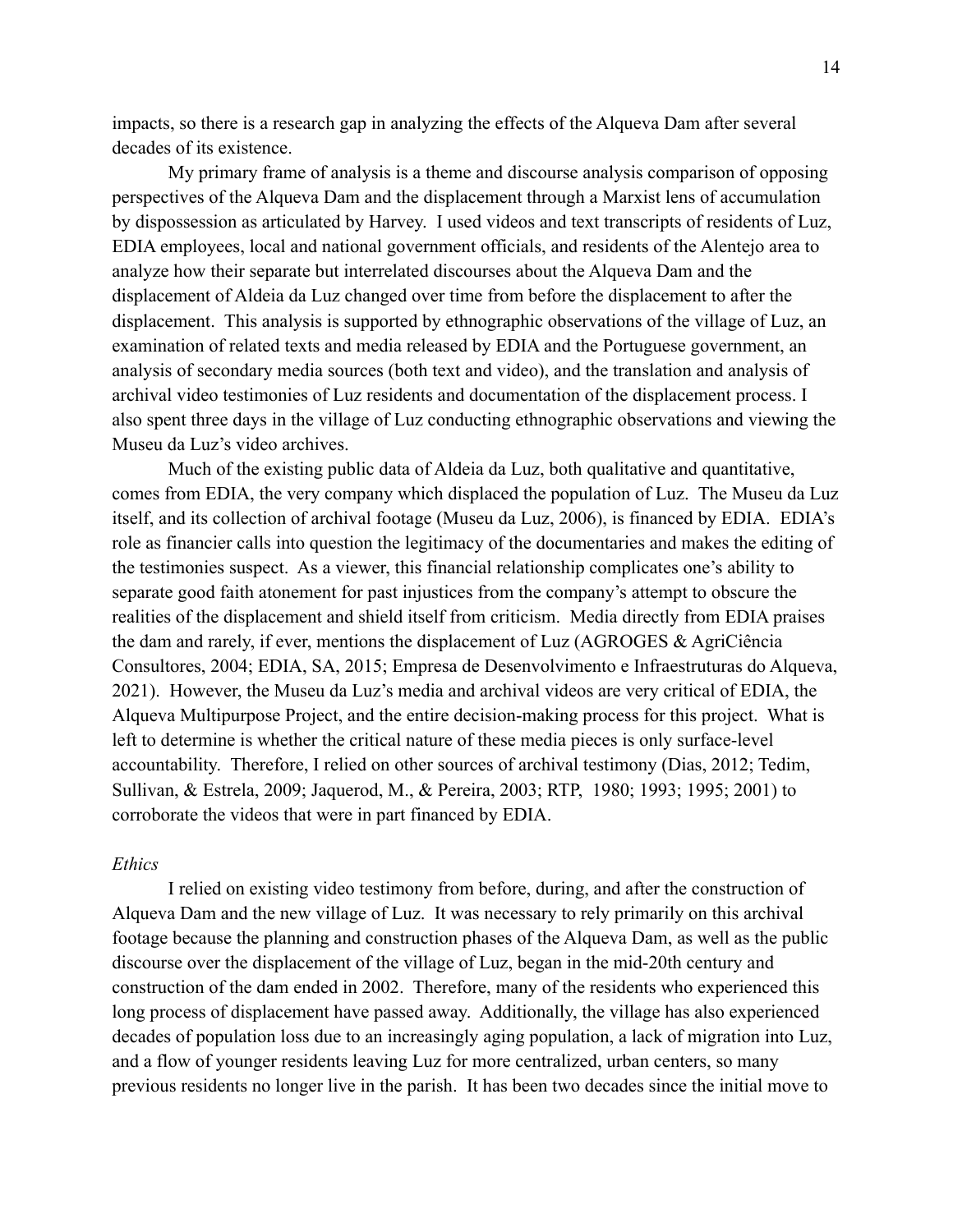the new Aldeia da Luz, so memories of this displacement may have faded over time. One limitation in my methodology is that my ability to speak Portuguese is still quite rudimentary, making it quite difficult to conduct interviews with residents about their current perspectives on the displacement of Luz at the level and emotional depth this topic deserves. For the above reasons, I relied on archival footage and testimony as the most robust sources of residents' perspectives at the time of displacement, rather than current-day interviews about past events.

Any quotations of residents are taken from archival news media (Rádio e Televisão de Portugal 1978; 1980; 1993; 1995; 2001; BBC, 2002; Dias, 2012), documentary footage (Museu da Luz, 2006; Jaquerod & Pereira, 2003), or previous academic studies (Tedim, Sullivan, & Estrela, 2009; Wateau, 2014). These quotations are not from interviews that I conducted and, therefore, do not need specific informed consent forms for each interviewee. Although some of these documents and transcripts do include the names of residents and EDIA employees with their permission, I have anonymized the transcripts and the quotations used in this paper as a precautionary measure of privacy. Any names or identifying information of residents and private citizens have not been included in this paper. I have only included names with quotations if the speaker is a public figure, such as a national or local government employee (i.e., a prime minister or mayor of a parish). All statements from these figures were published in news media in either video or print form and are, thus, public knowledge.

#### **Results and Discussion**

*"I was ten when it all happened...people move houses, new churches are built...but what happened here was altogether different. Everything changed all at once, so it would seem as if nothing changed at all. This is Aldeia da Luz, the village where I was born. Now my village doesn't live here anymore." (Museu da Luz, 2006)*

In 2002, as the floodgates of Alqueva Dam closed, just under four hundred residents of Aldeia da Luz were relocated from their old village into their new houses in Nova Luz. Since this time, the village has experienced a marked decline in population and community identity as the population ages, elderly people move to more accessible municipalities or pass away, and young people leave to find work elsewhere. Even before displacement, Luz was relatively geographically isolated, as a rural village in the underserved region of Alentejo, but it is even more isolated

Figure 2: Map of the old and new villages of Luz



Data source: EDIA, 2015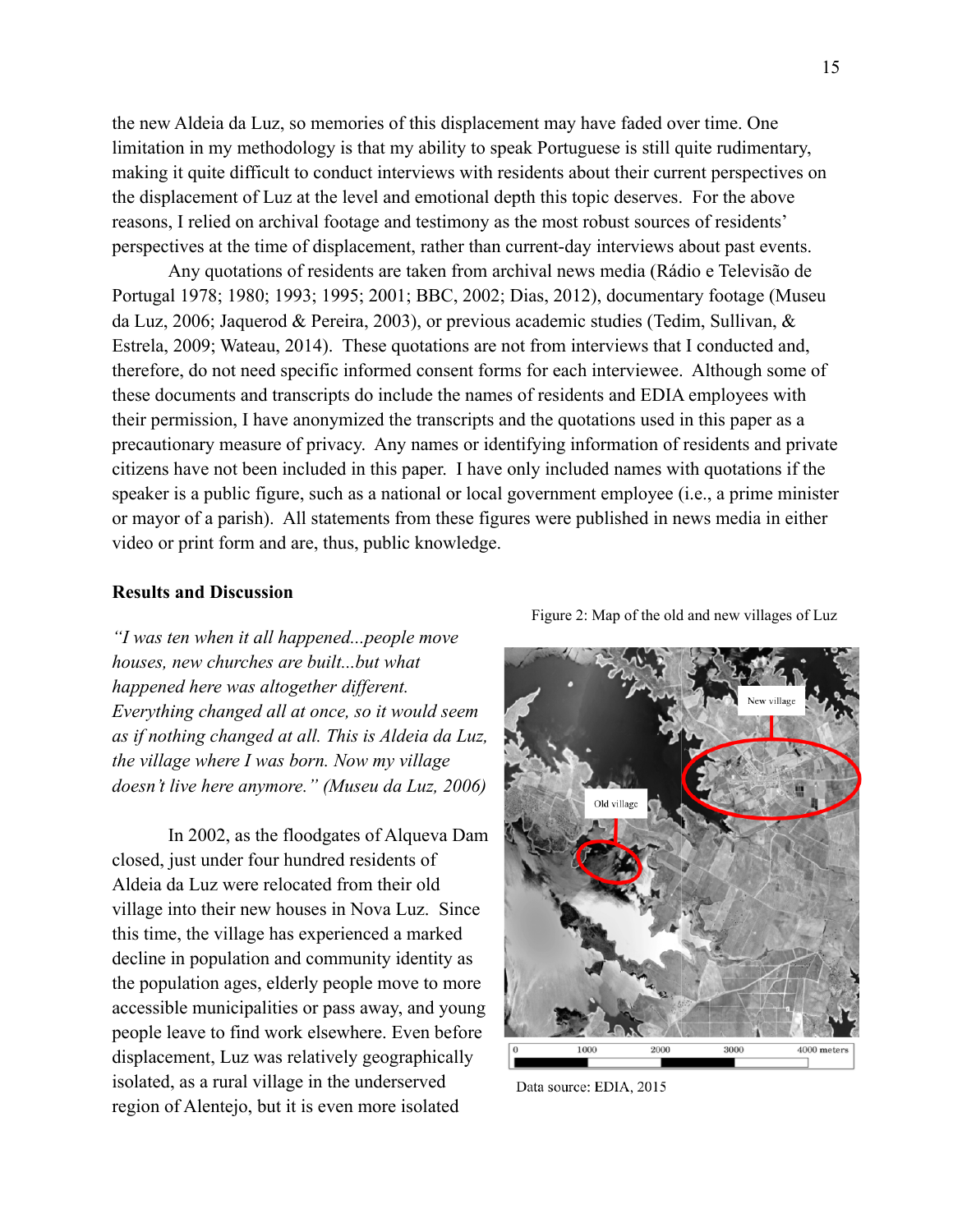now due to being surrounded by the dammed water on north, west, and south. Before the dam, Luz was connected to surrounding villages through a system of formal and informal trails, roads, and bridges over the Guadiana River, but with the construction of the am and the submersion of the area, these important economic, social, and cultural arteries disappeared (Radke, Pinto, Lachhwani, & Kondolf, 2015). Today, Luz is accessible by one major road, M517, and is difficult to access by public transportation. The municipality of Mourão runs an infrequent bus service that stops once in Luz during its rounds and a private bus service runs three to four times per day on weekdays during the school year. Otherwise, a person looking to travel into or out of Luz would need a car or would need to walk an hour and a half to Mourão. Not only is Luz now

geographically and socially isolated from the outside world, but it is also socially fragmented within the community as a result of rapid population loss. Since a high point of 704 in the 1960 census, Luz's population has declined rapidly. Only in the most recent census did the population of Luz increase—albeit only by five— for the first time since 1960 (INE Censos, 2021). The last census count before construction began was in 1970 when Luz had a population of 507 residents (INE Censos). Between the first phase of construction of the dam and the 2021

Figure 3: Population of Aldeia a Luz from 1940 to 2021



**Source: INE Censos** 

census, Luz's population shrunk by almost 42%, mostly due to people moving out of the village, a lack of migration into the village, and a rapidly aging population. Many Luz residents had agreed to not oppose their displacement because they believed their children would benefit from the newly reconstructed town. The villagers had negotiated for years for a modern primary school to be included in the building plans for the new town. In its opening year, there were 28 children from Luz in the primary school, but by 2012, there were only 8. The village had to bring in kids from Mourão to attend the school. By 2015, there was only one pupil from Luz in the primary school and the parish council had to continuously negotiate with the regional education department to keep the school open. Many young families moved out of Luz to seek economic opportunities elsewhere and escape the isolation of Luz.

There are some early signs of population recovery in Luz. According to preliminary census findings, there are approximately 295 residents today (INE Censos, 2021). Residents have expressed optimism with this number as it has increased by five since the most recent census (2011), an increase of 1.7%, which represents the first time since the 1961 census that the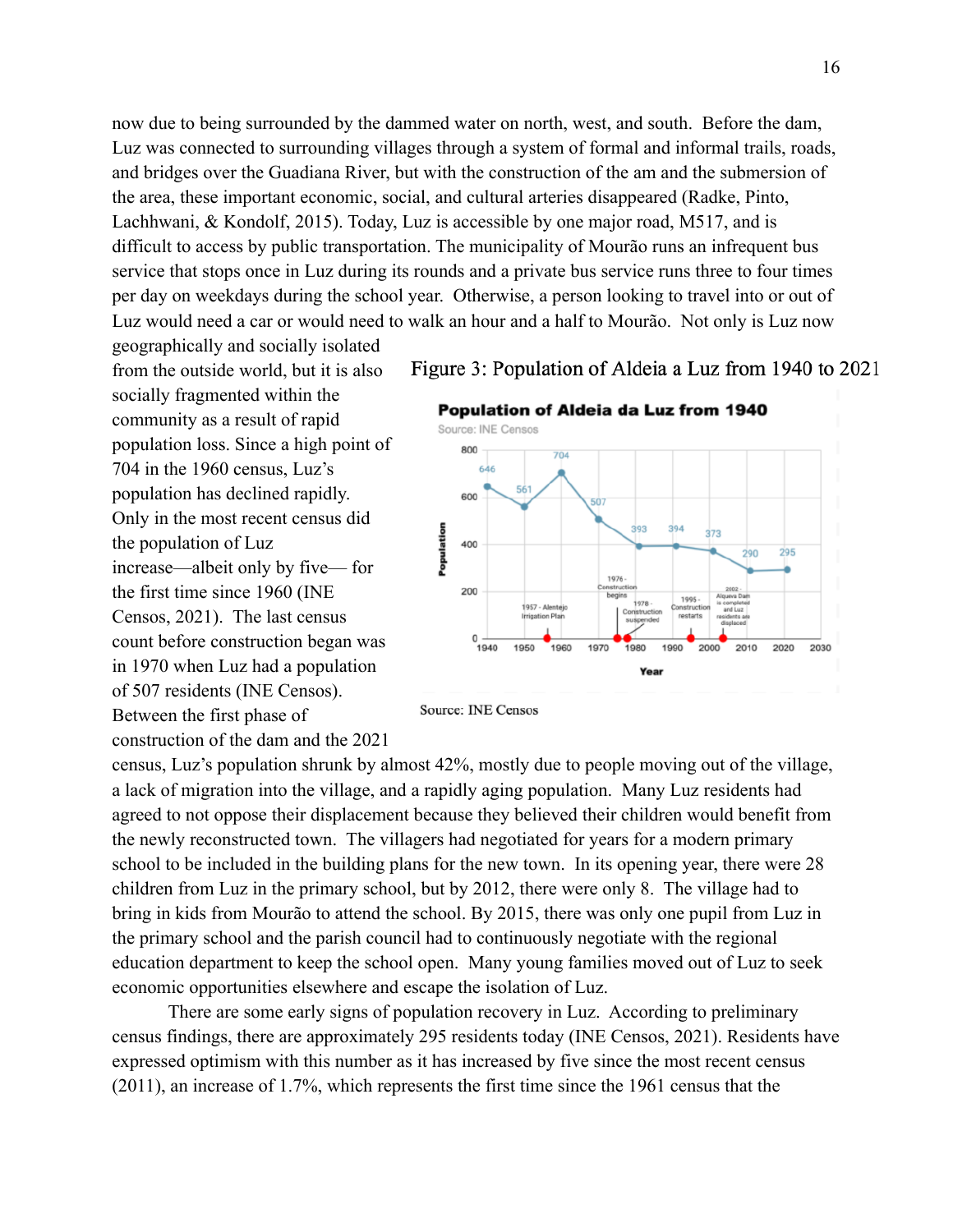population of the village increased. The population still skews older but the village has been able to attract some younger people because of the available newly-built housing stock. In comparison with nearby municipalities, Luz is one of the few in the area that actually increased in population between 2011 and 2021 (see Figure 4.) Many other surrounding municipalities experienced decreases of 10% to more than 20% between the 2011 and 2021 censuses. But it is far too premature to assert that this slight increase in the population represents any sort of change in the fortunes of Luz.

Where once it was commonplace for residents of all ages to socialize on the street, now the streets lay quiet and empty, the only sound being the wind and the howls of stray

### Figure 4: Change in Parish Population Between the 2011 and 2021 Censuses



Source: INE Censos, 2021.

dogs. One resident expressed dismay at the change in the social fabric, stating that "during the day we see one or two people and during the night no one is seen" (Dias, 2012). Though outwardly and aesthetically, the new village of Luz looks much the same as the old one it replaced, the submersion and displacement of Luz have irreversibly altered the identity of this once tight-knit community. The village of Luz has experienced a decades-long drowning in the rising waters of the Guadiana River, sacrificed so that other municipalities of the Alentejo could receive irrigation.

#### *Theme Analysis*

In order to understand the differing perspectives of the residents of Luz, the EDIA employees and pro-dam government officials, and the residents of Alentejo who would be the beneficiaries of the Alqueve Multipurpose Project, I analyzed newscasts, archival video footage, and quotes in the media to find common rhetorical themes (see Figure 4). I split the rhetorical themes by time and perspective so as to understand how narratives changed over time and how people were affected by changes in the process of the project. Across time, Luz residents expressed mostly negative sentiments towards the dam. The residents also frequently alluded to religion and tragedy as a means for understanding the trauma of their displacement. Throughout the long process of displacement, residents of Luz used rhetoric that represented the slow death of village identity and community, starting with fatalism and resignation, moving into rhetoric concerned with sacrifice and suffering, and ending in the post-displacement period with allusions to ghosts, haunting, and the past.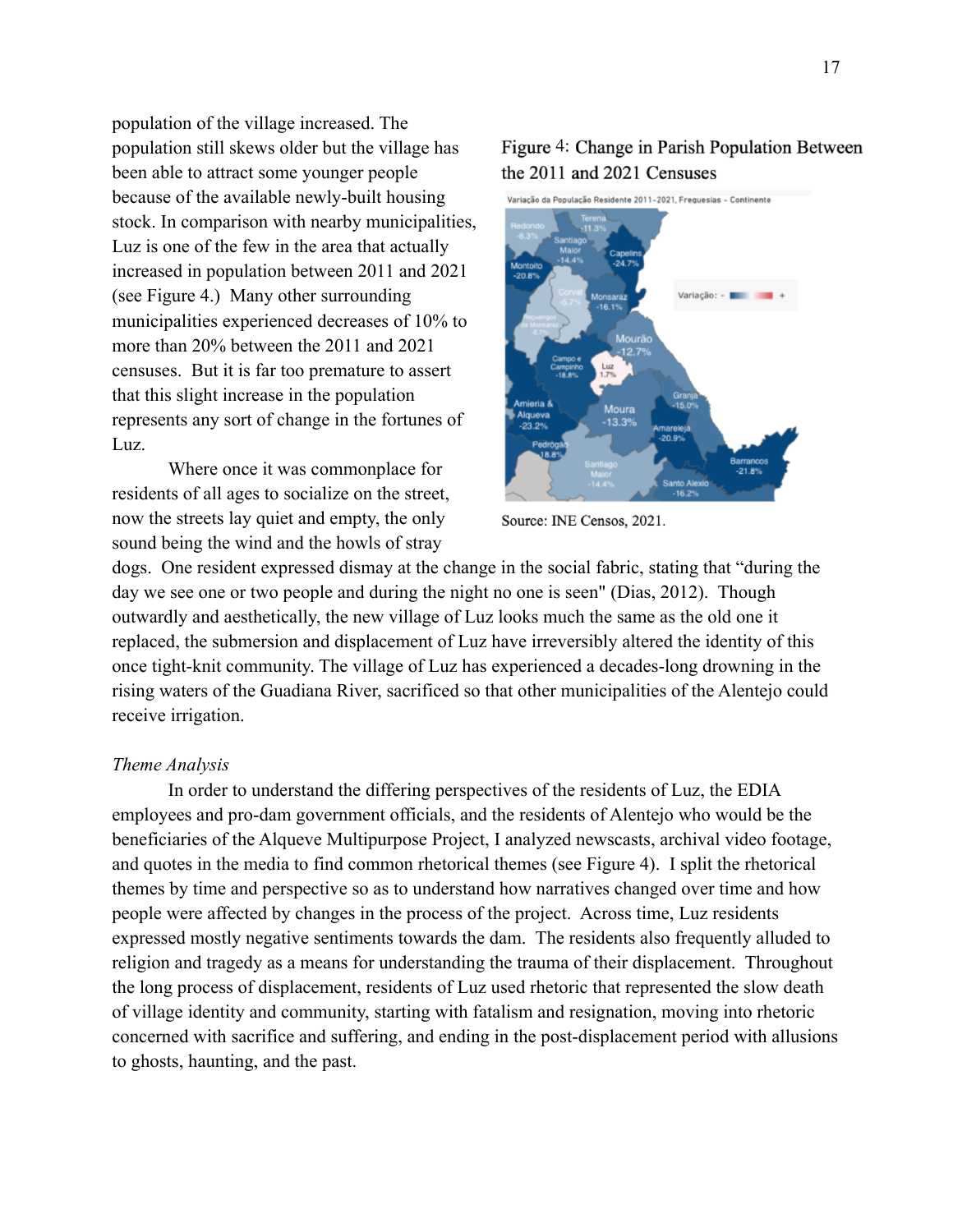As the groups doing the marketing of the Alqueva Multipurpose Project, EDIA employees and government officials relied primarily on development narratives and the romanticization of both sacrifice and progress. Temporally, this perspective shifted from marketing how the project would be a positive opportunity for developing the area to a perspective on the successes and achievements of the project. The residents of Alentejo, as the population to which the project was marketed, closely aligned with the perspective of EDIA and the government, until the post-displacement, post-construction period The general themes of their perspective are religious rhetoric related to salvation and hope for regional development.

|                     | Residents of Luz                                                                    | EDIA employees and<br>the government                         | Alentejo residents<br>and local government         |
|---------------------|-------------------------------------------------------------------------------------|--------------------------------------------------------------|----------------------------------------------------|
| Pre-displacement    | Fatalism, uncertainty,<br>resignation,<br>apprehension                              | Opportunity,<br>development                                  | Hope, miracles,<br>future-oriented,<br>development |
| During displacement | Sacrifice, suffering,<br>loss, biblical tragedy,<br>sorrow, death of the<br>village | Sacrifice for the sake<br>of development,<br>future, rebirth | Progress, regional<br>economic<br>improvement      |
| Post-displacement   | Distrust, callbacks to<br>the past, ghost town                                      | Success, economic<br>benefits, strategy                      | Neutrality or<br>disappointment                    |

Figure 5: General themes of perspectives on displacement

The general themes of the perspectives of the residents of Luz versus the EDIA employees and the Portuguese government are split by temporality. Luz residents were and are very concerned with the past, whether that be in relation to ancestors, heritage, or memory. EDIA officials, the Portuguese government, and the residents of Alentejo generally use more positive, future-oriented rhetoric concerning development, innovation, progress, and hope. When Luz residents spoke about the future, they tended to speak of the future with apprehension, uncertainty, and a sense of inevitable defeat. After interviewing residents about the potential restart of construction on the dam, one newscaster remarked that "it is, however, curious to note the fatalism with which the inhabitants of Luz accept their fate" (RTP, 1980). These diverging perspectives were molded precisely because of how long it took for the dam project to be completed. While Luz residents spent decades waiting in apprehension of the day their village would be submerged and their livelihoods dispossessed, residents of Alentejo experienced decades of the Portuguese government marketing the Alqueva Multipurpose Project to them. Many residents in the Alentejo region, and specifically residents in the areas with planned irrigation infrastructure, began to view the Alqueva Dam as the region's chance for economic salvation. In interviews for Rádio e Televisão de Portugal (RTP) in the years before construction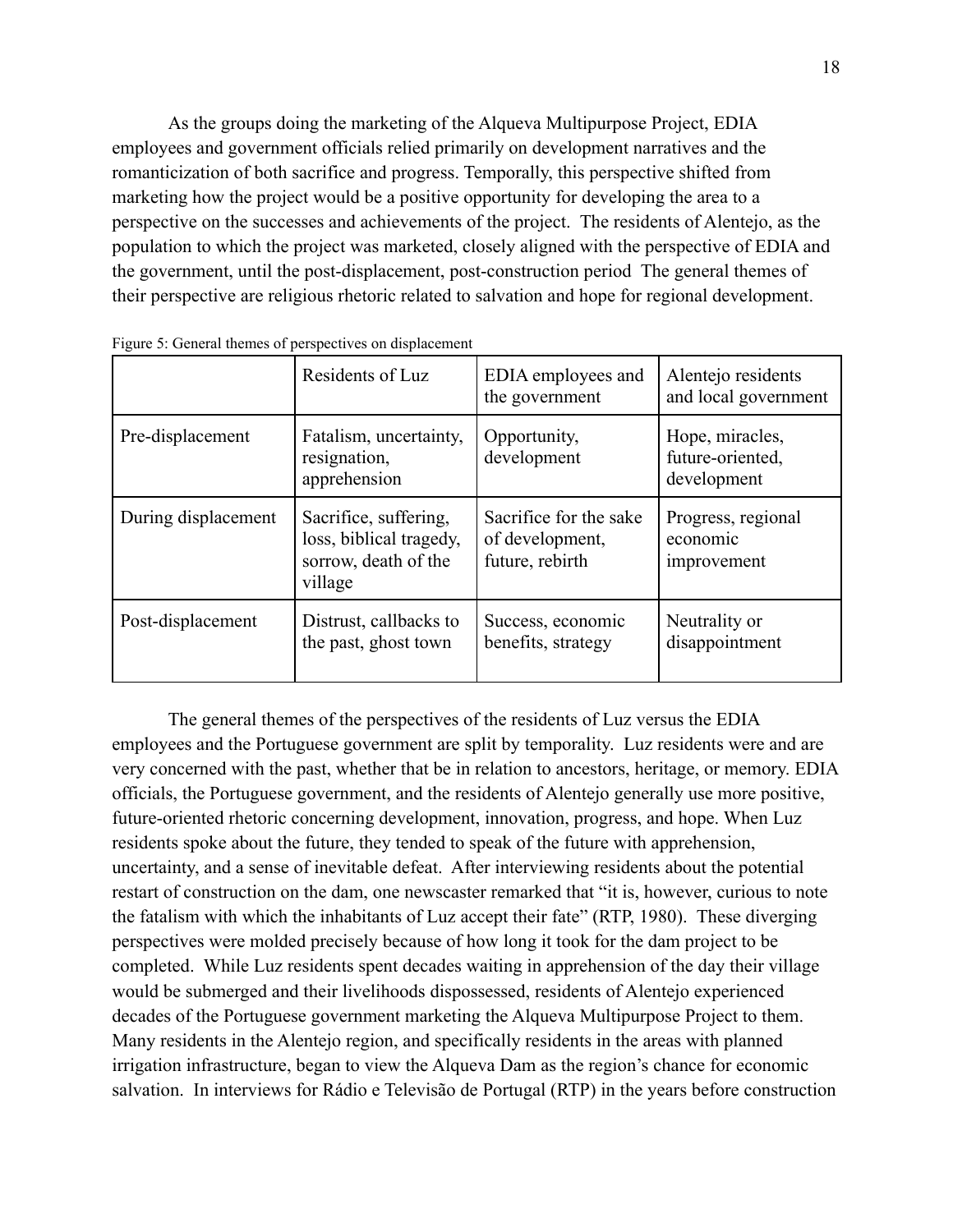of the dam finished, residents of the region used religious rhetoric to express their hope and faith in the promise of the Alqueva Multipurpose Project. Residents referred to the project as the "miracle of Alqueva" which would finally "end the nightmare of the drought" that had haunted the dry and sometimes less-than-hospitable region of Alentejo (RTP, 1993). When advertising and promoting the Alqueva Multipurpose Project, the government framed the new Alentejo "as the second paradise of Portugal" (Wateau, 2014). Residents of Luz similarly used religious rhetoric before and during displacement to describe the Alqueva Multipurpose Project, but in contrast, they used rhetoric that is more reminiscent of biblical or mythical tragedy rather than salvation and miracles. For example, residents compared Luz to an "underwater...rural Atlantis" (RTP, 1980). This air of tragedy created a general mood in Luz where the community constantly had "the shadow of Alqueva hanging over it" (RTP, 1980). Both residents of Luz and residents of the surrounding area viewed the Alqueva Multipurpose project through a lens of mythical grandeur, though the groups differed over their assessment of this project as positive or negative.

#### *Discourse Analysis*

#### *Luz residents*

The discourse of the residents of Luz about the construction of the dam and the displacement of the village is primarily composed of rhetoric concerned with uncertainty, suffering, religion, death, and the past. This trajectory of the rhetoric used by residents closely corresponds to the resident's perception that the village experienced a slow death. Before displacement, residents used fatalistic rhetoric. During displacement, residents relied upon religious rhetoric and allusions to sacrifice and suffering. Post-displacement, the residents use rhetoric related to the past and ghosts. Throughout the entire trajectory of displacement, Luz residents tended to use overwhelmingly negative rhetoric about the Alqueva Multipurpose Project. In comparison with other municipalities in the region, residents of Luz "tended to maintain the least positive opinions about the Alqueva Dam Project's ability to improve their daily lives" (Radke et. al, 2015).

Much of Luz's rhetoric is related to Catholicism, which plays an important part in the residents' lives and in the villages' culture. The village itself is named after its patron saint, Nossa Senhora da Luz (Our Lady of Light). Catholicism, and its emphasis on suffering and sacrifice, acted as a force for residents to rationalize and justify their own suffering while also being a source of strength and comfort during the trauma of displacement. As the town journeyed to bring the exhumed remains from the cemetery and the procession effigies of Our Lady of Light to the new town, a priest proclaimed on a loudspeaker: "just as Christ...accepted His suffering, so must ….our suffering be borne for the sake of our fellow Portuguese, so that the sacrifice we make for this Alqueva Dam, might bring them greater happiness" (Museu da Luz, 2006). This reflects the general attitude of many residents in town that the village was tragically martyred and sacrificed for the good of Portugal. When a group of German activists came to the village with the aim of helping the residents resist their displacement, the mayor declined their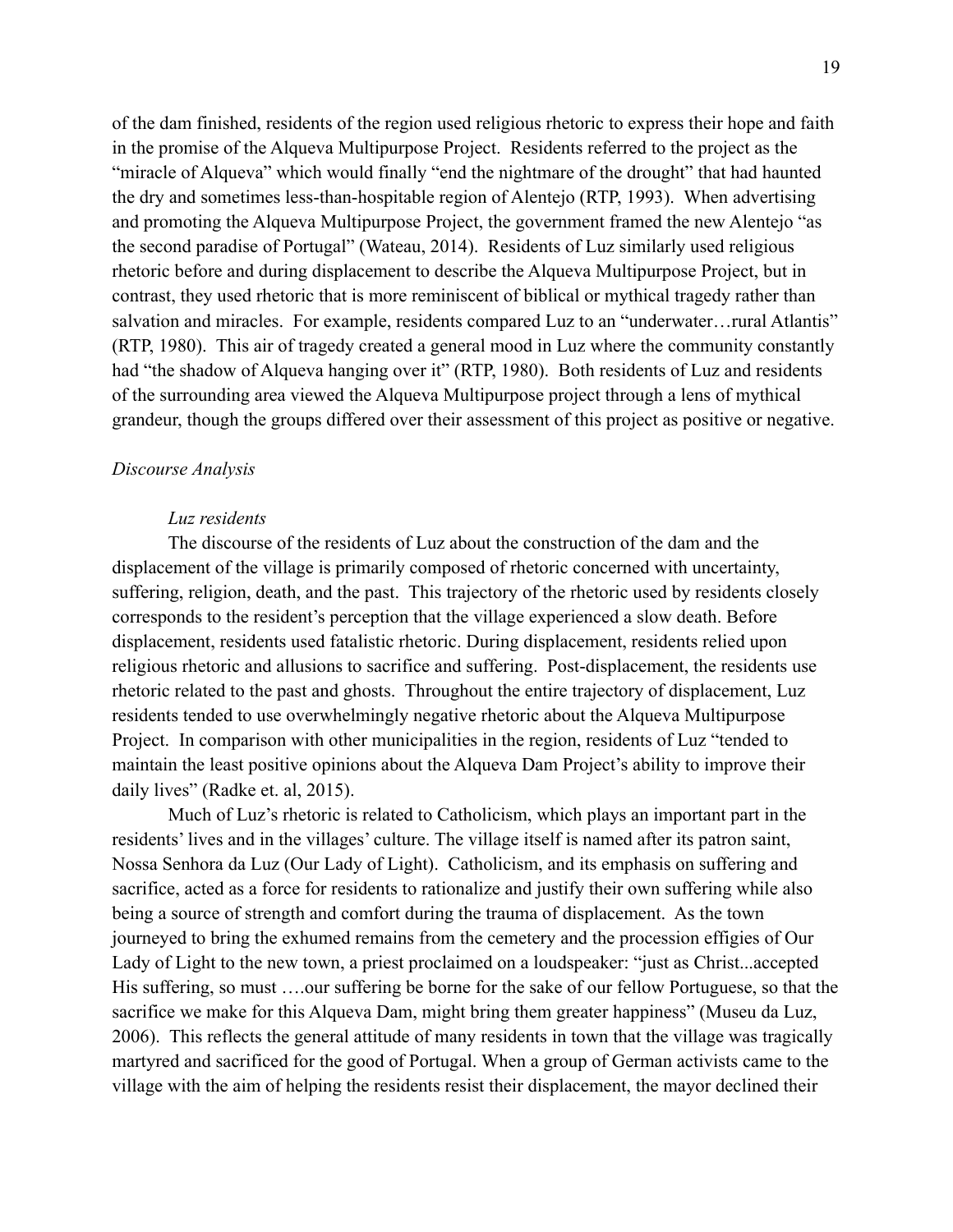offer as he stated that the villagers "are the sacrificed people of Alentejo, not opportunists'' despite his acknowledgment that "everyone in the village was against the dam" (Wateau, 2014). The martyr narrative was romantic and seductive enough to contribute to the villagers' acquiescence to the project. Many residents felt simultaneously angered but also resigned by the inevitability of their own displacement, stating that "we just have to get on with it… but I'm still sorry about all this" (Museu da Luz, 2006) and "it's a necessary thing, it must be done" (RTP, 1980). When speaking to EDIA employees about the transfer of the cemetery, one woman revealed that she thought "we are going to suffer anyway" (Jaquerod & Pereira, 2003). But while this Catholic belief in suffering facilitated the village's acceptance of their suffering, it did not pacify them or quiet their expressions of pain. During the trauma of the displacement, residents frequently called upon Our Lady of Light, their patron saint. As one woman left her house for the last time, she cried out "What a mess this is, what a mess....god give me strength, Our Lady of Luz, come with us!" (Museu da Luz, 2006). Another resident spoke of how though she "can't even think of leaving my house. I often cry in my house.... thinking of the moment I leave and never come back," she still looked to religion and "asked Our Lord to give me any life he wants, provided that He lets me christen my house" (Jaquerod & Pereira, 2003). Looking at their displacement through a lens of biblical tragedy made the trauma of losing their homes and village easier to comprehend. Viewing the town's submersion as reminiscent of the great flood of Genesis brought comfort to the villagers and made the inconceivable digestible.

One of the most important and traumatic aspects of the village's displacement was the transfer of the cemetery and the church. When the village was displaced, the church was torn down, with no villagers present, to preserve the water quality of the reservoir. Several important pieces from the church, including effigies, altars, stones, tiles, icons, frescoes were removed, preserved, and transferred to the newly constructed church (Jaquerod & Pereira, 2003; Museu da Luz, 2006). Before the village was displaced, the residents sang a short hymn in church:

"Oh dear Aldeia da Luz, …we have to leave you with sorrow for we cannot take you. All are sure to shed a tear. Even all those who are no longer here. When the dead are disinterred and their final rest disturbed." (Museu da Luz, 2006).

This song depicts the pain the villagers felt, not only because they had to leave their homes, but also because they had to exhume the cemetery, a traumatic and grief-filled process. Of the three requests the villagers made to EDIA, two were that the cemetery would be transferred and that the church would be reconstructed. Many residents had generations of family members who were buried in the cemetery and the church was culturally and historically valuable to the community as it was built in the 14th century in the honor of the town's patron saint. The villagers were able to secure these two requests, along with the reconstruction of the village at a different location, but still were harmed by the process.

Many residents spoke about how the community withered because of the displacement. The new village was purposefully and mindfully constructed to preserve the "main characteristics of the old village" including "the locations of the houses... allowing for some continuity of neighbor relationships" and because of this "the rupture in neighborhood networks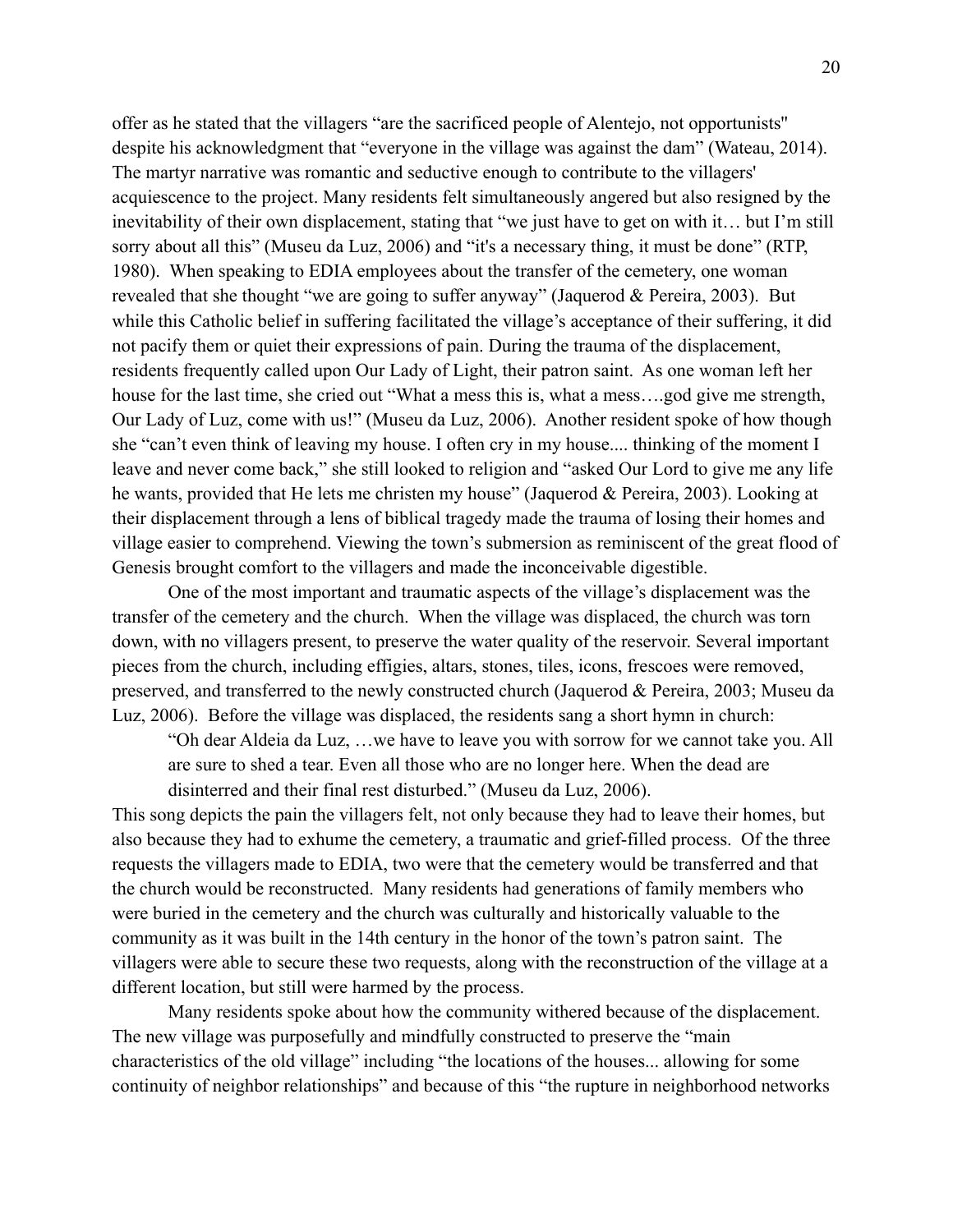was minimized" (Luis et. al, 2015). But even with this careful construction, community identity and community networks were negatively impacted. One resident reminisced about the close, mutually helpful relationships in the old village and stated "but that was prior to the displacement…my friends now say 'Take care of yourselves'" (Tedim et al, 2009). Due to the close quarters of the old village, residents used to congregate in the streets to socialize and complete daily chores. But today, the streets remain empty. One resident described the village as a "ghost town" in which all community life had disappeared "and therefore we live sorrowfully (Dias, 2012). Another resident used similar rhetoric, declaring that "the village is dead, with no life at all. We go down the street and do not see people" (Dias, 2012). But not every resident views the new village through a lens of death and decay. One man declared that while "there have been some problems," and he specifically notes problems with pipes and the sewer system, he still doesn't "feel disadvantaged" because he "has more or less everything I had" (Dias, 2012). Although the residents of Luz were almost entirely unanimous in their disappointment with and resentment towards the Alqueva Multipurpose Project, as a nuanced population, the general rhetoric used here to represent their views is not, and could never be, representative of each individual resident. Still, throughout several decades, the residents of Luz maintained a coherent narrative of how the Alqueva Dam's displacement of their village caused their suffering and the decline of the village.

#### *EDIA and the Portuguese Government*

EDIA and the Portuguese government employed and continue to employ a development narrative to legitimize and justify the Alqueva Multipurpose Project. This development narrative began with the Salazar dictatorship's 1957 Alentejo Irrigation Plan which outlined a hydropower project that would irrigate the Alentejo region in order to transform the region into a center of agriculture and secure food production for the nation. When the Alqueva Multipurpose Project finally came to fruition after the fall of the dictatorship, the new government continued to employ this development narrative. In the first phase of construction in 1976, while touring the proposed site for the dam, the Minister of Public Works declared that the Alqueva Dam "will have a decisive influence on the development of this area of the country" (RTP, 1976). The Alqueva Multipurpose Project was initially supported by the Socialist party and opposed by the Social Democratic party before being adopted by the Social Democrats. Though the project initially commenced under the Socialist party government of Prime Minister Mário Alberto Nobre Lopes Soare, subsequent Social Democratic governments (i.e., Prime Minister Aníbal António Cavaco Silva, Prime Minister Jóse Manuel Silva, and Prime Minister José Manuel Barroso) built upon the development narrative used to justify the project. The project's environmental impact assessment also enforces this development narrative by commending the project's "long term vision" and "forward-thinking attitude" that create "windows of opportunity for the agricultural development of the region" (AGROGES & AgriCiência Consultores, 2004). A vital aspect of this narrative is legitimizing the planned development through a lens of supposed objectivity and rationality. The environmental impact report does just that by declaring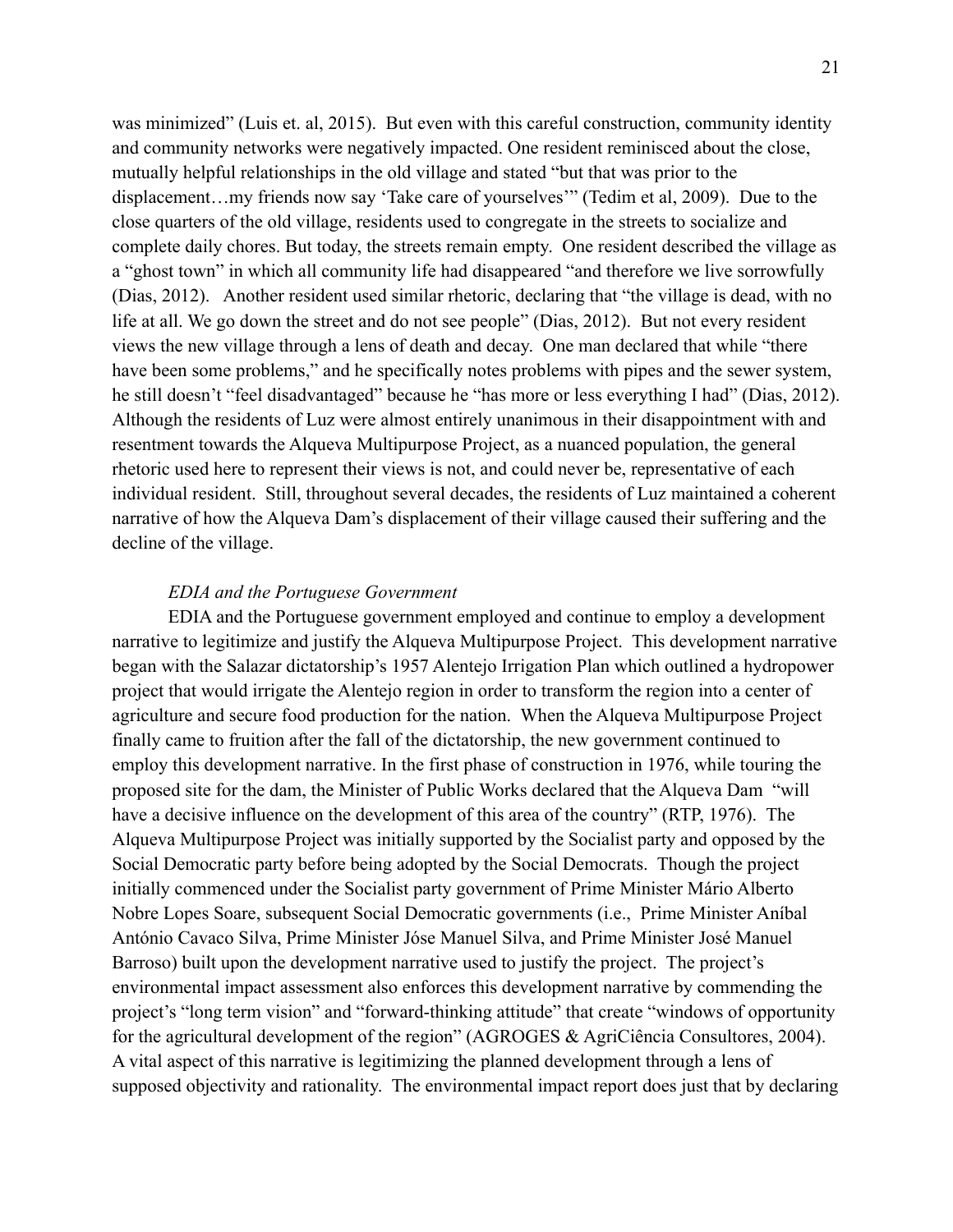that the project uses a "coherence and rationality of the logic of thought, reflection and strategic foresight" (AGROGES & AgriCiência Consultores, 2004). Technocratic rhetoric of objectivity and rationality legitimizes a narrative by branding all counter-narratives as subjective and irrational by virtue of contradicting the legitimate narrative.

After the initial stages of construction of the dam were stopped in 1978, members of the Socialist Party criticized the Social Democratic government for "fearing that Alqueva will give an abundance of water and light to lands inhabited by people who did not vote for [the administration] and, for that reason... punish[ing] them relentlessly" and "condemning a whole region to desertification" (Wateau, 2014). Already, proponents of the dam began to frame it as the key, the only hope, for the development and future prosperity of Alentejo. Eventually, the Social Democratic Party would adopt this rhetoric, too. But the issue of the submersion and displacement of Luz still remained. To address this, the Portuguese national government modified their development narrative to cast the residents of Luz as regional and national heroes who were making a sacrifice for the greater good and framed the Alqueva Dam as a necessity for the rebirth of the region and of Luz. When visiting the newly constructed village in 2002, Prime Minister José Manuel Barroso told the media that he felt "moved…to see how the people are facing the future and the chance that this new beautiful village presents" (Museu da Luz, 2006). Although politicians acknowledged Luz's sacrifice, they described this sacrifice as a noble necessity, in contrast to how villagers in Luz viewed their sacrifice as a somewhat senseless tragedy. Unlike Luz, which frames the displacement as a death, EDIA and the Portuguese government framed it as a rebirth. EDIA posted signs around the old village of Luz with slogans including "New Luz (Light), new hope for everyone" and "New Luz (Light), new hope to create roots" using a play on words (Luz, the name of the village, means light) to allude to the displacement as a vehicle for the village's bright future (Museu da Luz, 2006). A vital aspect of this narrative was rhetoric concerning the future generations of Luz. EDIA employees tied the success of residents' children and grandchildren to the Alqueva Multipurpose Project. When one resident expressed to an EDIA official that she frequently cried at the thought of leaving her home forever, the official replied that "you have to think about the children' s future. They can have better things that were missing there...a new school with many classrooms, a large health center, a large day center" (Jaquerod & Pereira, 2003). This rhetorical strategy was very successful in persuading the villagers of Luz to accept their displacement because the community was already struggling economically and many young people and families were already leaving the village for opportunities elsewhere, so the community was desperate for anything that could secure the future of the village.

After construction finished and the village was displaced, EDIA produced many pieces of literature to promote the success of the dam in the region. The company continues to play into the development and salvation narrative that the Portuguese government crafted during the early stages of the dam's construction. To illustrate this, the EDIA website declares that it is "making Alentejo's greatest dream come true and making one of Europe's most disadvantaged regions economically and socially viable" (EDIA, 2020). EDIA has acknowledged that Luz has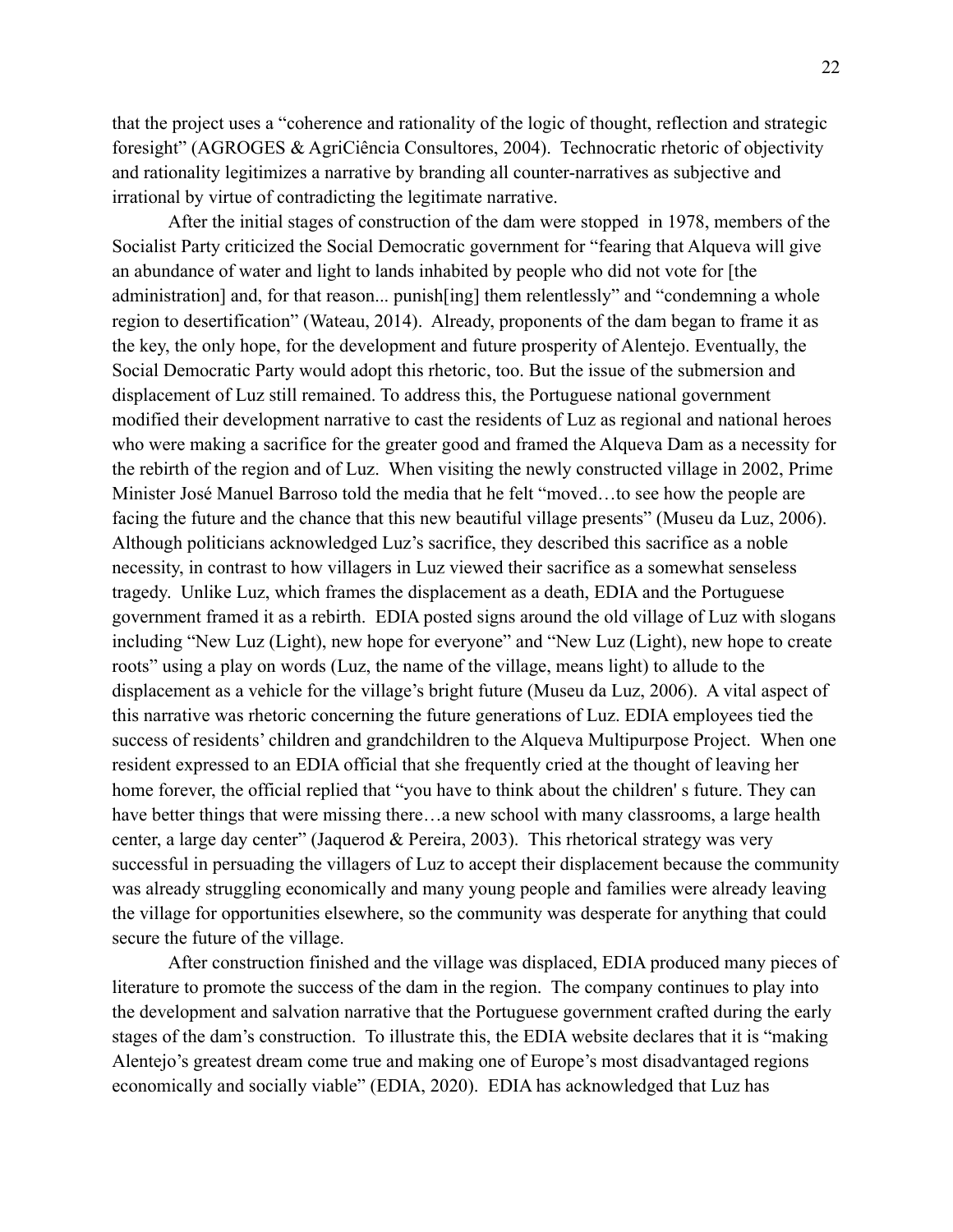experienced economic decline and a decline in population, but the company's public line about this issue is that Luz's experience with an aging population, depopulation, geographic and social isolation, and loss of community are problems many rural communities in Alentejo share, so these problems are not caused by the relocation of the community but just the general conditions of the region (Dias, 2012). Much of the literature that EDIA has released does not mention, or barely mentions, Luz. On EDIA's official website, mentions of Luz are almost entirely relegated to the section of the website about Museu da Luz. In the company's timeline of the Alqueva Multipurpose Project, Luz is only mentioned once: "1999 - construction contract for the new Aldeia da Luz is awarded" (EDIA, 2020). The timeline does not explicitly address the displacement of Luz, the negotiations with residents, or the aftermath of the displacement. Of the forty-two maps in EDIA's Alqueva Story Map section, there is not a single one dedicated to Luz. Instead, the company's website and materials primarily repeatedly mention "profitability," "economic and social development," and "regional development". This neglect of the topic of Luz's displacement is a common practice of EDIA. When visiting the EDIA offices in Beja to learn about the Alqueva Dam, I had to specifically inquire about whether any villages were submerged by the dam and repeatedly push for basic information about Luz; without this question, the displacement of Luz would not have been addressed on this tour.

Often, developers will create or utilize narratives that those who will be dispossessed are uneducated and in need of outside help to justify the dispossession of the community. Facilitating a narrative in which the local community is not utilizing the land and resources efficiently necessitates the imposition of outside experts who, once given control, can more efficiently use the land, for the supposed benefit of the people. EDIA and the national government utilized and promoted this narrative of the uneducated, inefficient rural community in need of help from educated outsiders. This narrative has an inherently spatial component that reinforces power inequalities between urban centers, which are seen as paragons of education and progress, and rural areas which are seen as backward and in need of development. EDIA employees surveying the town of Luz before the villagers were displaced remarked that Luz has "such a decapitalized class" which could benefit from the "many adaptation possibilities" of irrigation from the Alqueva Multipurpose Project (Jaquerod & Pereira, 2003). Ironically, Luz was never part of EDIA's plans to irrigate the region. Proponents of the dam mythologized the dam as "both a civilizing force and the means by which everyone can reap the benefits of an irrigated plot of land" (Wateau, 2014). The EDIA employees continued by remarking that the economic problems in Luz stem from "farmers demonstrating to defend their grandparents' principles" of "getting allotments only to keep their land" which the EDIA employees not only do not consider profitable but consider to be the cause of "Europe's ruin" (Jaquerod & Pereira, 2003). This represents a fundamental difference in the perspectives of many farmers in Luz and the development narrative crafted by EDIA. The farmers in Luz were largely content with their local land rights system of allotments in which people receive small plots of land with enough space to support their family with food and produce some surplus to sell. One resident expressed that "Everybody's made a life for themselves...I've got an allotment" and "I grow enough for me,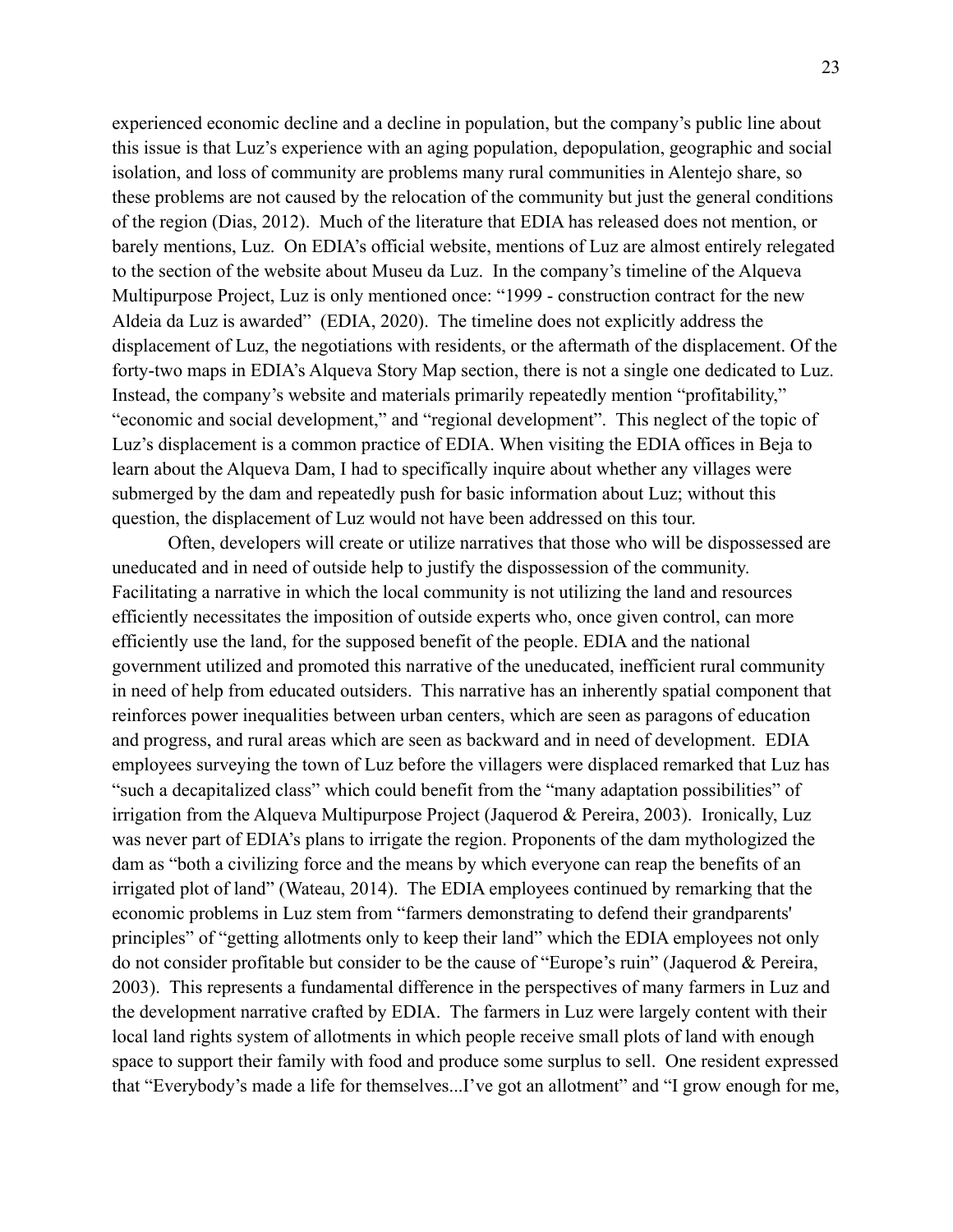the neighbors, and the kids" (Museu da Luz, 2006). But EDIA developers see this as inefficient because the farmers could purchase larger plots of land and create industrial farms. Although the people of Luz have lived, mostly contentedly, with this land allotment system for generations, the developers catastrophize this system as bringing about the ruin of the region, and through this catastrophization, necessitate the dispossession of the local residents for the accumulation of outside developers.

The image of the people of Luz, and other rural communities in Alentejo, as uneducated people who cling to the past and reject development against their better judgment, is a classist perspective that props up regional power imbalances between rural and urban areas. The residents of Luz are aware of how people view them and how this affects how the community was treated during the construction of the Alqueva Dam. One resident expressed how people view Luz as expendable because "it's been said that we don't have any culture or anything...we aren't very literate...so they say, move them too" (RTP, 1980). By casting the residents as uncultured, uneducated, and unwilling to change with the times, this narrative legitimizes the displacement of Luz in the name of development. Even people sympathetic to the plight of Luz reinforce this narrative. When filmmakers visited the village to document the culture of the old village before the displacement, they told the local residents to "try not to make your accent too pronounced" (Museu da Luz, 2006). This narrative casts the residents of Luz as a blank slate where outsiders, sympathetic and not, can view the residents either as nameless victims in need of saving or as uneducated, inefficient rural communities in need of development.

#### *Regional residents and local government*

Regional residents and local governments generally accepted the government's narrative that the Alqueva Multipurpose Project would bring progress, innovation, and development to the region. Representatives of local municipal governments tended to echo the rhetoric of EDIA and the national government about how the Alqueva Multipurpose Project would develop the region. For example, Jose Carreira Marcos, the mayor of Beja, declared that "The species that is disappearing from the Alentejo is man" but since "we have the sun, we have the land, and now we have the water", Alentejo could begin to prosper. The mayor of Serpa similarly declared that the dam would bring "enormous possibilities for improvement in agricultural conditions…and industrialization in the region" and asserted that due to the dam, "unemployment will perhaps be practically eliminated", a bold claim that has not come to fruition (RTP, 1993). The project became a vessel for the regions' dreams of development. Many regional municipalities were experiencing parallel economic and population declines to Luz. In the municipality of Alqueva, where the dam would be built, residents expressed frustration that "there are no prospects, there is no work…this is just hunger and nothing else." and, therefore, many people were forced to leave the community to find work elsewhere (RTP, 1993). After experiencing decades of decline and impoverishment, the Alqueva Multipurpose Project became "a living hope for the people of Alqueva" because there were no other forms of assistance coming (RTP, 1993). Many residents of Alqueva and other struggling municipalities put all of their hope for the future into the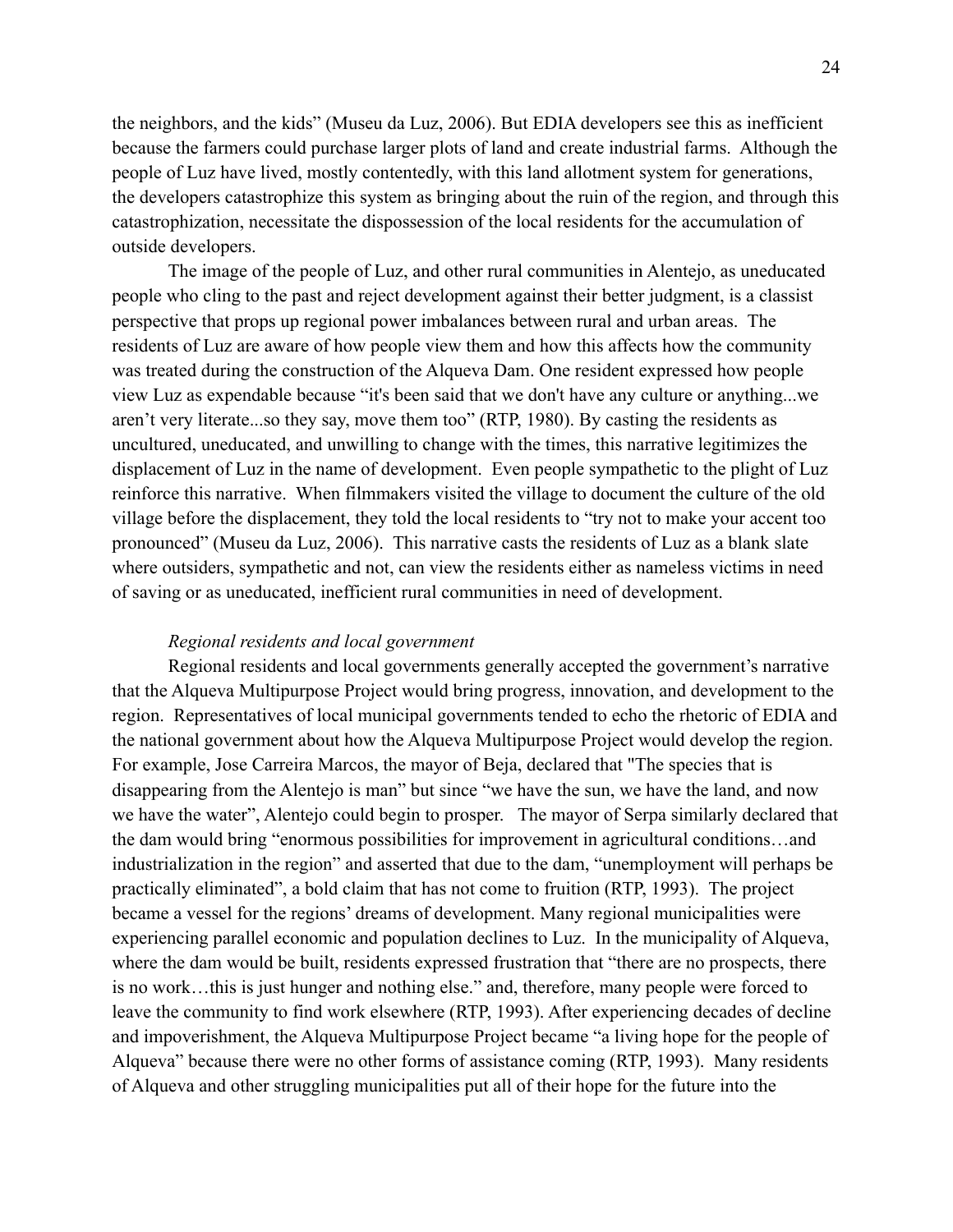Alqueva Dam. The narrative the government had peddled about Alqueva bringing hope, progress, and development to the region had largely been adopted by the residents themselves. One farmer describes how while farmers of his generation "didn't have great hope in the irrigation of Alentejo, I think that my children and grandchildren may have a different perspective" (RTP, 1993). The improvement of the lives of their children was critical to residents of Alentejo adopting the cause of the dam. In comparison, residents of Luz viewed the dam as dispossessing not only themselves but their children as well. In the same newscast that the resident for Alqueva expressed hope for the future generations of the region, a resident of Luz despaired "Oh my daughter, no houses will be here, everything will be underwater!" (RTP, 1993). The difference in perspective between the residents of Luz and the residents of greater Alentejo is perhaps most starkly articulated through graffiti. Outside the construction zone of the Alqueva Dam, a nearby resident spray-painted a short message: "build it, damn it" while in the center of the old village of Luz, someone had scrawled "It's not good enough. We won't budge!" (Museu da Luz, 2006). Though the residents of Luz and the residents of greater Alentejo experienced many of the same economic conditions and struggles, the two populations expressed contrasting perspectives on the Alqueva Dam because the burdens and benefits of the project were so unequally spread. While many municipalities in Alentejo would benefit from irrigation and drinking water infrastructure, only Luz would have to be displaced for this to happen.

#### *Procedural Justice*

When planning and construction of the dam resumed in the 1990s, EDIA and the Portuguese government gave the residents of Luz options: move to a neighboring town or have EDIA reconstruct the village on safer ground (EDIA employee, 2021). But these options are not true options at all as they constrain free choice and create a boundary on ideas. With a superficial lens of procedural justice, this practice of providing options for affected populations appears to be a success but actually illustrates how the language and concepts of procedural justice can be co-opted to legitimize the process.

Although construction of the dam began post-dictatorship, the project was conceived during the dictatorship and therefore many of the basic traits of the Alqueva Multipurpose Project, including the approximate location of the dam and which towns would be affected, were decided pre-democracy. Construction of the dam didn't begin until 1976, two years after the Carnation Revolution and the year Portugal adopted its Constitution, so practices and institutions of democratic engagement in the country were new and untested. The legacy of infrastructure projects in Portugal was one of top-down approaches initiated from outside the community. Following the legacy of the Estado Novo dictatorship, the Portuguese government's usual practice for planning hydropower projects is to allow some public input on the location of proposed dams, not the question of the construction of hydropower dams at all. The historical context of the Alqueva Dam as a plan passed from dictatorship regime to new, infant democracy directly contributed to the lack of procedural justice in the initial phases of construction of the dam and the failures of attempted procedural justice strategies employed during the later stages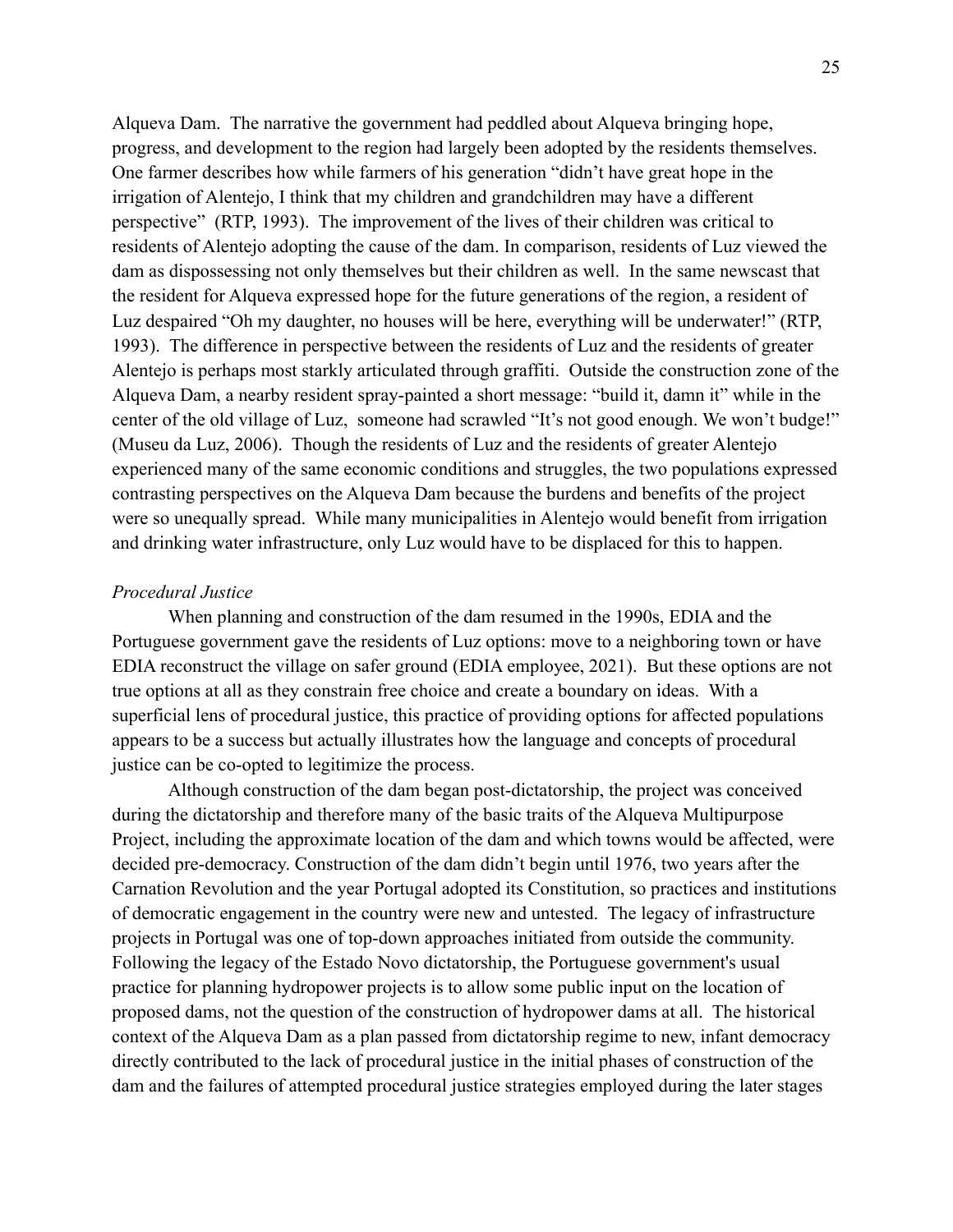of construction in the 1990s-early 2002. At the beginning of construction, Portugal did not have well-established democratic processes or public engagement mechanisms and was still in the direct shadow of the undemocratic tradition of the dictatorship, so the project was initially entirely imposed from the top down with little public resource for criticism and complaints. Eventually, during the second phase of construction in the 1990s, EDIA and the Portuguese government established more official channels of public participation. Portugal's entry into the European Community, now known as the European Union, in 1986 subjected the country to more rigorous standards for democratic engagement in public works projects, resulting in the Portuguese government and EDIA promoting "the choice of the identical rebuilding of the village" while "respecting the social morphology of the old village" (Wateau, 2014). Additionally, Portugal was a party to the UN's 1992 Rio Forum, which set new international guidelines for development projects and public participation meant to increase community engagement in decision-making procedures (Wateau, 2014). In order to follow these newly established frameworks, EDIA adopted more public engagement mechanisms in the planning and early stages of the construction of the dam.

EDIA engaged in a long process between company representatives and residents to negotiate the construction of individual houses. This included EDIA setting up a team composed of four experts—a sociologist, agricultural engineer, historian, and a project architect—who would regularly stay in the old village throughout the construction of the dam and the new village to field questions and complaints, along with negotiating the intricacies of the company's agreements with various residents (Wateau, 2014). While in operation, this team was a partial success in the frame of procedural justice as residents were able to give their input to the people in charge of reconstruction and have their questions answered. With an open line of communication between the residents and EDIA, residents were able to express their complaints, suggest changes to their houses and to the plans for the new village, and negotiate for their needs. This team remained in contact with the residents of Luz for five years after the dam was completed, which is outside the standard practice for infrastructure projects. To address the psychological distress of the destruction of their old village and displacement, EDIA also hired a team of psychologists for the residents of Luz, but this team of psychologists was only in contact with residents in the short-term (Tedim et. al., 2009). Through this new strategy of creating point-of-contact teams to help Luz adapt to displacement is a significant improvement in comparison to other contemporary large-scale infrastructure projects, this strategy did not ensure procedural justice.

Even with this established group of negotiators and representatives, the articulated needs and wants of the residents of Luz were often ignored. For example, though residents were initially told they could choose several elements of the house including window placement, tiling, paint, built-in-furniture dimensions, etc. many residents felt that the team of negotiators did not always follow through with these explicitly made choices. When speaking to residents in Luz, an EDIA representative claimed that they had "ordered samples of materials of equal quality…so that you can choose what you prefer in the similar standard" (Jaquerod & Pereira,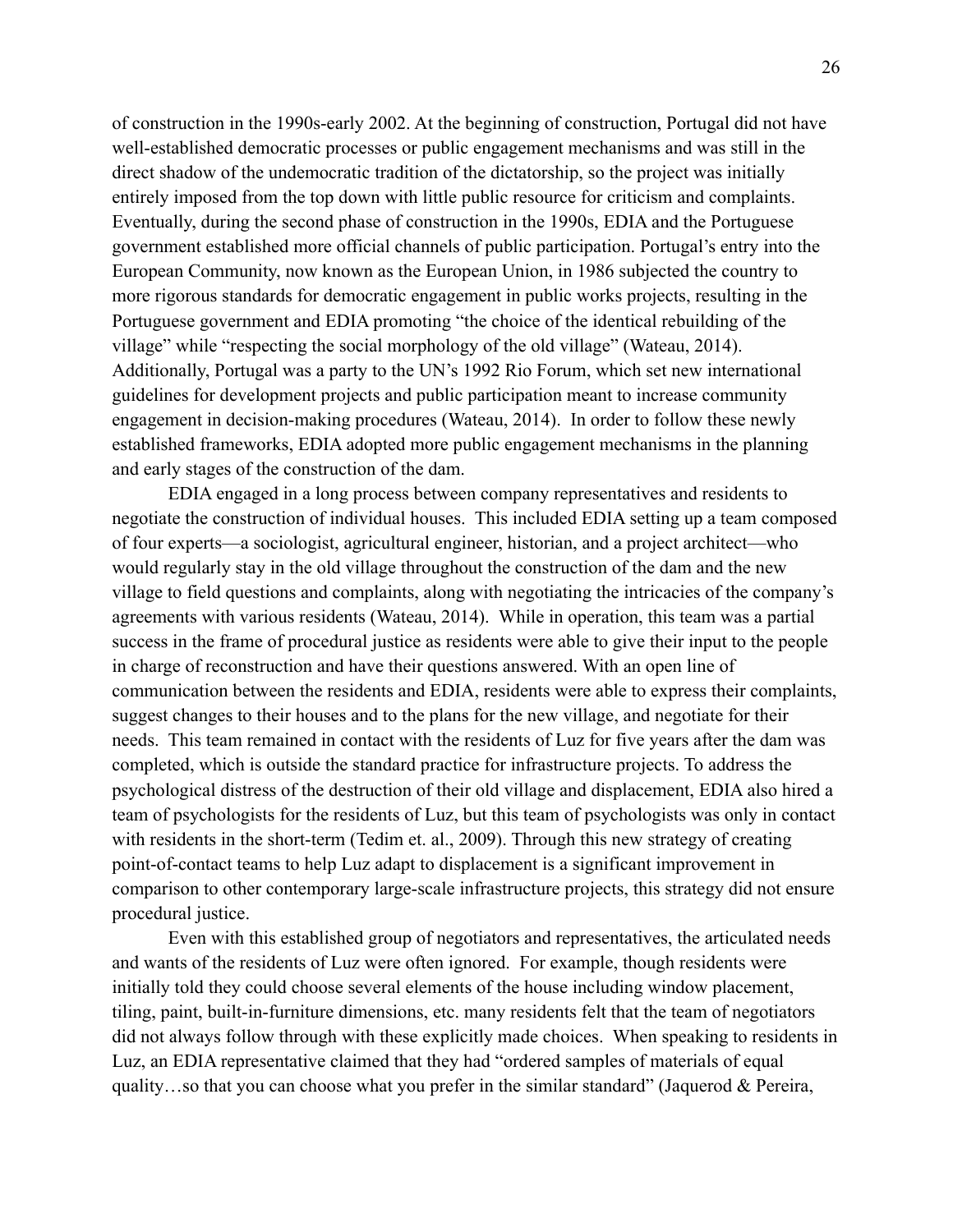2003). But when one resident toured their newly constructed house, they pointed out to the EDIA representative that several aspects that they had requested were not included in the finished house. When the resident expressed discontent because they had been told that their choices in tilework would be respected in the construction of the house, the representative merely replied that "the architect did not agree with the tiles" (Jaquerod & Pereira, 2003). This exemplifies how many of the developers' attempts to respect residents' decisions, even in minute matters, were only superficial.

An important aspect of procedural justice is informed consent. EDIA developers spent years negotiating with residents over the exact specifications of their houses, which is a laudable and rare effort in infrastructure development, one that should be replicated in other cases. But these negotiations were flawed because the conditions necessary for informed consent were not always guaranteed. In several cases, residents complained that though they had eventually agreed to plans for their new houses, the plans were not adhered to and changes were made without notifying them. Other residents felt pressured to sign their plans and ended up disappointed with their new homes. In a conversation with an EDIA employee, one resident complained that her "plan was not properly done" and that she was "not satisfied because I signed this crap here", referring to the new building plan she had signed (Jaquerod & Pereira, 2003). The resident expressed that even as she was signing the document, she regretted it, remarking "why did I sign whereas I didn't want that?" (Jaquerod & Pereira, 2003). After decades of living in apprehension of the dam displacing his village and years of negotiations with EDIA over the specificities of the house, the resident felt pressure to be done with the process.

Luz has an increasingly aging population and many of the residents have a relatively low level of formal education, making them vulnerable in situations where they must negotiate and debate with outside developers. The most recent complete census available is the 2011 census (the 2021 results are only preliminary population estimates), which counted 290 residents in the Luz parish. Of these residents, 72 had no formal education and 163 had below a secondary education, meaning that 81% of the population of the town had less than nine years of formal schooling (INE Censos, 2011). Residents expressed frustration at feeling unprepared and at a disadvantaged in negotiating the plans for their new houses with EDIA. One woman lamented that the house she was given by EDIA was different from the one she had agreed to in the plans she signed. She "gave permission to build exactly the same house" as before and "from the plan you couldn't tell it was going to be like this", but she felt neglected and disadvantaged throughout the negotiation process because she "can't read. I have no one to talk to. My children don't care, I'm on my own" (Jaquerod & Pereira, 2003). A vital part of informed consent is ensuring that all parties understand the nuances of what they are agreeing to and that this agreement is followed completely. Neither of these aspects of informed consent was ensured for the residents of Aldeia da Luz.

Residents have also complained that the decision-making and negotiation process of the displacement of Luz was not transparent and that EDIA was inconsistent in communicating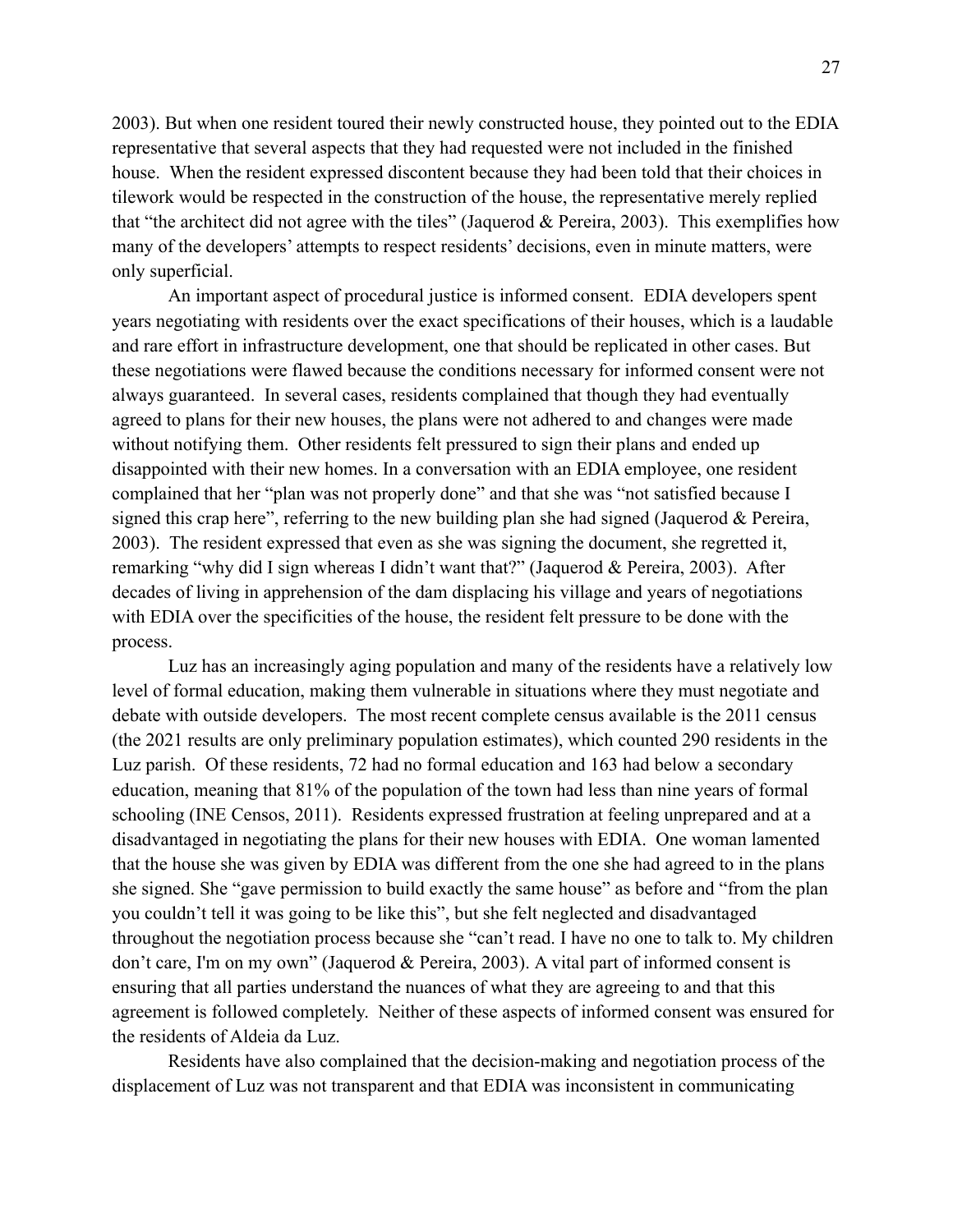important information to the residents in an accessible way. One resident expressed dismay that the community was largely kept in the dark of all of the decisions made behind closed doors at negotiations: "And where are we going? Do we know? No. Nobody tells us anything. All they do is the construction and that's it" (RTP, 1993). EDIA's inconsistent public engagement only heightened residents' feelings of apprehension and distrust throughout the process. When utilized correctly and consistently, long-term meaningful public engagement actually helps communities cope with traumatic situations like displacement and increases displaced individuals' eventual satisfaction with the project (Luis et. al., 2015). However, many residents came to distrust EDIA and resent the Alqueva Multipurpose Project because of the company's "failure to accomplish some of the established commitments, tardiness in resolving certain problems, and lack of dialogue" (Tedim et. al., 2009). Though EDIA and the Portuguese government had created the structures and mechanisms for long-term public engagement (i.e., teams of psychologists and negotiators who would stay in the village in the years leading up to displacement), these mechanisms were deployed inconsistently, leading to residents feeling uncertain and apprehensive about the process.

The residents of Luz attempted to advocate for their needs within the procedures EDIA had set for years. After feeling ignored and neglected in many decisions, the residents drafted a petition in 2000 to denounce the commitments EDIA had broken, bad faith negotiations, and the lack of transparency in the process (Wateau, 2014). Of the few demands the town had (i.e., the new houses should be similar to the old ones in terms of style and layout, the old town would be reconstructed to preserve neighborhoods, the cemetery and church would be transferred to the new town), only some of the demands were followed. The residents' fears that their needs for their new houses would not be respected and that the displacement of the village would hurt its social fabric were founded. In the petition, the residents protest that "the new houses…hardly resembled the originals, and the layout of the village as a whole, much more extensive and open than the old one, altered its social character" (Wateau, 2014). Residents wanted to preserve the neighborhood social connections of the old village and were unhappy to find that even when the general layout of the old village was followed, the more modern construction of the new village disrupted these carefully built networks. After visiting the new village, one resident exclaimed that "they're building a suburb instead of a village" (Jaquerod & Pereira, 2003). EDIA expected that villagers would desire larger, more spread out houses in the modern suburban-style but did not take the time to understand the needs and cultural values of the villagers who valued neighborhood sociability over modernity. This petition calls into question the efficacy and ethics of the public engagement process. The villagers' complaints show that even with years-long public engagement and negotiation mechanisms, EDIA officials' did not always respect the articulated needs and desires of the village residents. Despite EDIA making attempts to ensure procedural justice, the company did not follow through on the minute details of this: informed consent, respect for local values, keeping to the conditions of agreements, and giving residents actual influence over decisions.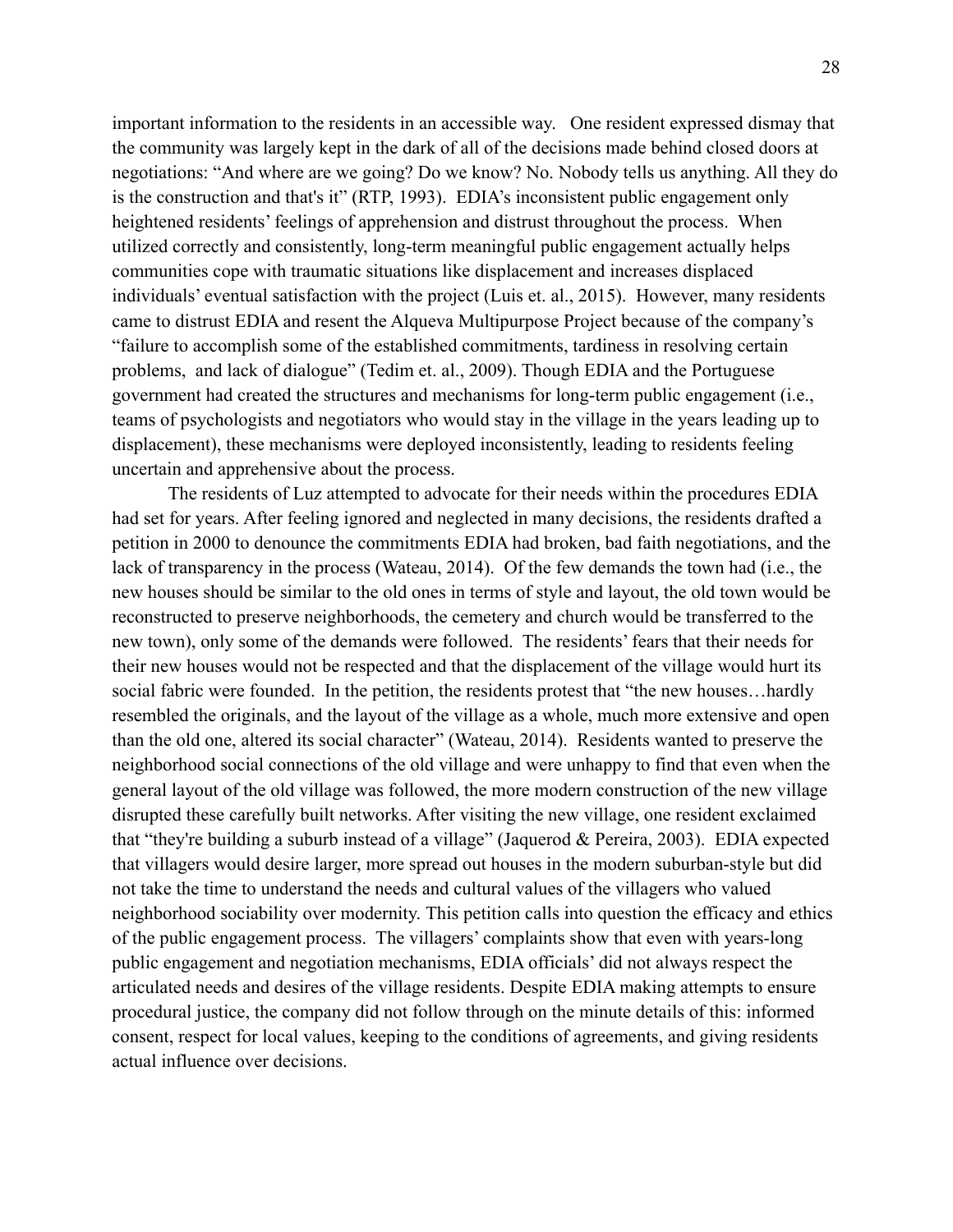#### *Distributive Justice*

While the benefits of Alqueva are spread regionally and nationally, the consequences are felt acutely on a local level. The scale of burdens and benefits is wide and unequal. At a local level, only the residents of Luz experience the consequences of displacement, while the benefits of irrigation and improved drinking water infrastructure is experienced by much of the region of Alentejo. The benefits of the Alqueva Multipurpose Project also play out on a national and international scale because nationally, Portugal benefits from an increase in renewable energy in the nation's energy portfolio, and internationally, the world benefits from a decrease in carbon emissions. The Alqueva Multipurpose Project was created to benefit the entirety of the struggling region of Alentejo by securing local drinking water and expanding irrigation capabilities to improve agriculture. But Luz, the village in the region that sacrificed the most for the project, did not receive these benefits. Although all buildings in Luz are equipped with running water, many residents still must rely on water that is pumped from the well in town and delivered to their doors. A visitor walking the streets would find large cartons of water by the doorways of houses. Residents stock multi-liter containers of water on their porches. The water in the Alqueva Reservoir is not necessarily even secured for the residents of the region outside of Luz, as much of the water "is reserved for luxury tourism, with five-star hotels and golf courses sprouting up around the dam" (Wateau, 2014). Furthermore, Luz is located outside of the area that is irrigated by the Alqueva Multipurpose Project (AGROGES & AgriCiência, 2004). Many residents of Luz are dependent on agriculture, mostly livestock and some small croplands, but in their displacement, they were dispossessed of the land they and their families had maintained, farmed, and nurtured for generations in exchange for new, unfamiliar land. Farmers in Luz were already at a disadvantage as a result of this, which is only compounded by the village not receiving the benefits of irrigation from the Project, as many other municipalities in the area did. Luz residents felt frustrated to be shouldering the largest consequences of the Alqueva Multipurpose Project without receiving the main benefits, as illustrated by this exchange between two residents:

Resident A: "They say there will be no irrigation here. Only in the Beja area."

Resident B: "What about the people here? Don't they need to eat too?"

Resident A: "The people here can starve" (Jaquerod & Pereira, 2003).

This exchange shows that residents felt betrayed by the results of the project, especially because they had been led to believe that they, too, would receive the regional benefits. While other areas in Alentejo received benefits from the sacrifice of Luz, the people of Luz felt neglected and cast aside by EDIA and the national government. The refrain "What about the people here?" became a common sentiment in Luz during the village's displacement; it shows that residents felt that their dispossession had made them irrelevant to those with political and economic power. Once the residents had been divorced from the land that more powerful actors wished to accumulate in order to build the dam, the people themselves had entirely lost their value. This illustrates how the spatial process of accumulation by dispossession devalues people in pursuit of the accumulation of land and power (Li, 2010; Benjaminsen & Bryceson, 2012). Through the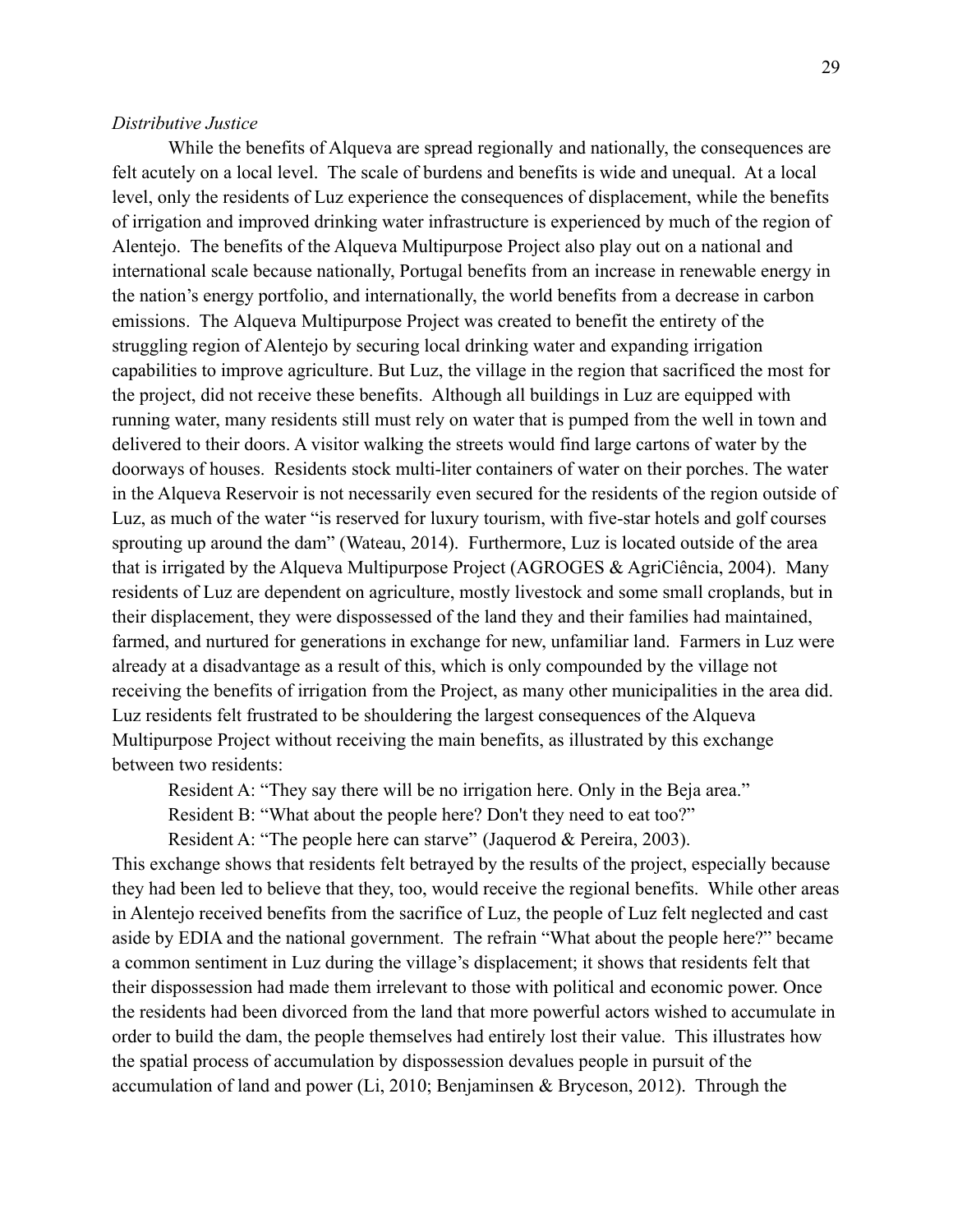accumulation by dispossession strategies of privatization and the state acting as the agent of redistribution and regulation (Harvey, 2003), local people are divorced from resources they previously owned, accessed, or otherwise benefited from. One resident describes how even though he now has land near the Alqueva Reservoir due to the redistribution of land, he will not be able to use it for his livestock. The resident describes how "even with water so close my pigs won't be able to drink" because he "might go to jail if I take some water" (Jaquerod & Pereira, 2003). Accumulation by dispossession privatizes the benefits of land and resources that had previously benefited all by using the power of the state to enforce ownership and restrict access.

When the residents of Luz agreed to not oppose their displacement, they set three main conditions that must be met: 1) the company must pay for and build a new village with buildings and streets that replicate the old village, 2) the cemetery must be exhumed and transferred, and 3) the Church of Nossa Senhora da Luz must be dismantled and reconstructed (RTP, 1995). That the village made these demands and that these demands were agreed to by EDIA and the Portuguese government is rare in the history of infrastructure project-related displacement. This represents a small success for the village and a practice that should be replicated in future projects. Through years of negotiations, the village obtained "everything they asked for and then some, in the form of a cable network, a museum, a huge bull ring, and a gymnasium" (Wateau, 2014). But these successes seem somewhat superficial in light of the more intangible, priceless things the villagers lost: homes that had been in the family for generations, objects and buildings with historical and sentimental value, place identity, and strong community bonds that did not make the transition over to the new town. The physical things the village did gain were not enough to prevent the social and economic decline of the village due to displacement and dispossession. By 2008, only six years after the relocation of the town "more than 40 people (10.5 % of the population) had left the village because of lack of employment," the newly built modern school almost closed, dozens of houses and entire street blocks lay empty, and the new buildings continue to have problems with sewage and piping (Wateau, 2014). Displacement had disintegrated the close social ties and the social community culture that had made the village desirable to inhabit in the first place.

Still, the parish council president, Francisco Oliveira, insisted that the village "was better than we would have been if we had accepted the first project" because "we made some compromises and in other things our will has heard" (Tedim et. al., 2009). Residents did receive newer houses equipped with modern amenities and services like running water and a sewer system, services that many of the houses in the old village did not have (RTP, 1980). For many residents, this represented a trade up from their old home. One older female resident professed: "I'm satisfied with my little house… I'm going to have a new house with windows, with a bathroom, which I didn't have in the other house. I'm going to be alright!" (Jaquerod & Pereira, 2003). EDIA also promised to construct the houses with building materials of higher quality than those that had been used in the old village so that the houses would last longer without needing repairs (Joanaz de Melo & Janeiro, 2005). The transition to the new village was most traumatic for the older generation but for many children, the new village represented an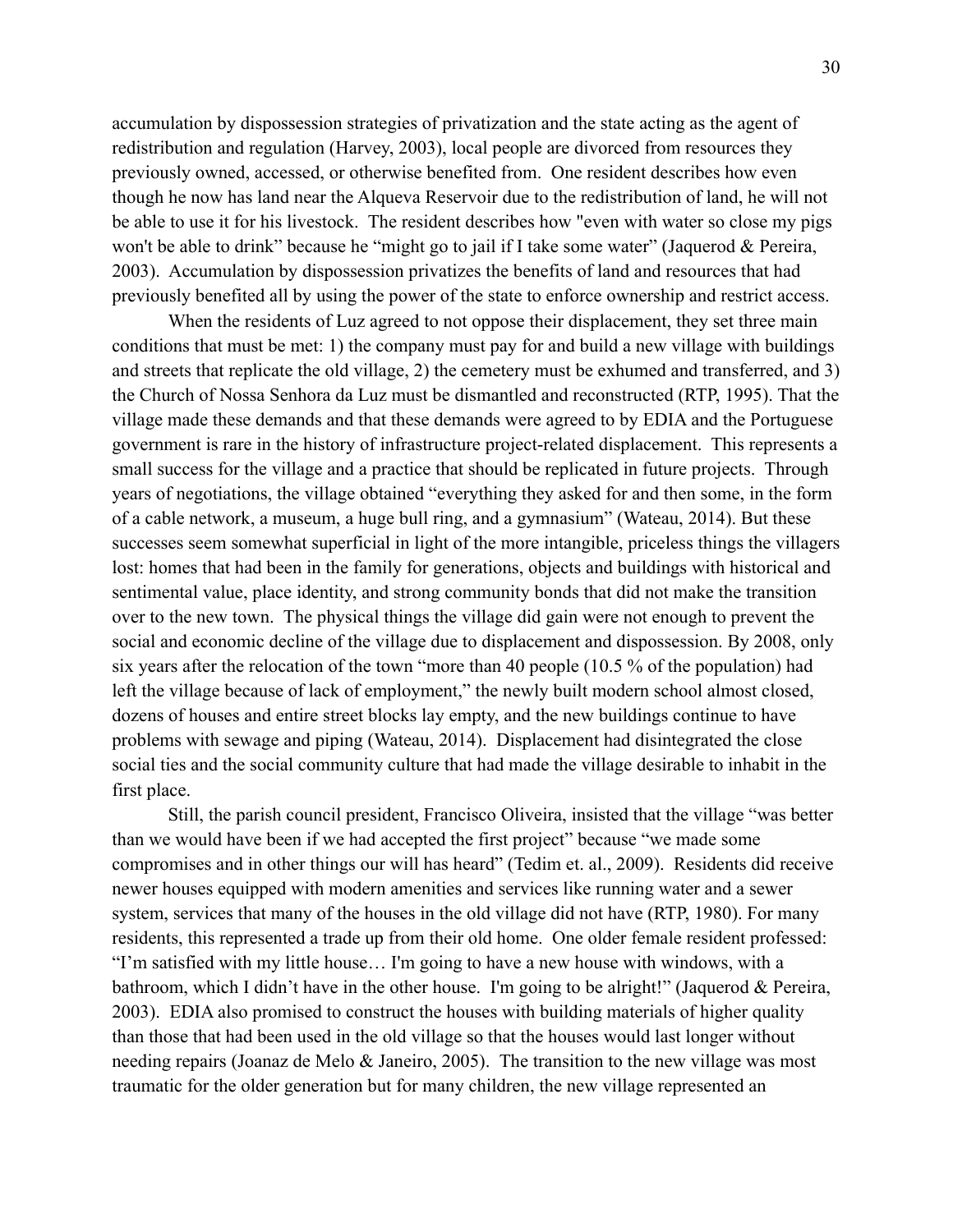opportunity and an improvement on their old circumstances. One teacher in Luz expressed that the children were excited about the move because "all they know is that they're going to have a new house, they're going to have a new bedroom, which some of them didn't have before" (Museu da Luz, 2006).

Compensation for dispossession is always difficult and the case of Aldeia da Luz is no exception. Luz residents were dispossessed of their land and houses in the old village but were compensated with new houses and some land in the new village. On the surface, this seems to be a fair trade but in practice, this compensation proved far more complicated. The new wastewater and drinking water systems that represented a trade up for many of the villagers proved to be faulty and prone to leakage. The new houses which were formulaically made using modern processes and building materials lacked the unique functionality of residents' older homes, homes that had been modified and adapted over generations to suit each families' needs. One resident was upset to find that in their new house, the builders "made this kitchen with no fireplace, no sink, not even a drain. It's got electricity and that's it" to which an EDIA employee replied that the company would "pay indemnity for the rest of the stuff" (Museu da Luz, 2006). But this still puts the burden on the residents, who have already been burdened with the destruction of their old homes and displacement to a new village, to repair and construct what is needed for the house. At this point in the construction and displacement process, with the submersion of the town quickly approaching, residents are almost entirely at the mercy of EDIA. Even if mistakes and repairs are compensated, it is the residents who will be forced to live in the unfamiliar houses for weeks or months, without proper kitchen equipment as it is being installed.

EDIA's perspective on compensation differs from the residents'. When residents expressed dissatisfaction with their new homes, EDIA employees repeatedly responded that they were not supposed to give the villagers exact replicas of their old houses but instead that they would "compensate in-kind" for what was lost (Museu da Luz, 2006). To justify this tweak in the language of what residents were promised, EDIA employees declared that if the company had to exactly replicate the older houses, the company would have to take away any modern improvements that the villages were getting, including electricity and wastewater systems, to make this trade fair. The company acknowledged but wrote off residents' concerns that the houses were less practical than their old houses by reasoning that "you're going to have to adapt and make changes" (Museu da Luz, 2006) and that "these projects are so complex that they can't be perfect" just as "God didn't make a perfect world... nevermind a cement village!" (Jaquerod & Pereira, 2003). While it is unrealistic and unfair to expect EDIA to perfectly reconstruct the old village with no mistakes, the company did initially promise to replicate the old houses and neighborhoods in order to get the villagers to agree to displacement. As EDIA is the company accumulating the land and benefitting from the hydropower generation of the Alqueva Multipurpose Project, it is EDIA's responsibility to mitigate the consequences for those whose sacrifice the company is benefiting off of.

The inherent pitfalls of compensation for loss is that value is subjective. How can these priceless, intangible things be compensated for, especially when value is subjective? When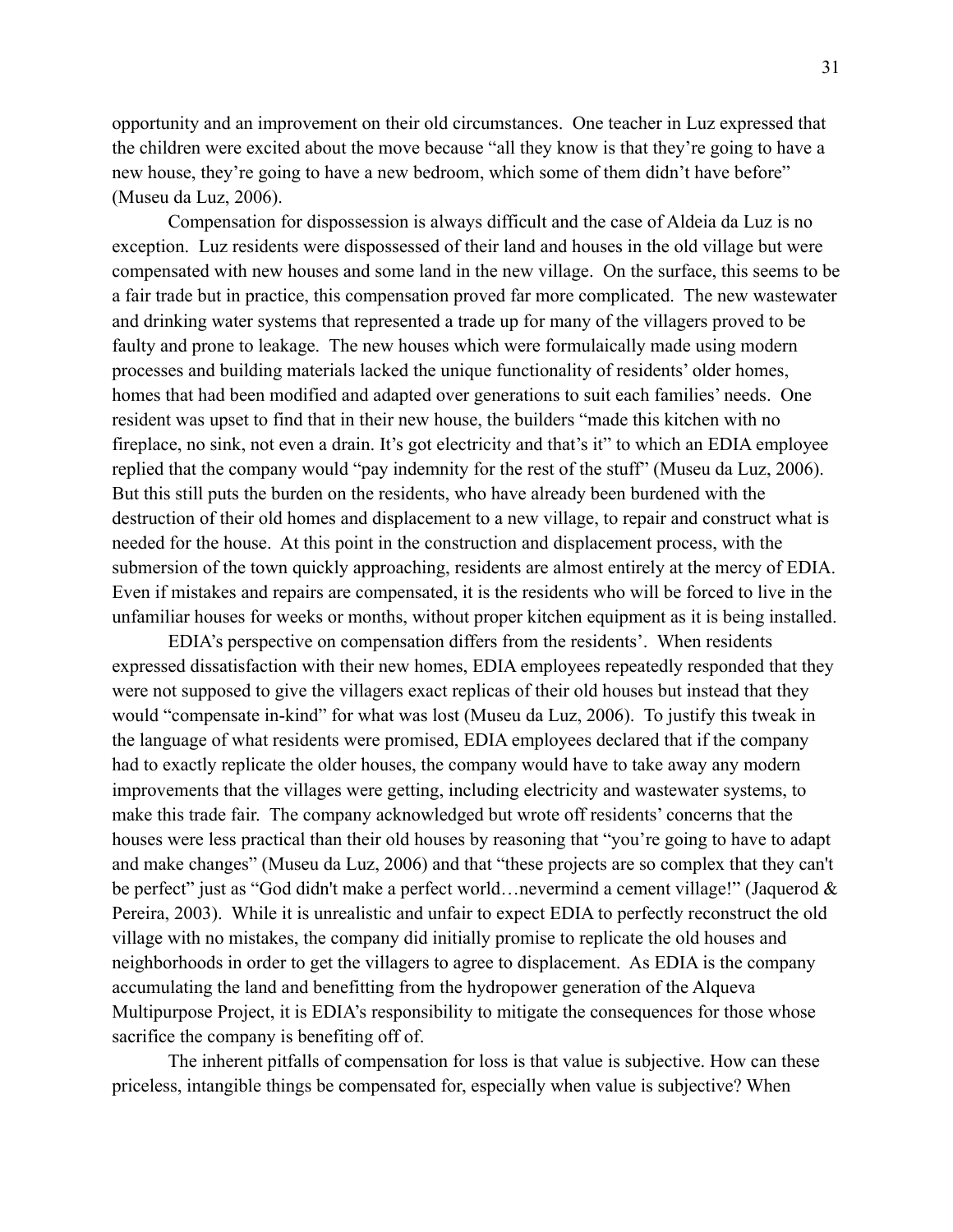discussing their new home, one resident admitted that while objectively, "modern will always be better" he was satisfied with his old house with its simple "conveniences, running water and a bathroom" because "this house has been mine for 25 years, and before it was my in-laws" (Jaquerod & Pereira, 2003). Another resident expressed a similar sentiment: "When will we feel any attachment to this?... I'm attached to my house, to the place I was born in and lived in all my life…I'm not saying this house is rubbish, or I'll be badly off here, but I'm sorry to leave everything behind" (Museu da Luz, 2006). EDIA officials and many of the residents of Luz held two different value systems and therefore were unable to agree on just compensation. Sentimental, historical, and cultural values cannot be easily quantified, and thus, when trying to compensate for the loss of these, someone will always leave the deal disappointed.

#### *Accumulation by dispossession*

Besides issues with compensating for lost homes and constructing new ones, the issue of just compensation for land became a large issue for the residents. In the following exchange, two residents discussed whether they would be compensated fairly for the land they were being dispossessed of:

Resident A: "But they must give us land!"

Resident B: "They were supposed to give us land, but we don't fight for it. That's the problem!" Resident A: "Are they compensating for your fields with land or with money?"

Resident B: "They say they'll give money, but they only pay for those fields that are flooded." (Jaquerod & Pereira, 2003)

Not everyone was compensated equally for the land they lost ownership of or access to during the displacement. Many residents, such as Resident B, found that they would only be compensated with money for some of their lost land. EDIA broke other promises related to compensation for land. A decade after the village was displaced, the parish council president, Francisco Oliveira, testified that the land parceling process was still not complete. EDIA had promised to finance the construction of vineyards, olive tree plantations, and a winemaking facility in the town to increase the productive capacity of the town and compensate people who had lost the land they had farmed on previously. But the winemaking facility was never constructed. Oliveira stated that EDIA had initially said the villagers "would receive something for the start of the plantations and for the loss of production" but the villagers later found out "that this was not so and nothing has been done yet" (Tedim et. al., 2009). Luz did not receive their promised compensation, even though what was initially promised was lacking, for the sacrifice of their homes, their community, and their livelihoods.

As the majority of residents rely on the land in one form or another for their livelihood (herding, livestock, agriculture, etc.), financial compensation is not an adequate replacement for the material resources that economically support them. One resident lamented losing the land he supported himself and his neighbors on, saying that right now "I've got an allotment. When I leave, where will I grow my vegetables? I'll have to buy them at the market, and how much will that cost?" (Museu da Luz, 2006). Another resident similarly remarked that the construction of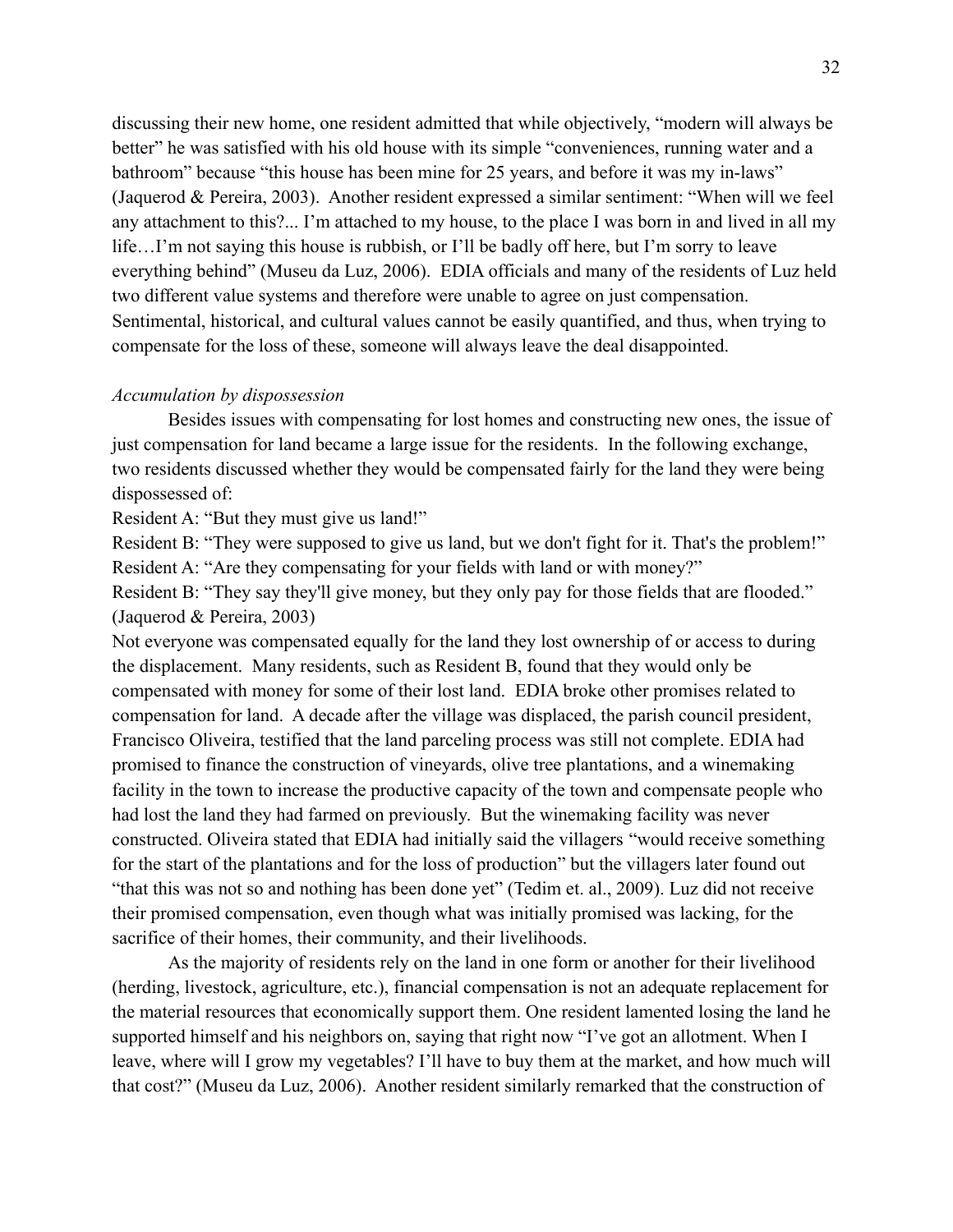the dam and the submersion of the town resulted in him losing access to the common space where he herded his animals. To preserve water quality, EDIA cut down the trees and plants in the area that would be submerged. This resident described how "they started here… where the cows are grazing and ruined the animals' pasture, now they've started on the scrubland...they cut the trees down and sell them" (Museu da Luz, 2006). This second example is a clear example of both primary accumulation and accumulation by dispossession. The common herding lands that the villagers used were accumulated by EDIA, preventing the villagers from accessing and benefiting off of the commons. Additionally, while ridding the land of the material things that the community depended on, and thereby dispossessing them of their livelihood, EDIA accumulated capital by selling the lumber and cork from the trees they had cut in the commons. The displacement and reconstruction of Luz by EDIA and the Portuguese government transformed Luz's land system of allotments and commons. Residents were deprived of their ownership or access to the means of production and sustenance through EDIA accumulating land to submerge for their dam, a prime example of accumulation by dispossession.

For accumulation by dispossession to be successful, it is not enough for a population to be dispossessed. Land and capital must be accumulated by a small group of more powerful people. In the case of the Alqueva Dam, it is glaring who most acutely felt the consequences, the people of Luz, but it is less obvious who benefitted. Though the Alqueva Dam was marketed as a strategy to develop the entire Alentejo and benefit the struggling farmers of the region, the project primarily benefited outside investors and developers. The irrigation program in the Alqueva Multipurpose Project transformed the Alentejo region, which was previously perceived to be an impoverished, unproductive dry grassland only suited for growing cereals, into a desirable place for industrial agriculture. The land was made valuable and marketable through the sacrifice of Luz. Foreign corporations and wealthy investors used this opportunity to accumulate wealth and land. Luz residents and EDIA employees, alike, noted that the Alqueva Multipurpose Project attracted investors and developers to the irrigated areas to the south of Aldeia da Luz. One resident remarked that while he originally thought the Portuguese government and Portuguese businesses would "come and build factories here now, to give folks work, create jobs...it's foreigners, the Spanish, who'll make something out of it…" (Museu da Luz, 2006). Critics of the Alqueva Multipurpose Project have long warned that the project would dispossess people of their land at the benefit of foreign industrial agriculture companies. A strange but founded critique of the dam comes from the Monarchist People's Party's Black Book of Alqueva which brought together specialists from many disciplines to denounce the project in the early 1980s. The authors proclaim that it is "an invitation to centralism, concentrationism, monoculture, industrial irrigation" (Wateau, 2014). These fears were entirely founded. After the expansion of irrigation into the Ferreira do Alentejo region "there is a trend towards intensive monoculture in the olive plantations" as "land ownership is becoming more concentrated, often passing into the hands of the Spanish" (Wateau, 2014). Although irrigation infrastructure was expanded for much of the region and is now physically accessible for many small farmers, it is not financially accessible. Therefore, those primarily able to benefit from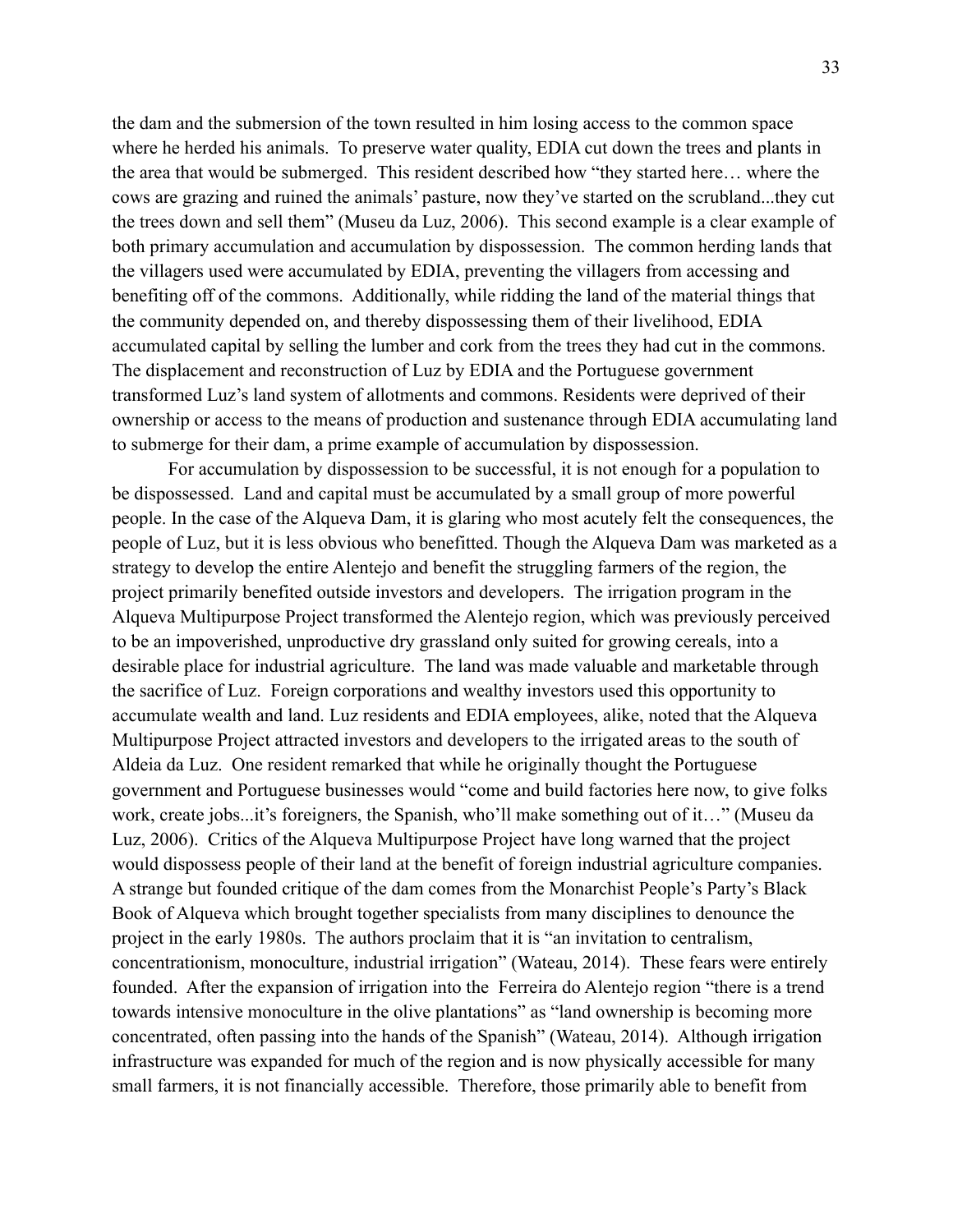expanded irrigation are "the richest landowners [who] have been able to make the investments needed" and "Spanish entrepreneurs who are buying up and modernizing" large estates of land (Wateau, 2014). But this is seen as a success by EDIA and the Portuguese government who wanted to attract outside investment to the region. When speaking about development and investment opportunities in Alqueva, one EDIA employee expressed that "there are already many…Germans and Dutch because…they already have technology and markets but they just need the land, which they can find here" (Jaquerod & Pereira, 2003). By supplying water and other incentives, EDIA achieved its goal of attracting wealthy foreign investors to make Alentejo a center of international industrial agriculture. Luz was the sacrifice zone necessary for this accumulation.

#### **Conclusion**

*"Look, over there we saw a stork on tiptoes and the water was rising and it kept rising until she had to leave her nest. It's terribly upsetting to see an animal forced to abandon its home. And the bird clung on by her talons until she had to leave or drown and the nest was covered over by water. All this ended. Now there is only water." -* Resident of Aldeia da Luz (Jaquerod & Pereira, 2003)

Much can be learned from the successes and failures of the displacement of Luz. As more large-scale renewable infrastructures including hydropower, wind power, and solar power plants are constructed and the world transitions to renewable energy, the displacement of communities for these infrastructures may be inevitable in some cases. Still, much can be improved in these cases to minimize the trauma of displacement, improve community satisfaction, and combat the trends of accumulation by dispossession. For example, keeping promises to impacted populations is an essential aspect of promoting community satisfaction. If anything ties together the multitude of cases of infrastructure-caused displacement, it is that developers and governments almost always break their promises to the impacted population. The Alqueva Multipurpose Project is not an exception to this. Residents of Luz believed they would benefit from the projects' vast irrigation system but instead were not given access. Residents were told they could specify the building materials, dimensions, and layout of their houses but were instead overridden by EDIA architects without consultation. These broken promises foment distrust towards developers and the government in addition to creating permanent bitterness towards the project. Though it is not always possible due to the sheer complexity of large-scale infrastructure projects, companies should prioritize keeping commitments and promises to the displaced communities.

Research on infrastructure-related displacement shows that the satisfaction of displaced communities can be improved if their children benefit from the displacement, either through access to better educational opportunities or a general improvement in quality of life (Takesada, 2009; Fujikara et. al., 2009). This is supported by the case of Aldeia da Luz. Over time, resettlers' perceptions towards infrastructure projects tend to improve in the case of hydropower-related forced relocations (Takesada, 2009). But ten years after the village was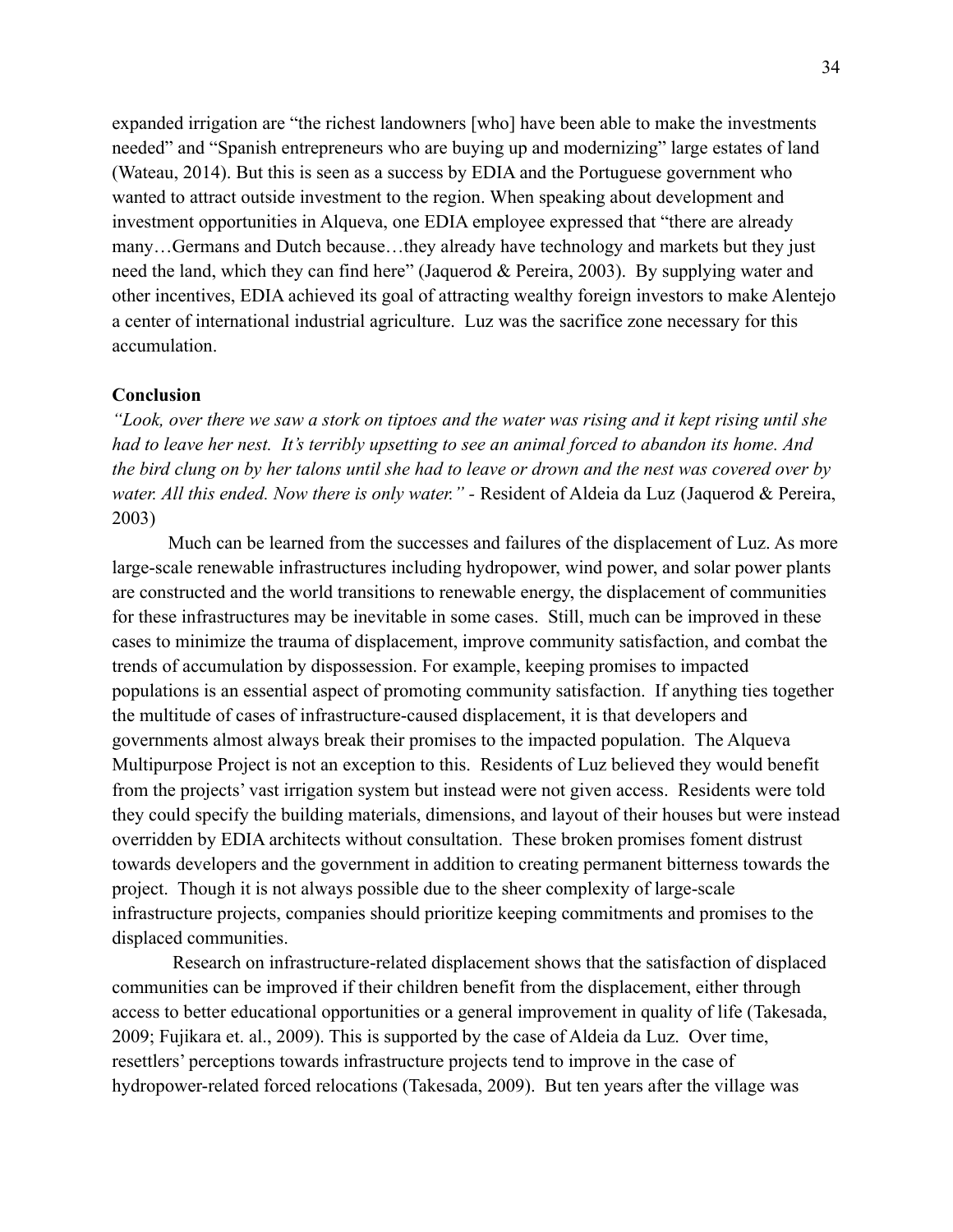displaced, Oliveira, the president of the parish council, expressed that in the view of the villagers,"the balance is negative" (Dias, 2012). Multiple studies on and interviews with the residents of Luz show that residents still hold overwhelmingly negative perceptions of the project (Dias, 2012; Luis et. al, 2015). This is partially due to the perceived lack of benefits for residents' children that otherwise could have improved perceptions over time. Older residents of Luz expressed that one reason they agreed to the displacement was the belief that future generations in the village would benefit. One older resident expressed how "when I move to the new village, and plant new trees, I'll never get to taste the fruit" but the neighborhood children he had spent much of his time feeding eventually would (Museu da Luz, 2006). Although the older residents of Luz believed themselves to be "too old to start all over again" they had hope because "young people can" (Jaquerod & Pereira, 2003). But in the end, the new village of Luz had very few opportunities for young people and the village's already aging population lost more young people who migrated to nearby cities in search of work and economic opportunities. Without a tangible benefit for the younger generation, many residents of Luz felt that their sacrifice was not worth the immense trauma of the village's displacement.

More than a decade after Luz was displaced, the residents continue to experience negative psychosocial consequences. Unlike studies of other populations that were displaced by hydropower projects, "time did not lead to a decrease in anxiety or to an increase in residential satisfaction" in Luz and the population continued to show "higher anxiety, lower residential satisfaction towards village and house, and lower place identity" (Luís et. al., 2015). These negative psychosocial consequences persisted despite conscious efforts by EDIA to minimize the trauma of moving the cemetery, employ a team of psychologists to assist the population of Luz during the transition, and preserve neighborhood social bonds by keeping neighbors the same in the new village. These measures likely lessened the severity of the psychosocial consequences, and therefore, could still be used in other displacement cases, but were not effective enough to prevent neighborhood social erosion or long-term negative effects on community mental health. This suggests that the proper mitigation measures must go beyond this and, furthermore, calls into question the possibility that displacement can be achieved without significant long-term effects on the displaced population. The strategies EDIA and the Portuguese government utilized here to try to achieve procedural justice (i.e., employing teams of psychologists and representatives, long-term negotiations with villagers, individual consent for housing plans, etc.) and distributive justice (i.e., reconstructing the village with improved utilities) failed to actually protect the people of Aldeia da Luz, who were already marginalized due to their location in an impoverished, neglected region of Portugal.

No one strategy, or even a combination of strategies, will fit each case of displacement. In all future green infrastructure projects, community-specific values, geographical setting, local culture, and local societal structures must be understood, recognized, respected, and taken into account. This involves long-term, in-depth discussion with the affected communities long before the project is planned or implemented. These discussions and negotiations must then be continued throughout the duration of construction and into the foreseeable future after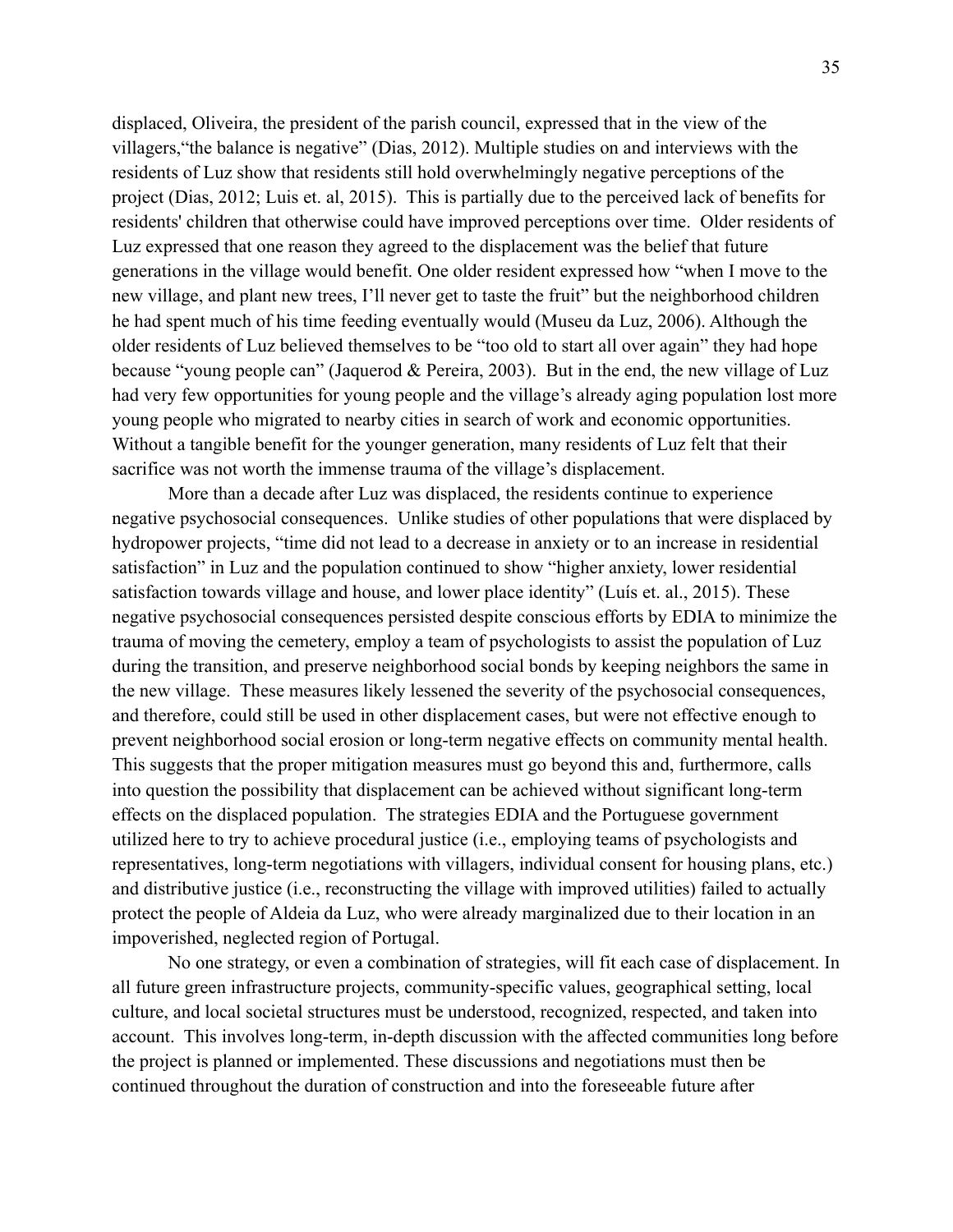displacement so that the community can articulate their needs and these needs can be met as they emerge. Overall, a renewable infrastructure project can partially mitigate the negative consequences that affect displaced communities using flexibility, sustained communication and open dialogue, giving communities actual decision-making power, and respect for local traditions and needs.

As Portugal continues to transition to renewable energy, utilizing these strategies becomes more critical. In 2007, the Portuguese government created the Programa Nacional de Barragens de Elevado Potencial Hidroelétrico, the National Program for Dams with High Hydroelectric Power, to develop hydropower projects nationwide (EJ Atlas, 2020). The Portuguese government continues to justify this program because the construction of hydropower is supposedly in the public's interest, both in terms of energy security and in Portugal's continued effort to decarbonize its electricity sector. The government eventually approved plans for seven dams despite heavy opposition from environmental organizations, local residents, civil groups, and academics who all criticized the lack of public participation in the National Program. After nearly a decade of sustained opposition at a local and national level, the government revised the program in 2016 and decided that only four dams (the Foz-Tua Dam, the Alto Tâmega Dam, the Daivões Dam on the Tagus River, and the Gouvães Dam on the Mondego River) will be sufficient (EJ Atlas, 2020). In this revision, the government also set a deadline of 2023 for the construction of the dams. Though hydropower is a far less politically salient renewable energy infrastructure in Portugal than it used to be, the lessons of Alqueva Dam and the displacement of Aldeia da Luz are still relevant for the few continuing hydropower projects. Hydropower and other renewable energy infrastructures are critical parts of the world's transition to renewable energy, and though renewable energies are far less environmentally and socially harmful than fossil fuel infrastructures, these infrastructures still have far-reaching consequences that should be minimized for the protection of impacted populations, who are usually otherwise vulnerable or marginalized populations.

These conclusions on the proper practices of renewable energy infrastructure are only the beginning. Many countries in the world are transitioning, quickly or slowly, to renewable energy, so large-scale renewable energy projects such as the Alqueva Dam will be constructed more frequently in the future. Still, there is much to examine and understand about the long-term effects of these renewable energy infrastructures on the communities they displace. The case of Aldeia da Luz and the Alqueva Dam is a prime opportunity for further research on the subject. My project was limited by my rudimentary knowledge of the Portuguese language and the short time frame to complete this research (approximately one month) but future researchers who are fluent in Portuguese and have a more extended research period can expand upon this work, particularly through extensive retrospective interviews in Portuguese with living residents who experienced the displacement of the village. More research should be done, using voluntary interviews, about the psychosocial effects of infrastructure projects like the Alqueva Dam on both individuals and communities. Additionally, while it is difficult to compare cases that differ greatly in terms of geography and socioeconomic conditions, there is a gap in the literature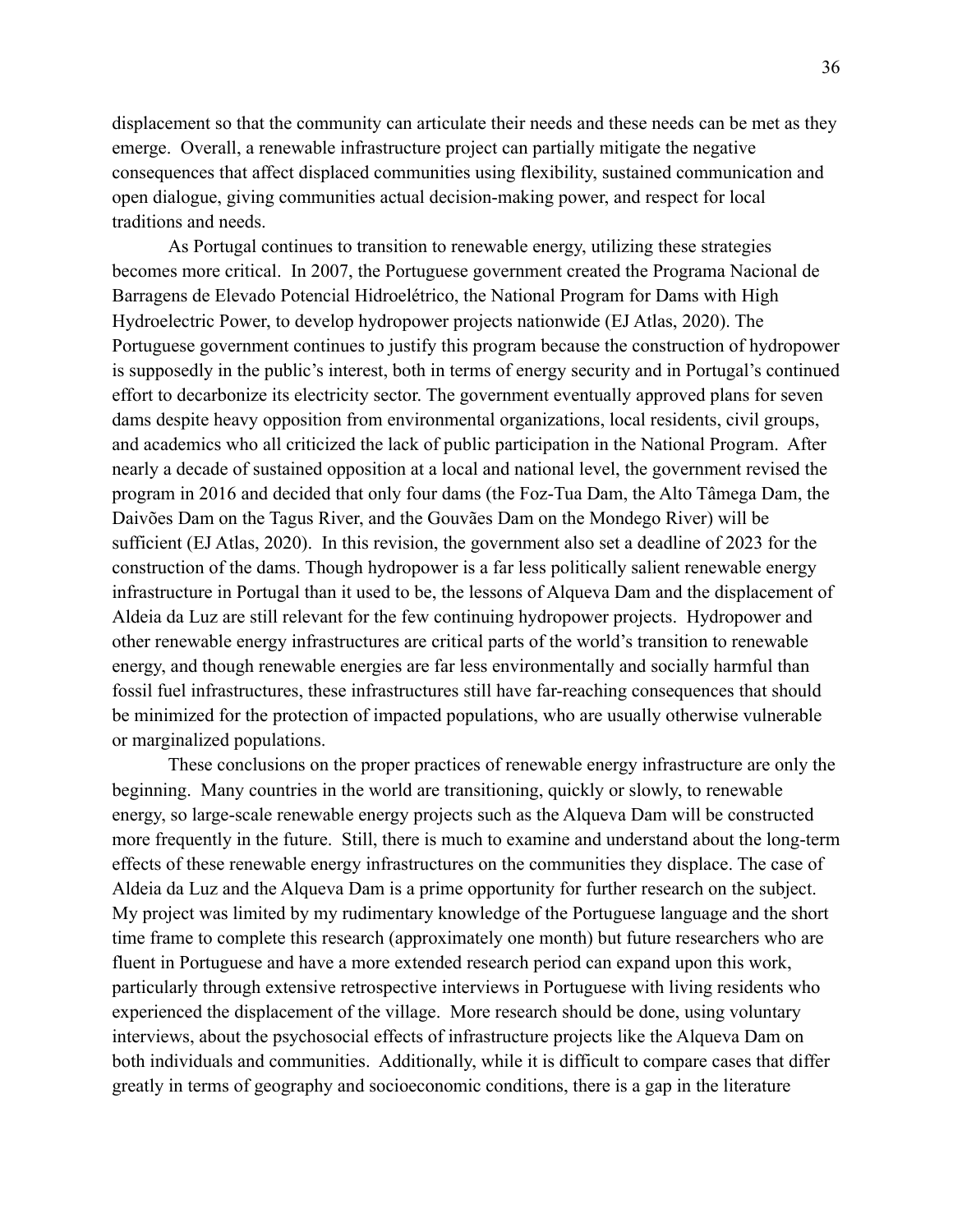where a future researcher could compare decision-making procedures and public engagement strategies across several case studies, with special attention paid to formal and informal inclusion of public input and superficial versus concrete decision making power in impacted communities. The field studying accumulation by decarbonization and green grabbing is still in its infancy, so more research can be conducted there, especially in expanding the application of the theory of accumulation by decarbonization to include renewable infrastructures, not just conservation and carbon offsets. As there are several dams in the process of planning or construction in Portugal, future researchers can conduct long-term studies on the rhetoric and practice of accumulation by decarbonization using research before, during, and after the hydropower dams are constructed.

In conclusion, this study found that though EDIA and the Portuguese government attempted to create mechanisms in the displacement process to achieve procedural and distributive justice, the inhabitants of Aldeia da Luz were treated unjustly and inequitably anyway. The population of Luz was dispossessed of their homes, land, and village in a process that enriched developers and wealthy landowners and centralized capital, land, and power into the hands of EDIA and the Portuguese government. Thus, the displacement of Luz is a prime example of accumulation by dispossession, specifically accumulation by decarbonization. The case of Aldeia da Luz shows that the mainstream principles of environmental justice are not adequate enough to protect marginalized populations, especially from accumulation by dispossession, because these principles alone do not recognize the complex and multilayered spatial, geographic, and demographic power dynamics that underlie all infrastructure and development projects, even so-called "green" or renewable energy infrastructures. For the present and future renewable energy transition to have any hope of being implemented equitably, the principles of environmental justice must be interrogated, revised, and utilized in a way that recognizes how infrastructure and development are used to accumulate land and capital for the powerful by dispossessing the already marginalized.

#### **References**

- AGROGES & AgriCiência Consultores. (2004). *Estudo de Avaliação do Impacte Sócio-Económico da Componente Hidroagrícola do Alqueva* . EDIA - Empresa de Desenvolvimento e Infra-estruturas do Alqueva. Retrieved from https://biblioteca.edia.pt/BiblioNET/Upload/PDFS/M02410.pdf.
- Apostolopoulou, E. and Cortes-Vazquez, J. (2018). The Right to Nature: Social Movements, Environmental Justice and Neoliberal Natures. New York: Routledge.
- Batel, S. (2021, May 14). *Think global, ACT local: Towards environmentally and socially just and Inclusive Low Carbon Energy Transitions*. Toxic News. Retrieved December 5, 2021, from https://toxicnews.org/2021/04/30/think-global-act-local-towards-environmentally-and-so cially-just-and-inclusive-low-carbon-energy-transitions/.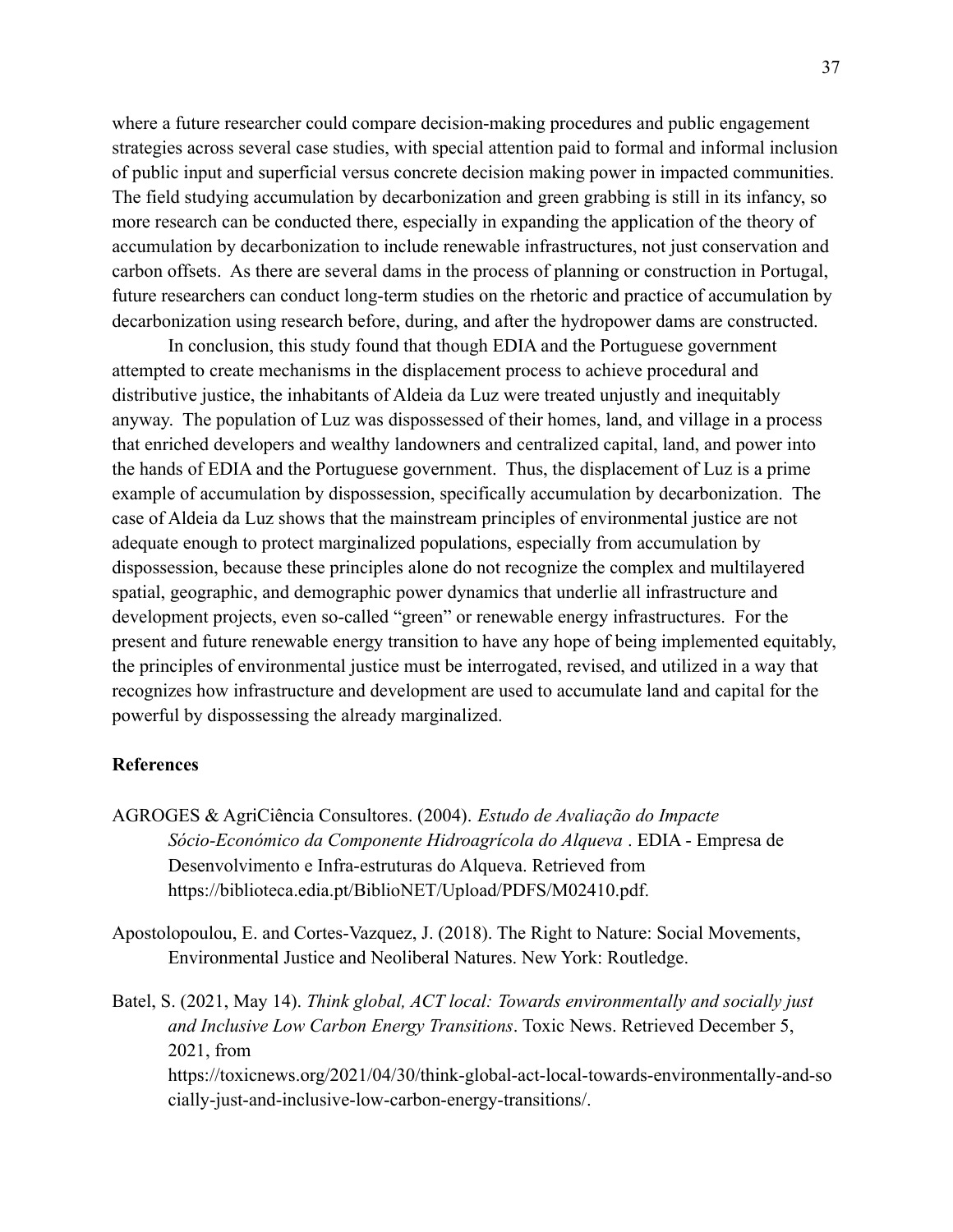- BBC. (2002). *Portugal Opens Europe's Largest Dam*. BBC News. Retrieved from http://news.bbc.co.uk/2/hi/europe/1808734.stm.
- Benjaminsen, T. A., & Bryceson, I. (2012). Conservation, green/blue grabbing and accumulation by dispossession in Tanzania. *Journal of Peasant Studies*, *39*(2), 335–355. https://doi.org/10.1080/03066150.2012.667405
- Brooke, W., Webber, M., & Yuefang, D. (2011) Development for Whom? Rural to Urban Resettlement at the Three Gorges Dam, China, *Asian Studies Review*, 35:1, 21-42, DOI: [10.1080/10357823.2011.552707](https://doi.org/10.1080/10357823.2011.552707)
- Bumpus, A. G., & Liverman, D. M. (2008). Accumulation by decarbonization and the governance of carbon offsets. *Economic Geography*, *84*(2), 127–155. https://doi.org/10.1111/j.1944-8287.2008.tb00401.x
- Cernea, M. M. (1996). Public Policy Responses to Development-Induced Population Displacements. *Economic and Political Weekly*, *31*(24), 1515–1523. http://www.jstor.org/stable/4404275
- Dias, C. (2012). *Dez Anos Depois, a Aldeia da Luz "parece uma terra-fantasma" / Ten years later, Aldeia da Luz "looks like a ghost land"*. Wayback Machine Internet Archive. https://web.archive.org/web/20121120233040/http://publico.pt/Local/dez-anos-depois-a-a ldeia-da-luz-parece-uma-terrafantasma-1572961#.
- EJ Atlas. (2020). *Multiple struggles against new large dams, Portugal*. Environmental Justice Atlas. https://ejatlas.org/print/multiple-sttrugles-against-the-new-large-dams-portugal.
- Empresa de Desenvolvimento e Infraestruturas do Alqueva. (2021) EDIA, S.A. Retrieved from https://www.edia.pt/en/.
- European Commission. (1997). *Commission awards money for development of the Alqueva area (Portugal)*. CORDIS. Retrieved from https://ec.europa.eu/info/index\_en.
- Fujikura, R., Nakayama, M., & Takesada, N. (2009). Lessons from resettlement caused by large dam projects. *International Journal of Water Resources Development*, *25*(3), 407–418. https://doi.org/10.1080/07900620902958694
- Harvey, D. (2003). *The New Imperialism: Accumulation by Dispossession*. Oxford University Press.
- Harvey, D. (2010). *The Enigma of Capital and the Crisis of Capitalism*. Oxford University Press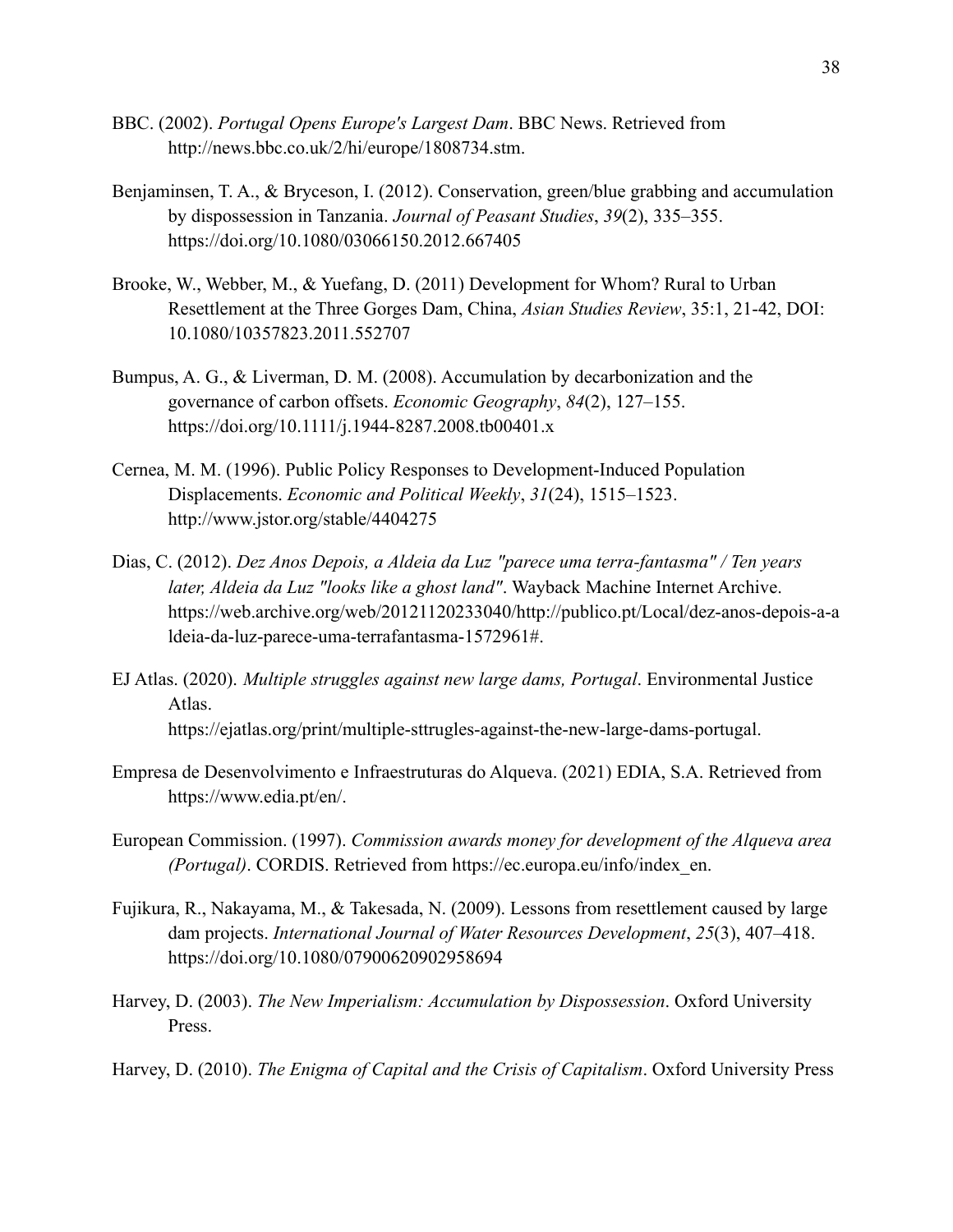- INE Censos. (2011) *XV Recenseamento Geral da População : V Recenseamento Geral da Habitação. Resultados definitivos : Portugal.* Instituto Nacional de Estatística. https://www.ine.pt/xurl/pub/73212469
- INE Censos. (2021). *Plataforma de divulgacao dos censos 2021 resultados preliminares*. Instituto Nacional de Estatística. https://www.ine.pt/scripts/db\_censos\_2021.html.
- Jaquerod, M., & Pereira, E. (Directors). (2003). *Between Two Villages (Entre Deux Villages Entre Duas Terras)* [Video file]. Royal Anthropological Institute. Retrieved from Alexander Street database.
- Knudsen, J. K., Wold, L. C., Aas ,Ø., Haug, J. J. K., Batel, S., Devine -Wright, P., ... & Jacobsen, G. B. (2015). Local perceptions of opportunities for engagement and procedural justice in electricity transmission grid projects in Norway and the UK. Land use policy,48, 299-308.
- Li, T. M. (2010). To make live or let die? rural dispossession and the protection of surplus populations. *Antipode*, *41*, 66–93. https://doi.org/10.1111/j.1467-8330.2009.00717.x
- Luís, S., Neves, AC., & Palma-Oliveira, J. (2015). From dry land to water: psychosocial impact on the lakeside villages of the Alqueva dam / Desde tierra firme al agua: impacto psicosocial en los pueblos junto de la presa de Alqueva. *Psychology* (6) 34 - 8. doi:10.1080/21711976.2014.1002207
- Marx, K. (1867). Chapter Twenty-Six: The Secret of Primitive Accumulation. In *Das Capital Volume I*.
- Melo, J.J. & Janeiro, C. (2005). Alqueva dam and irrigation project: hard lessons learned from good and bad assessment practice. Proc. IAIA´05. Cambridge, Massachusetts. Retrieved from https://rioslivresgeota.org/wp-content/uploads/2016/09/2005IAIA\_AlquevaDam.pdf
- Museu da Luz. (2006). Video Testimonies: A Deslocalização da Aldeia da Luz.
- Radke, J., Pinto, P., Lachhwani, K., & Kondolf, M. (2015). *Alqueva*. UC Berkeley. http://ced.berkeley.edu/downloads/research/AlquevaReportLA205-2015.pdf.
- Rob Nixon. (2009). Neoliberalism, slow violence, and the environmental picaresque. *MFS Modern Fiction Studies*, *55*(3), 443–467. https://doi.org/10.1353/mfs.0.1631
- Oliver-Smith, A. (2010). *Defying Displacement*. University of Texas Press. http://www.jstor.org/stable/10.7560/717633.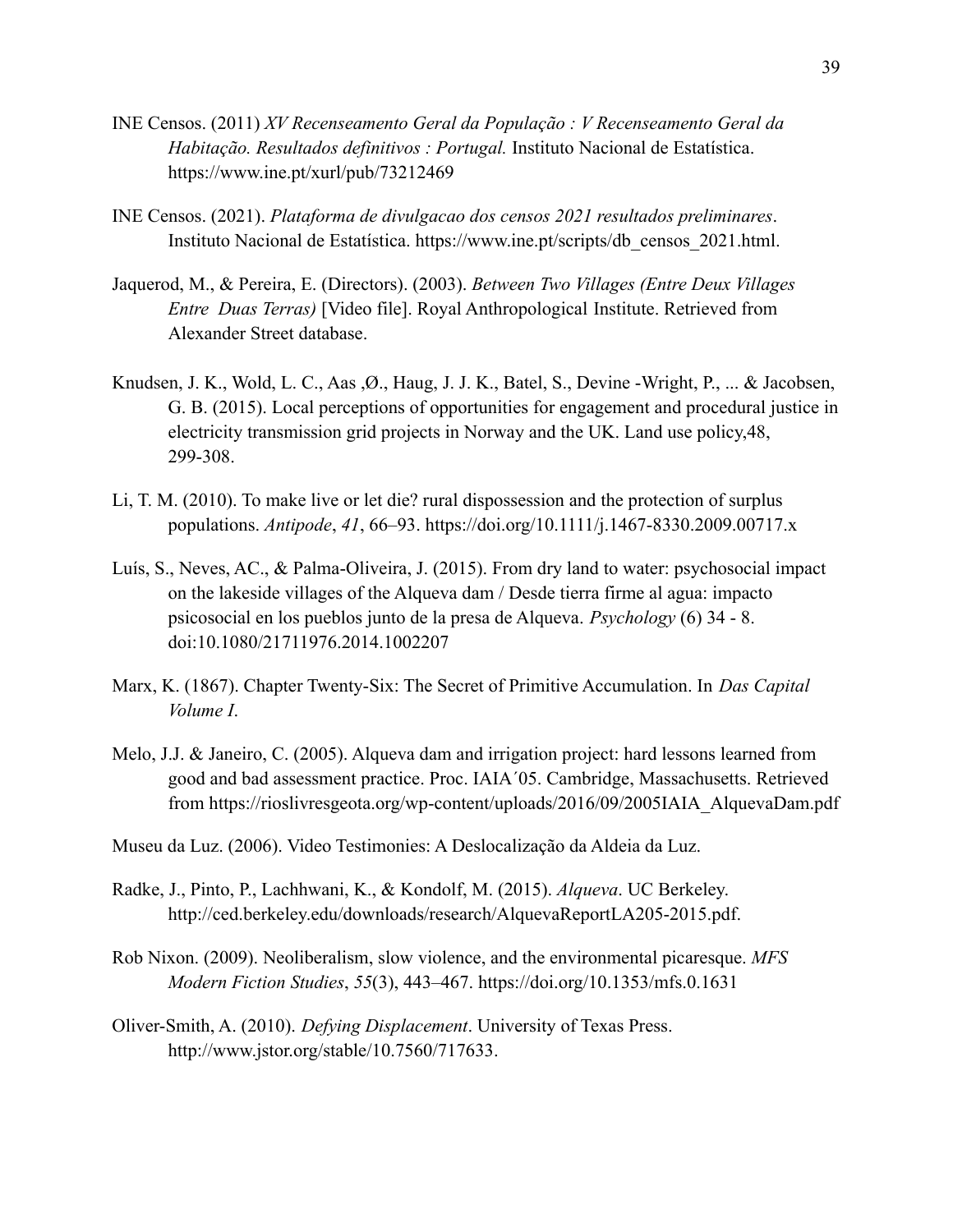- Rádio e Televisão de Portugal. (1978). *Benefícios da Barragem do Alqueva*. *RTP Arquivos*. Retrieved from https://arquivos.rtp.pt/conteudos/beneficios-da-barragem-do-alqueva/
- Rádio e Televisão de Portugal. (1980). *O Futuro da Aldeia da Luz*. *RTP Arquivos*. Retrieved from https://arquivos.rtp.pt/conteudos/o-futuro-da-aldeia-da-luz.
- Rádio e Televisão de Portugal. (1993). *Barragem do Alqueva*. *RTP Arquivos*. Retrieved from https://arquivos.rtp.pt/conteudos/barragem-do-alqueva-3/.
- Rádio e Televisão de Portugal. (1995). *Reivindicações da População da Aldeia da Luz*. *RTP Arquivos*. Retrieved from https://arquivos.rtp.pt/conteudos/reivindicacoes-da-populacao-da-aldeia-da-luz/
- Rádio e Televisão de Portugal. (2001). Manifestação de Ambientalistas No Alqueva. *RTP Arquivos*. Retrieved from https://arquivos.rtp.pt/conteudos/manifestacao-de-ambientalistas-no-alqueva/
- Rudolph, D. & Kirkegaard , J. K. (2019). Making space for wind farms: Practices of territorial stigmatization in rural Denmark. Antipode, 51 (2), 642 -663.
- Takesada, N. (2009). Japanese experience of involuntary resettlement: Long-term consequences of resettlement for the construction of the Ikawa Dam. *International Journal of Water Resources Development*, *25*(3), 419–430. https://doi.org/10.1080/07900620902965459
- Tedim, Fantina & Sullivan, Caroline & Estrela, Marco. (2009). The impacts of Alqueva Dam in the development of the region. School of Environmental Science and Management Papers. https://www.researchgate.net/publication/45145779 The impacts of Alqueva Dam in the development of the region
- Temper, Leah & Del Bene, Daniela & Martinez-Alier, Joan. (2015). Mapping the frontiers and front lines of global environmental justice: The EJAtlas. Journal of Political Ecology. 22. 10.2458/v22i1.21108.
- Universidade de Lisboa. (2012). *Improving integrated water management and preparedness for drought risk reduction*. Instituto Superior de Agronomia . https://www.isa.ulisboa.pt/ceabn/uploads/docs/projectos/drought/CS\_PORTUGAL\_FLY ERS.pdf
- Walker, G. (2009). Beyond distribution and proximity: Exploring the multiple spatialities of environmental justice. *Antipode*, *41*(4), 614–636. https://doi.org/10.1111/j.1467-8330.2009.00691.x